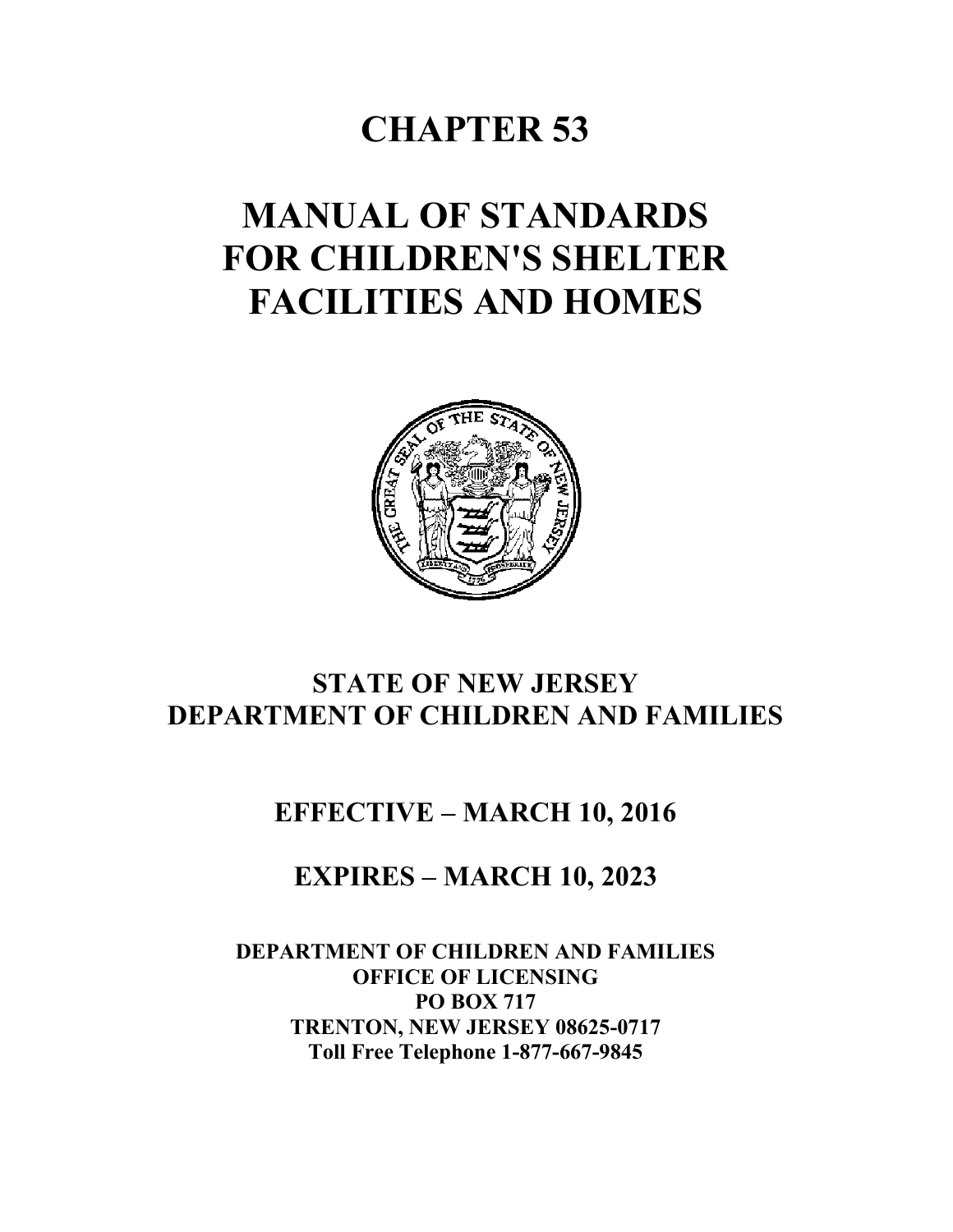### **N.J.A.C. 3A:53**

### **MANUAL OF STANDARDS FOR CHILDREN'S SHELTER FACILITIES AND HOMES**

### **TABLE OF CONTENTS**

| 3A:53-1.4 Capacity and location of shelter facilities and shelter homes  6               |
|------------------------------------------------------------------------------------------|
|                                                                                          |
|                                                                                          |
| 3A:53-1.7 Public access to Bureau records for children's shelter facilities and homes 10 |
|                                                                                          |
|                                                                                          |
|                                                                                          |
|                                                                                          |
|                                                                                          |
|                                                                                          |
|                                                                                          |
|                                                                                          |
|                                                                                          |
|                                                                                          |
| 3A:53-3.4 Qualifications for shelter home coordinator and shelter home parent  26        |
|                                                                                          |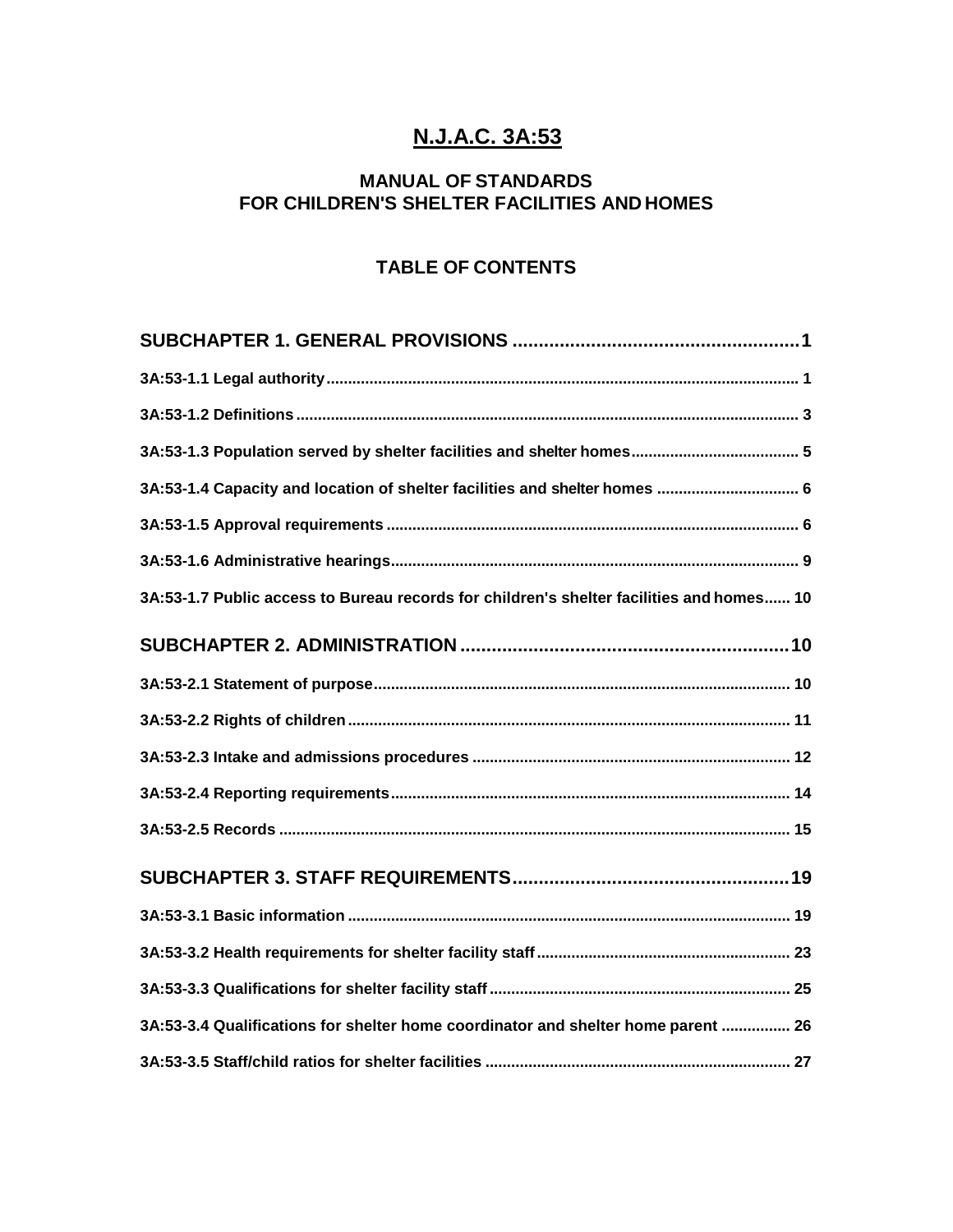| 3A:53-3.8 Criminal History Record Information background checks  29                   |
|---------------------------------------------------------------------------------------|
|                                                                                       |
| 3A:53-3.10 Background check procedures for New Jersey facilities and homes  39        |
| 3A:53-3.11 Background check procedures for out-of-State homes and agencies 41         |
|                                                                                       |
|                                                                                       |
|                                                                                       |
| 3A:53-4.3 Food and nutrition requirements for shelter facilities and shelter homes 44 |
|                                                                                       |
|                                                                                       |
|                                                                                       |
|                                                                                       |
| 3A:53-4.8 Religion requirements for shelter facilities and shelter homes  48          |
|                                                                                       |
|                                                                                       |
|                                                                                       |
|                                                                                       |
|                                                                                       |
|                                                                                       |
|                                                                                       |
|                                                                                       |
| SUBCHAPTER 5. PHYSICAL FACILITY AND LIFE-SAFETY REQUIREMENTS                          |
| 3A:53-5.1 Local government physical facility requirements for shelter facilities 56   |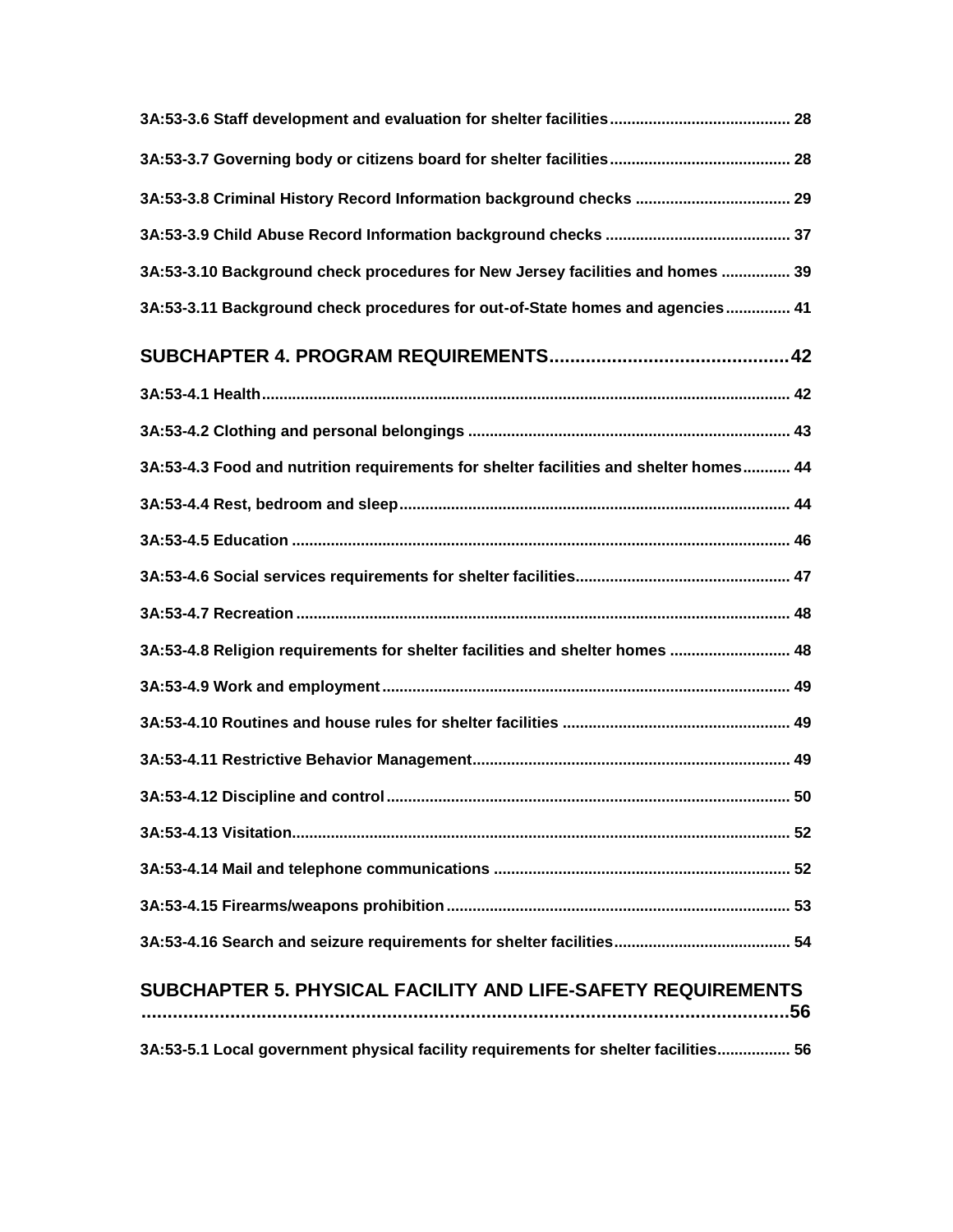| 3A:53-5.2 State government physical facility requirements for shelter facilities  60 |  |
|--------------------------------------------------------------------------------------|--|
| 3A:53-5.3 State government physical facility requirements for shelter homes  69      |  |
|                                                                                      |  |
|                                                                                      |  |
|                                                                                      |  |
|                                                                                      |  |
|                                                                                      |  |
|                                                                                      |  |
|                                                                                      |  |
|                                                                                      |  |
|                                                                                      |  |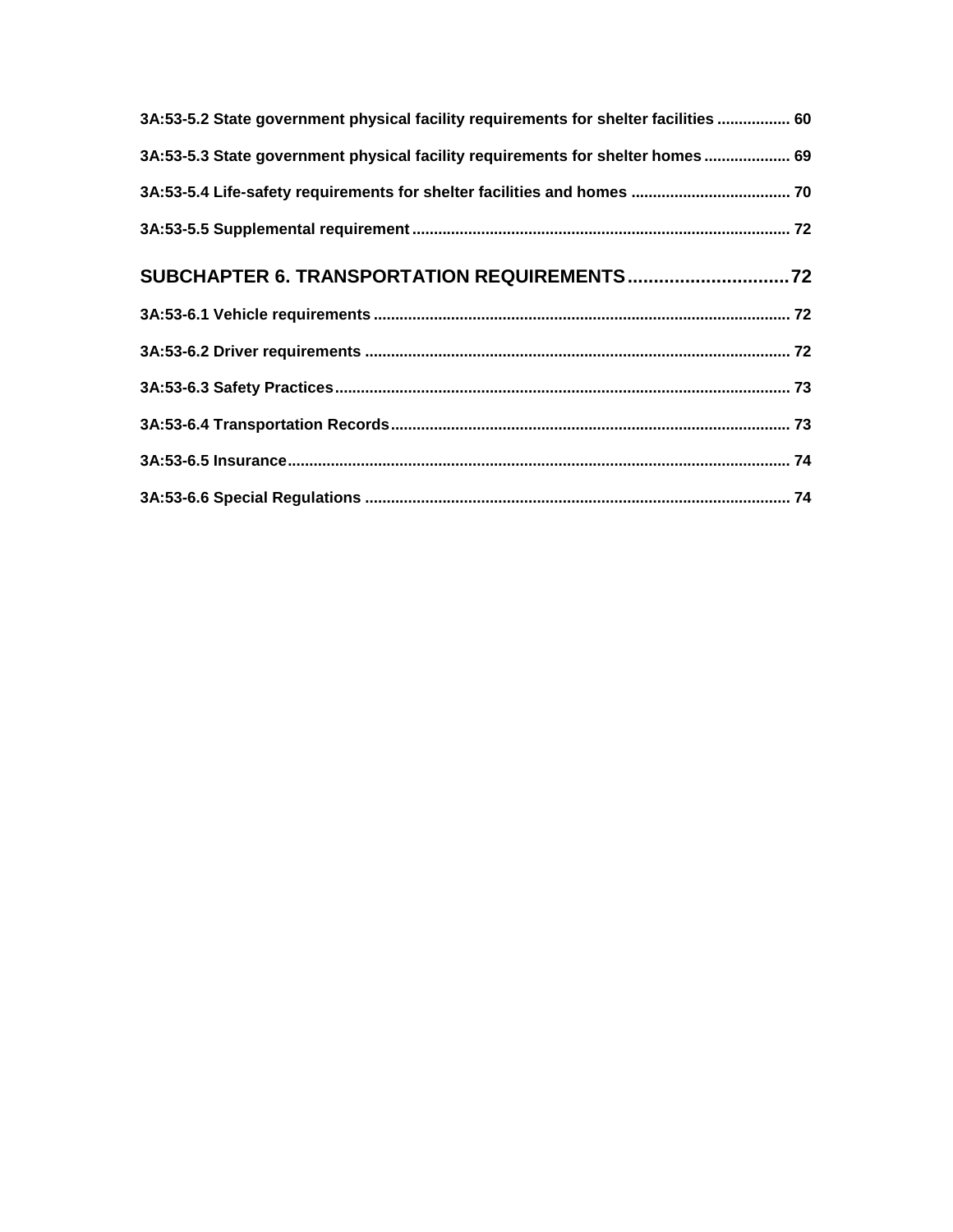#### **CHAPTER 53**

# **MANUAL OF STANDARDS FOR CHILDREN'S SHELTER FACILITIES AND SHELTER HOMES**

Effective March 10, 2016

Expires March 10, 2023

#### **SUBCHAPTER 1. GENERAL PROVISIONS**

#### **3A:53-1.1 Legal authority**

(a) This chapter is promulgated pursuant to N.J.S.A. 30:1-14 and 15, as applied by N.J.S.A. 9:3A-9, 30:4C-4.h, 2A:4A-37, and 2A:4A-20 et seq**.**

(b) Under N.J.S.A. 30:1-14**,** as applied by N.J.S.A. 9:3A-9, and N.J.S.A. 30:4C-

4.(d), the Department of Children and Families is authorized to inspect, evaluate and approve publicly or privately operated shelter facilities and shelter homes that:

1. Provide board, lodging, or care for children who are placed or financed by the Division of Child Protection and Permanency or any other State agency; and

2. Are not subject to licensing or regulation by any State agency.

(c) Under N.J.S.A. 2A:4A-20 et seq., the Department of Children and Families is mandated to inspect, evaluate and "specify" (approve) shelter facilities and shelter homes that:

1. Are operated either directly or indirectly by a county government agency; and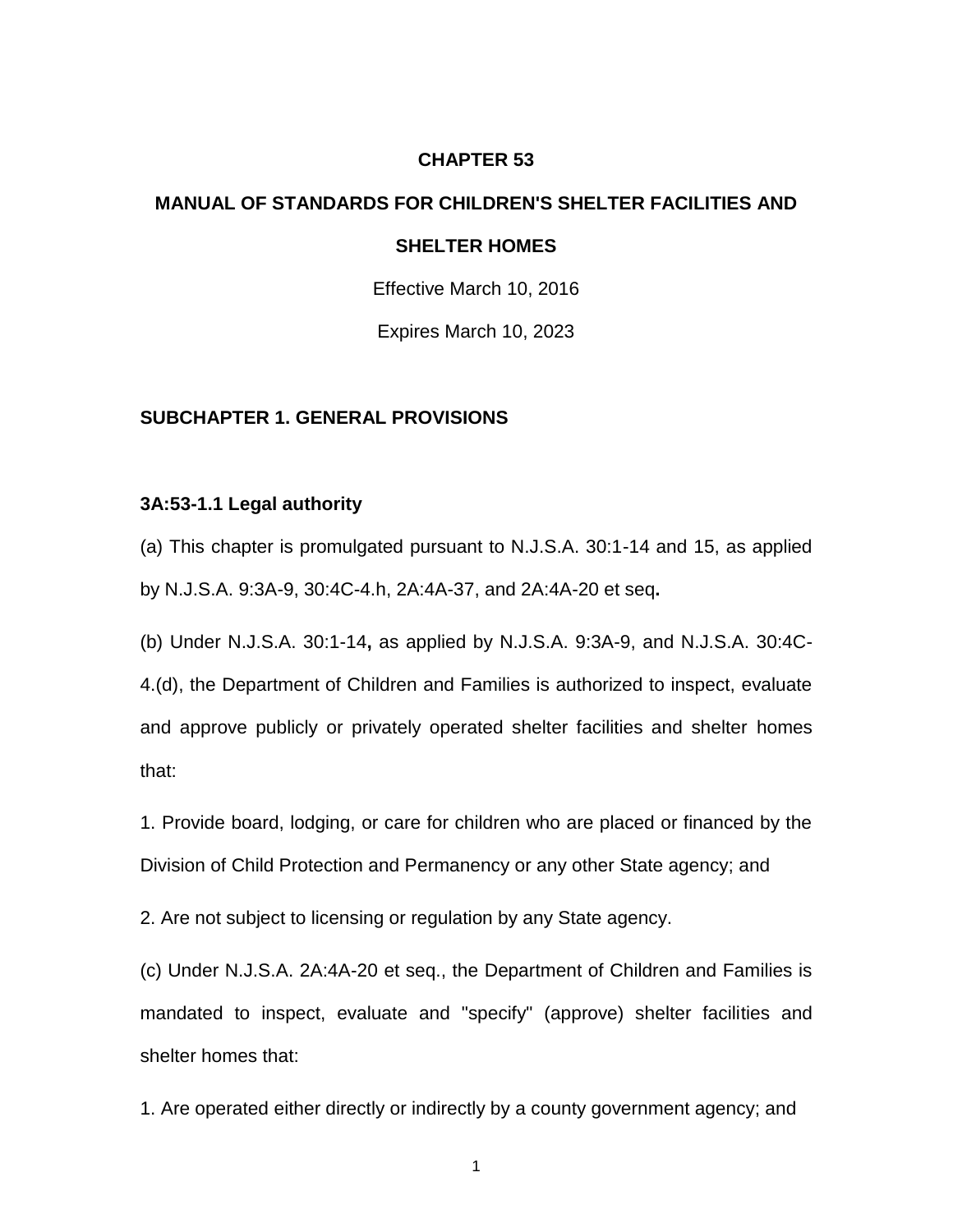2. Provide board, lodging, or care primarily for children in juvenile-family crisis as defined by State law, who are awaiting court disposition or post-disposition action.

(d) In order to be eligible to provide care for children, a shelter facility or shelter home described in (b) or (c) above shall demonstrate to the satisfaction of the Department of Children and Families or its duly authorized agent through such methods and procedures as may be prescribed that it complies with the rules of this chapter, which shall constitute minimum standards only.

(e) Responsibility for insuring that shelter facilities and shelter homes described in (b) and (c) above comply with the provisions of the statutes cited in (a) above and of this chapter is hereby delegated by the Department of Children and Families to the Office of Licensing.

(f) Under N.J.S.A. 30:1-15, the Department of Children and Families is authorized to "visit and inspect" publicly or privately operated shelter facilities and shelter homes that:

1. Provide board, lodging, or care for children who are not placed or financed by the Division of Child Protection and Permanency or any other State agency; and

2. Are not subject to licensing or regulation by any State agency.

(g) The Department of Children and Families or its duly authorized agent is authorized to "visit and inspect" shelter facilities and shelter homes as noted in (f) above, to assess the general health, safety, and well-being of the children and the care and treatment they are receiving. Although such shelter facilities and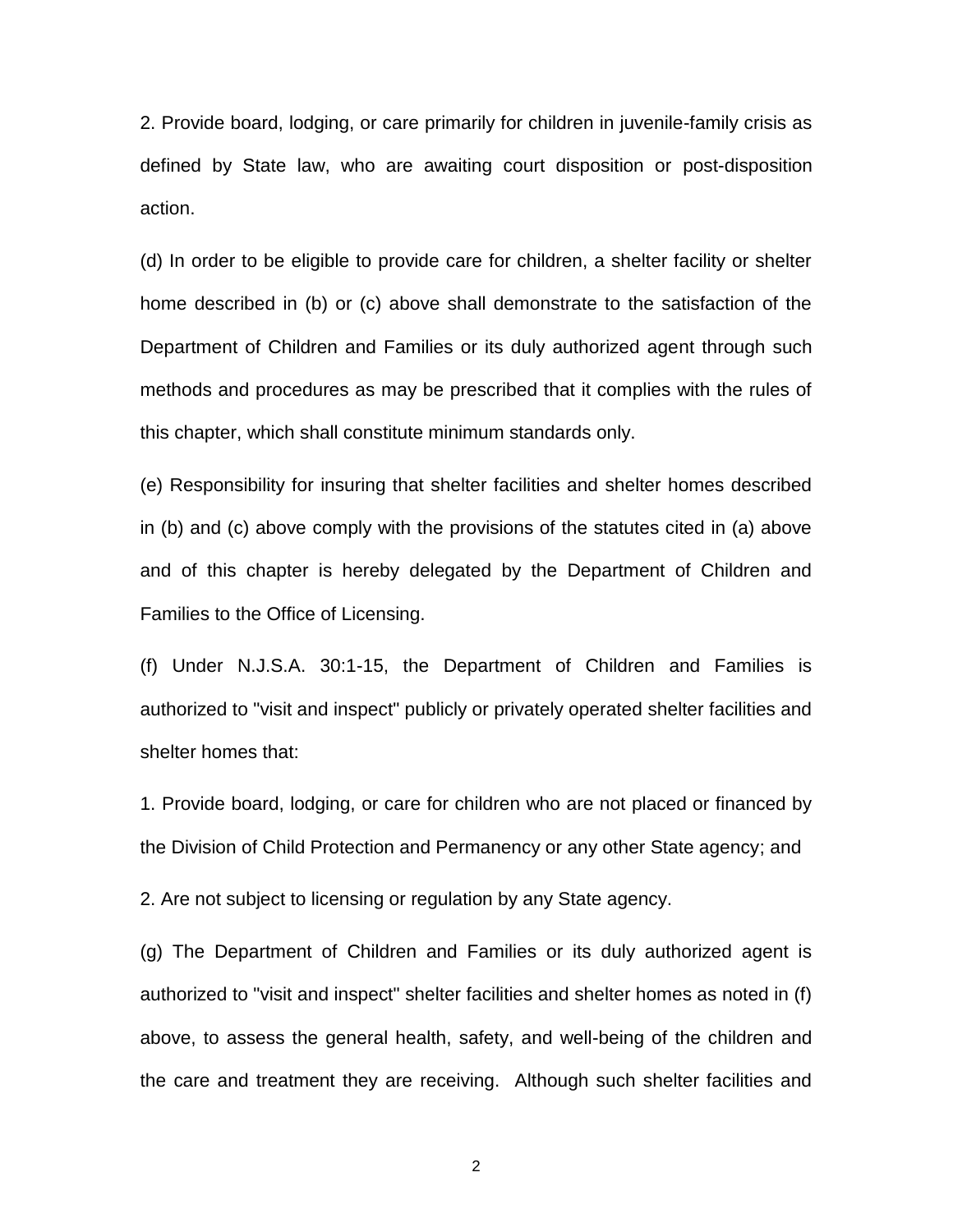shelter homes cannot be required to comply with the rules in this chapter, the Department may use these rules as the basis for its inspection.

#### **3A:53-1.2 Definitions**

The following words and terms, when used in this chapter, have the following meanings:

"**Child**" means any person who is under the age of 18.

"**Children's shelter facility**" or "**shelter facility**" means any public or private facility that provides 24-hour-a-day residential care to six or more children in a non-physically restrictive environment for a period of time usually not exceeding 30 days.

"**Children's shelter home coordinator**" or "**shelter home coordinator**" means a person responsible for the recruitment, coordination, operation and management of one or more children's shelter homes.

"**Children's shelter home**" or "**shelter home**" means any public or private residence that provides 24-hour-a-day residential care to five or fewer children in a non-physically restrictive environment for a period of time usually not exceeding 30 days.

"**Children's shelter home parent**" or "**shelter home parent**" means any person who provides 24 hour-a-day residential care for five or fewer children in a private residence under the supervision of a children's shelter home coordinator.

"**Department**" means the New Jersey Department of Children and Families.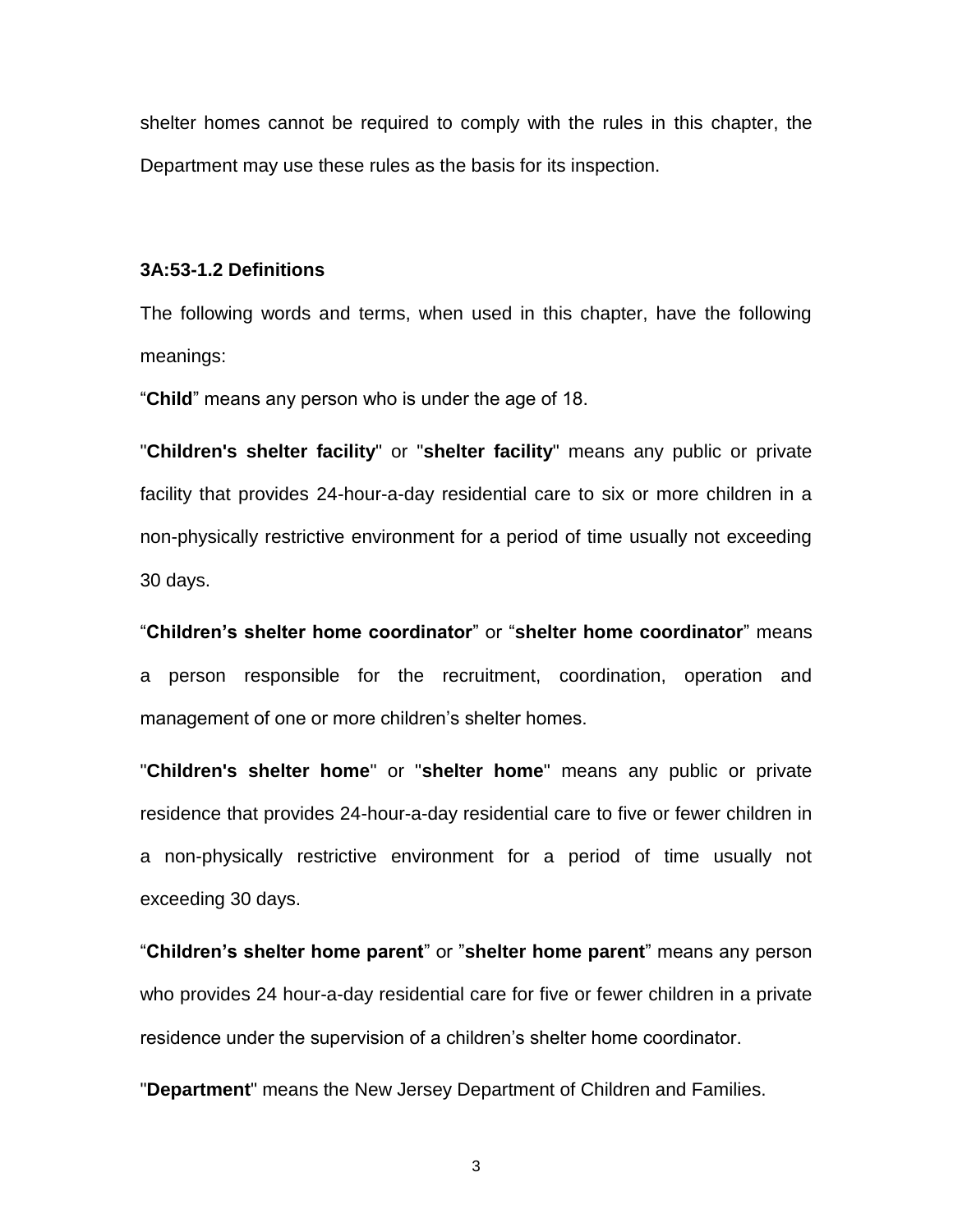"**Division**" means the Division of Child Protection and Permanency, New Jersey Department of Children and Families.

"**Juvenile--family crisis**" means behavior, conduct or a condition of a juvenile, parent or guardian or other family member which presents or results in:

1. A serious threat to the well-being and physical safety of a juvenile, or

2. A serious conflict between a parent or guardian and a juvenile regarding rules of conduct which has been manifested by repeated disregard for lawful parental authority by a juvenile or misuse of lawful parental authority by a parent or guardian, or

3. Unauthorized absence by a juvenile for more than 24 hours from his home; or

4. A pattern of repeated unauthorized absences from school by a juvenile subject to the compulsory education provision of Title 18A of the New Jersey Statutes.

"**Manual of Standards for Children's Shelter Facilities and Shelter Homes**" or "**Manual of Standards**" means the rules promulgated in this chapter, which shall constitute minimum requirements for children's shelter facilities and shelter homes.

"**Office**" means the Office of Licensing of the Department of Children and Families.

"**Parent**" means a parent, guardian, or any other person having responsibility for, or custody of, a child.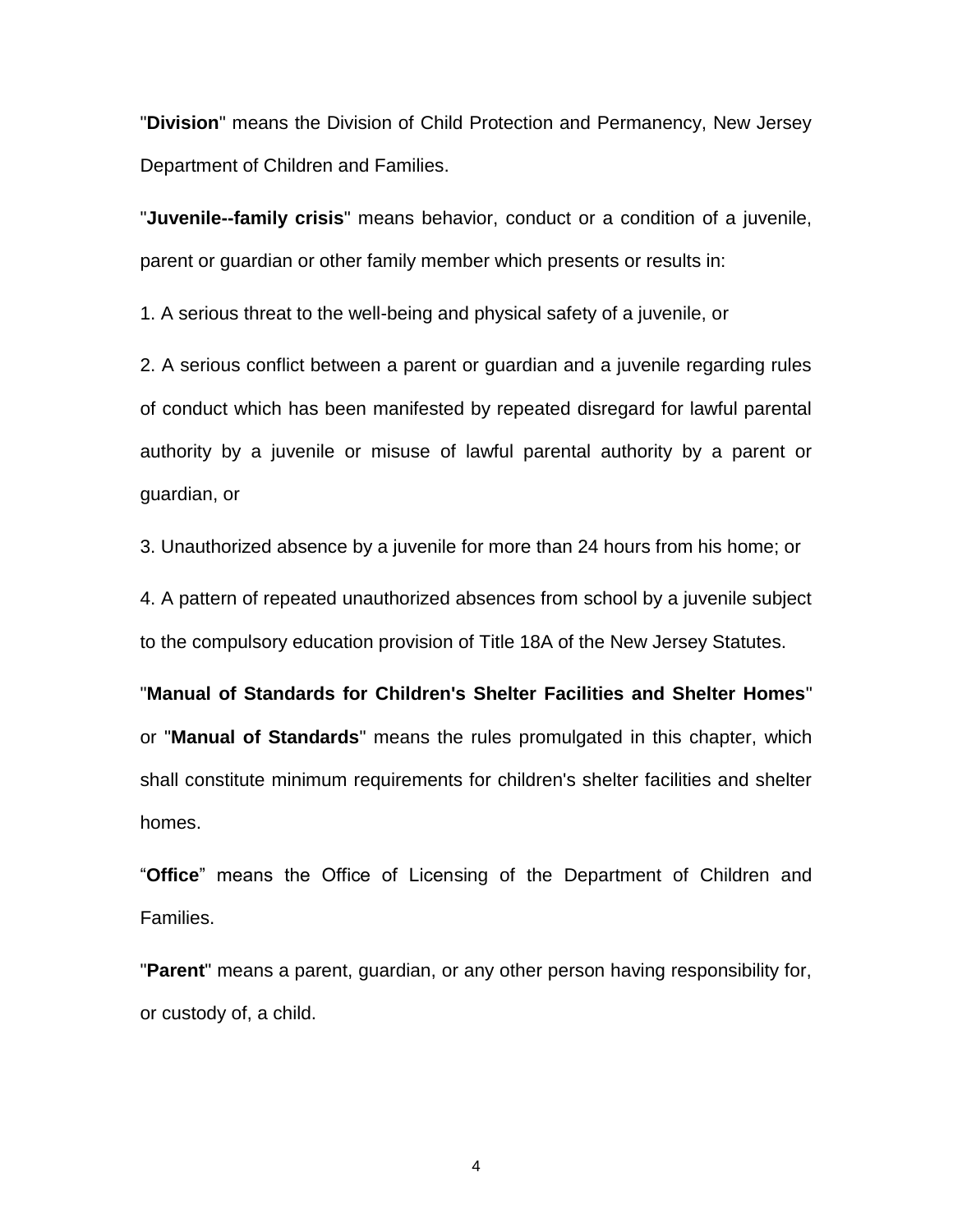"**Person**" means any individual, agency, corporation, company, association, organization, society, firm, partnership, joint stock company, the State or any political subdivision thereof.

"**Restrictive behavior management practice**" means the use of physical restraint and exclusion as part of a comprehensive treatment plan to help the child develop self-control, to reduce maladaptive behavior, or to protect the child and others from harm.

"**Staff member**" means any person employed by or working for or with a children's shelter facility on a regularly scheduled basis. This shall include fulltime, part-time, voluntary and substitute staff, whether paid or unpaid.

#### **3A:53-1.3 Population served by shelter facilities and shelter homes**

(a) A shelter facility or shelter home provides care for children who are:

1. Abused;

2. Abandoned;

3. Dependent;

4. Neglected;

5. In need of temporary emergency care;

6. Runaways or otherwise in need of temporary care; and/or

7. Charged as a juvenile delinquent, pursuant to State law, and who would not be a threat to the physical, social, or emotional well-being of the other children at the shelter facility or shelter home.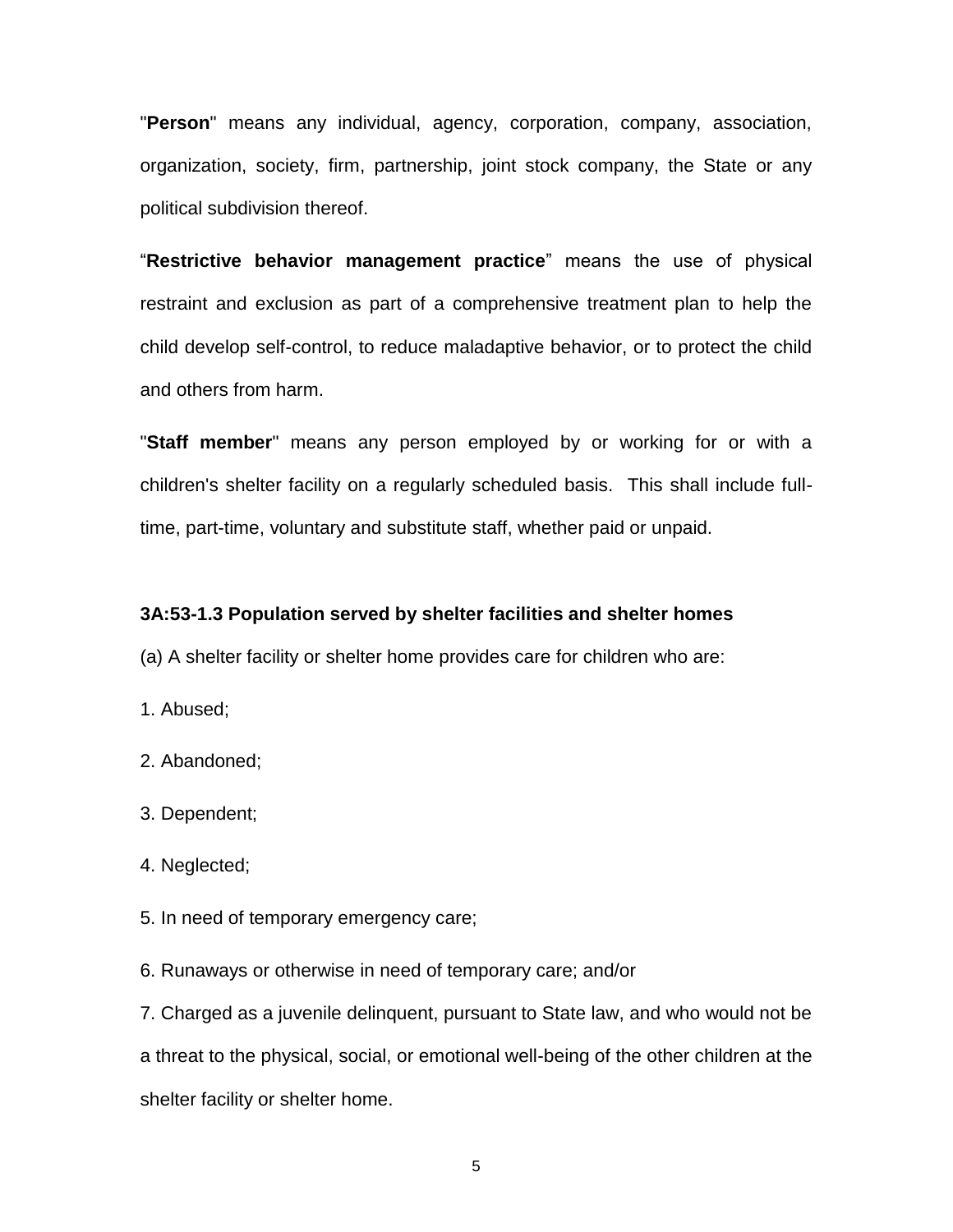### **3A:53-1.4 Capacity and location of shelter facilities and shelter homes**

(a) Capacity:

1. Shelter facility: A facility which provides care for a minimum of six and a maximum of 25 children. However, a shelter facility established after February 28, 1974, shall not exceed a maximum capacity of 12 children, unless approved by the Department.

2. Shelter home: A home which provides care for a maximum of five children, including the shelter home parent's children.

3. The Office may restrict new admissions to a shelter facility or shelter home upon a determination that the shelter facility or shelter home is regularly over the maximum number of children that the shelter facility or shelter home has been approved by the Office to serve.

(b) Location: A shelter facility or shelter home shall:

1. Be within easy access to community schools and programs and transportation resources; and

2. Not be part of a detention, jail or other lock-up facility.

#### **3A:53-1.5 Approval requirements**

(a) A shelter facility or shelter home shall obtain approval from the Office in accordance with the legal authority specified in N.J.A.C. 3A:53-1.1(b) and (c) prior to establishment or operation.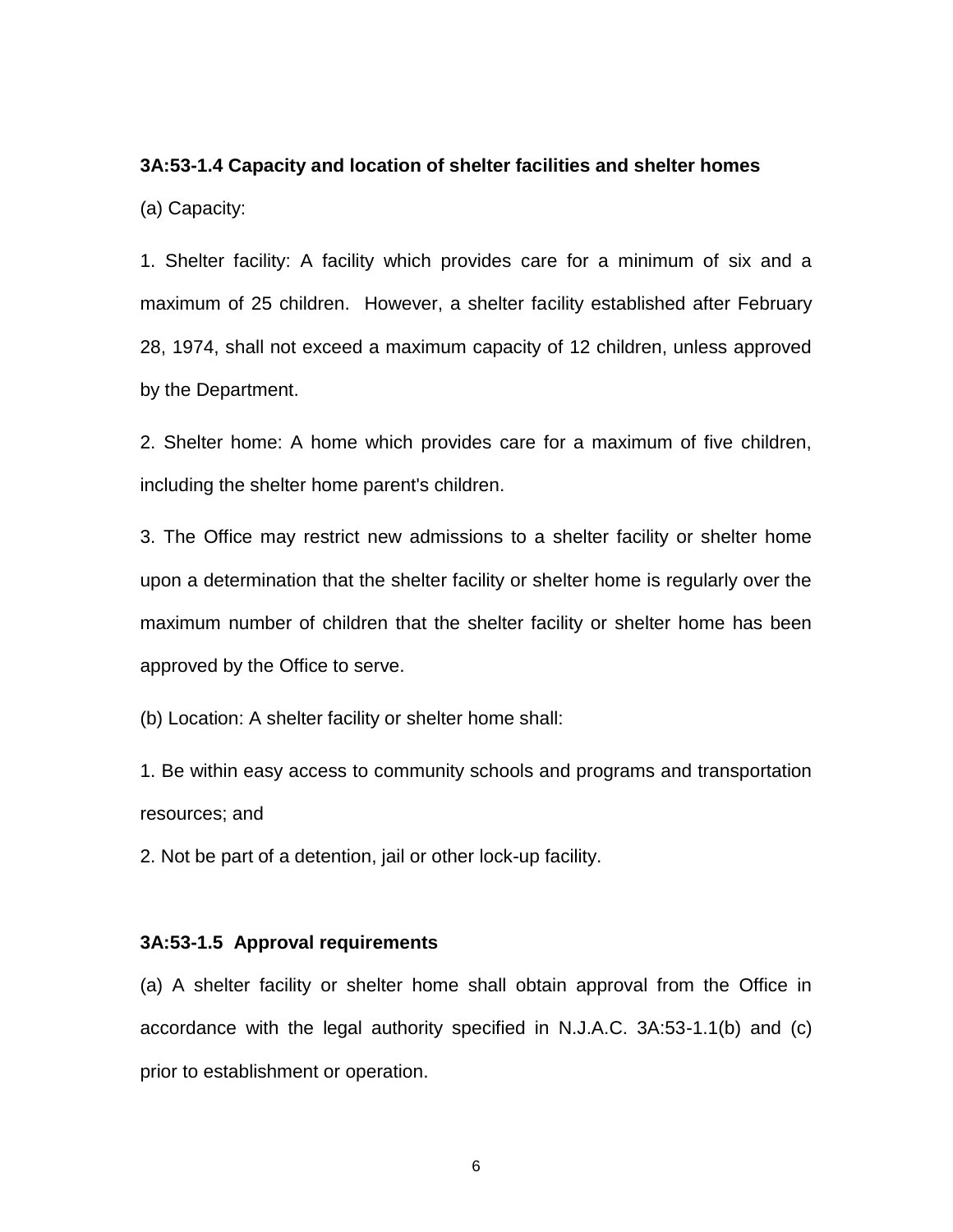(b) The Office shall conduct an annual on-site physical facility and a biennial comprehensive programmatic inspection of a shelter facility and a biennial comprehensive programmatic inspection of a shelter home to determine compliance with this chapter.

(c) If a shelter facility or shelter home meets all applicable provisions of this chapter, the Office shall issue a letter of approval.

(d) The Office shall provide notice if a letter of approval shall not be issued.

(e) If the Office determines that a shelter facility or shelter home is in substantial compliance with all applicable provisions of this chapter, providing that no serious or imminent hazard affecting the children exists, the Office may issue a letter of temporary approval.

(f) When a letter of temporary approval is issued, the Office shall provide a written statement explaining what the shelter facility or shelter home must do to achieve full compliance.

(g) A letter of temporary approval may be issued for a period not to exceed six months. The Office may issue as many temporary approvals as it deems necessary; however, a shelter facility or shelter home shall not operate pursuant to temporary approvals for more than 12 months.

(h) Each approval period, which may include the issuance of one or more letters of temporary approval and/or one letter of approval, shall be two years.

 1. In determining the expiration date of the first letter of approval, the Office shall compute the two year period from the date of issuance of the first letter of approval or temporary approval.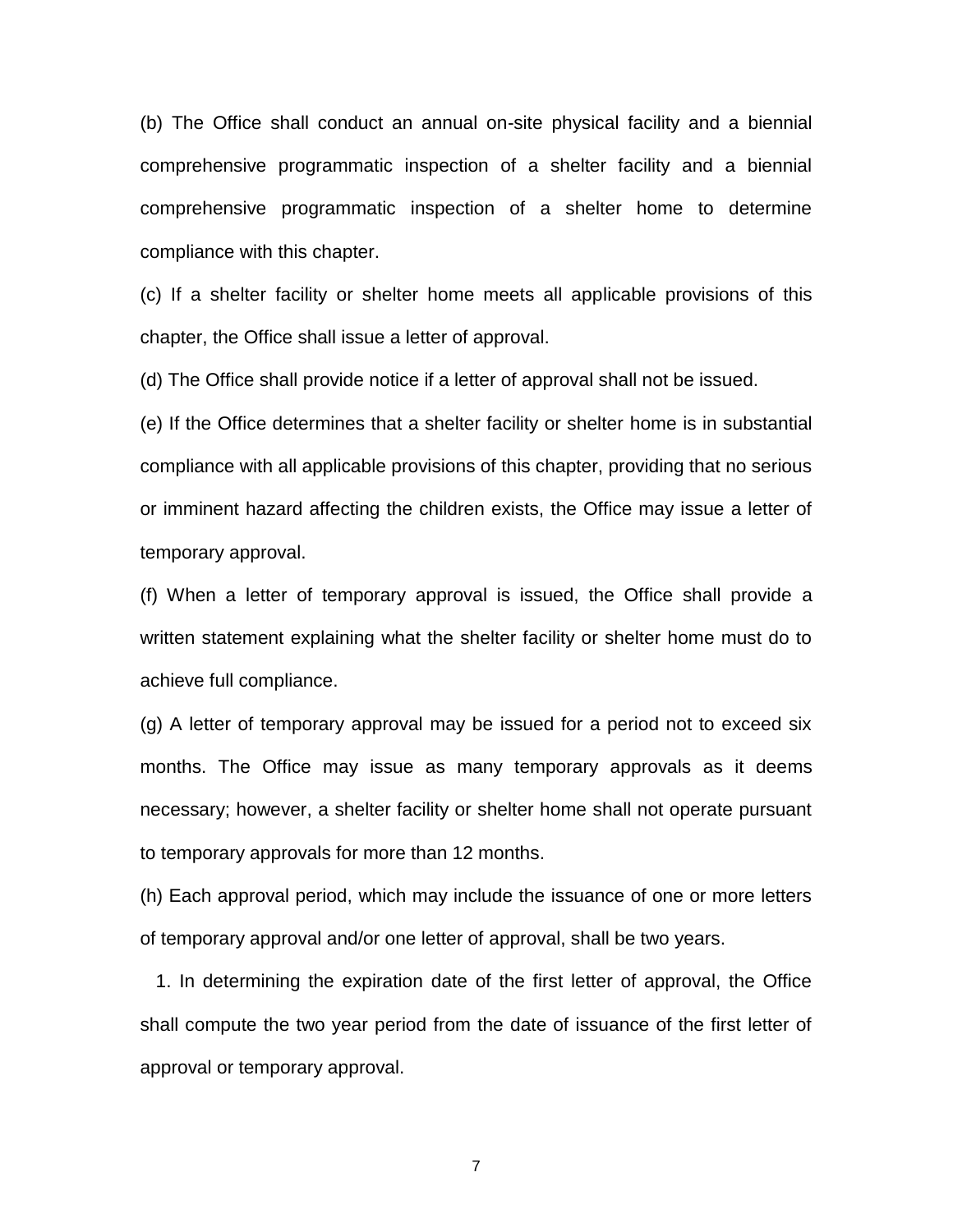2. In determining the expiration date of a renewed approval, the Office shall compute the two-year approval period from the date on which the shelter facility's or shelter home's previous letter of approval expired.

(i) The letter of approval or temporary approval shall be kept on file at the shelter facility or at the office of the shelter home coordinator.

(j) An authorized representative of the Office may at any time make an announced or unannounced visit and inspect the shelter facility or shelter home and/or review files, reports, or records to determine its compliance with this chapter and/or to investigate a complaint.

(k) A shelter facility's or shelter home's approval may be denied or revoked for any activity, policy, or conduct that presents a serious or imminent hazard to the health, safety, and/or well-being of a child or that otherwise demonstrates unfitness or inability to operate the shelter facility or shelter home.

(l) A shelter facility's or shelter home's approval may be denied, suspended, revoked, or refused for renewal for:

 1. Failure by the facility or shelter home to secure and to maintain on file documentation from the Department showing compliance with criminal conviction disclosures, as specified in N.J.A.C. 3A:53-3.1(a), Criminal History Record Information background checks, as specified in N.J.A.C. 3A:53-3.8, or Child Abuse Record Information background checks, as specified in N.J.A.C. 3A:53- 3.9;

 2. Refusal by the facility director, shelter home coordinator, shelter home parent or shelter home household member to consent to or cooperate in a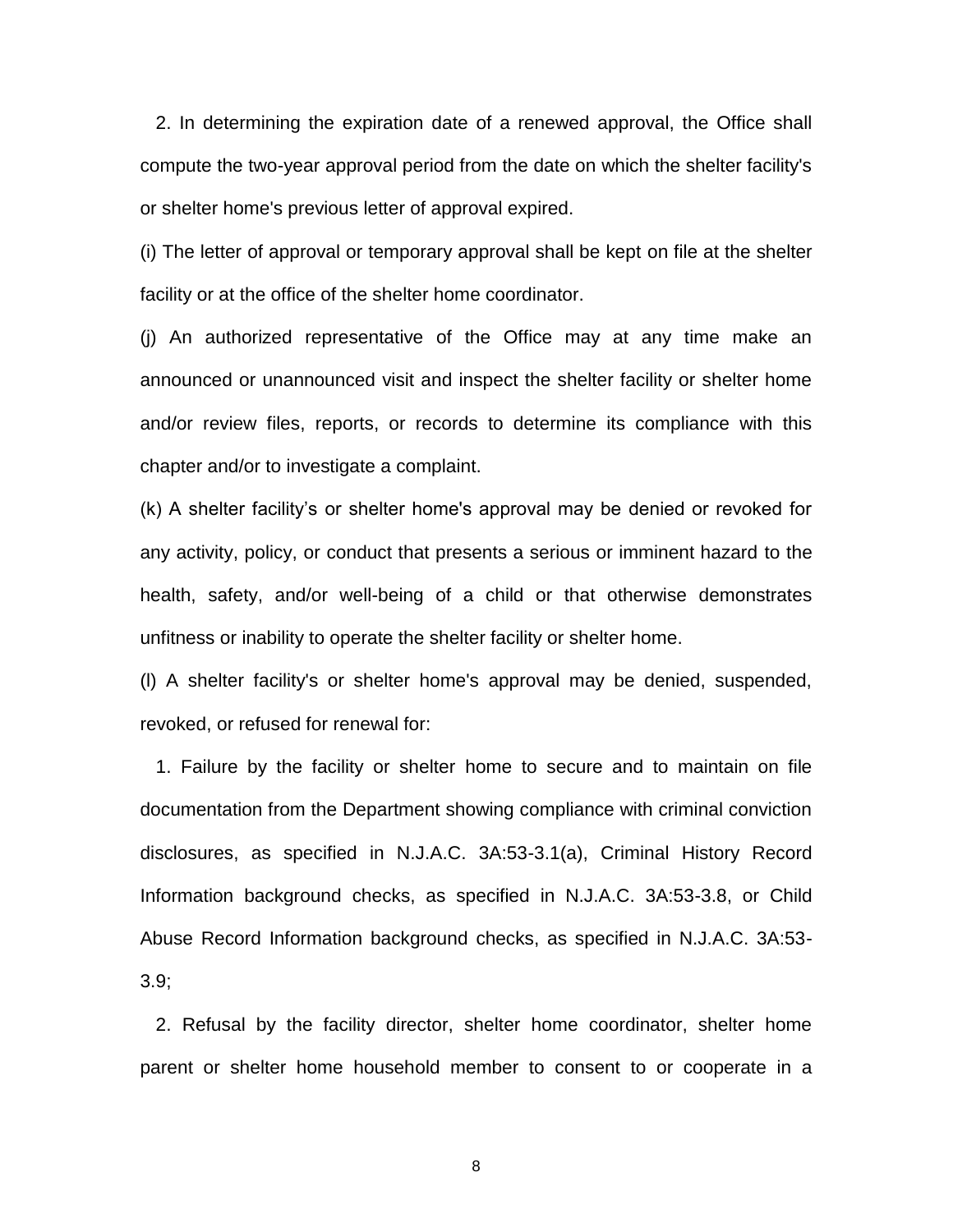Criminal History Record Information background check or Child Abuse Record Information background check for himself or herself;

 3. Refusal by the facility director, shelter home coordinator or shelter home parent to terminate the employment of a staff member who refuses to consent to or cooperate in a Criminal History Record Information background check or Child Abuse Record Information background check;

 4. Refusal by the facility director, shelter home coordinator or shelter home parent to terminate the employment of a staff member when an allegation of child abuse or neglect has been substantiated against the staff member;

 5. Refusal by the facility director, shelter home coordinator or shelter home parent to terminate the employment of a staff member convicted of a crime or offense requiring disqualification, as specified in N.J.A.C. 3A:53-3.8(e);

 6. A substantiated allegation of child abuse or neglect against the facility director, shelter home coordinator, shelter home parent or shelter home household member; or

 7. Conviction by the facility director, shelter home coordinator, shelter home parent or shelter home household member for a crime or offense requiring disqualification, as specified in N.J.A.C. 3A:53-3.8(e).

#### **3A:53-1.6 Administrative hearings**

(a) To effectuate the purposes of this chapter, the Office may initiate an administrative hearing in the interest of justice.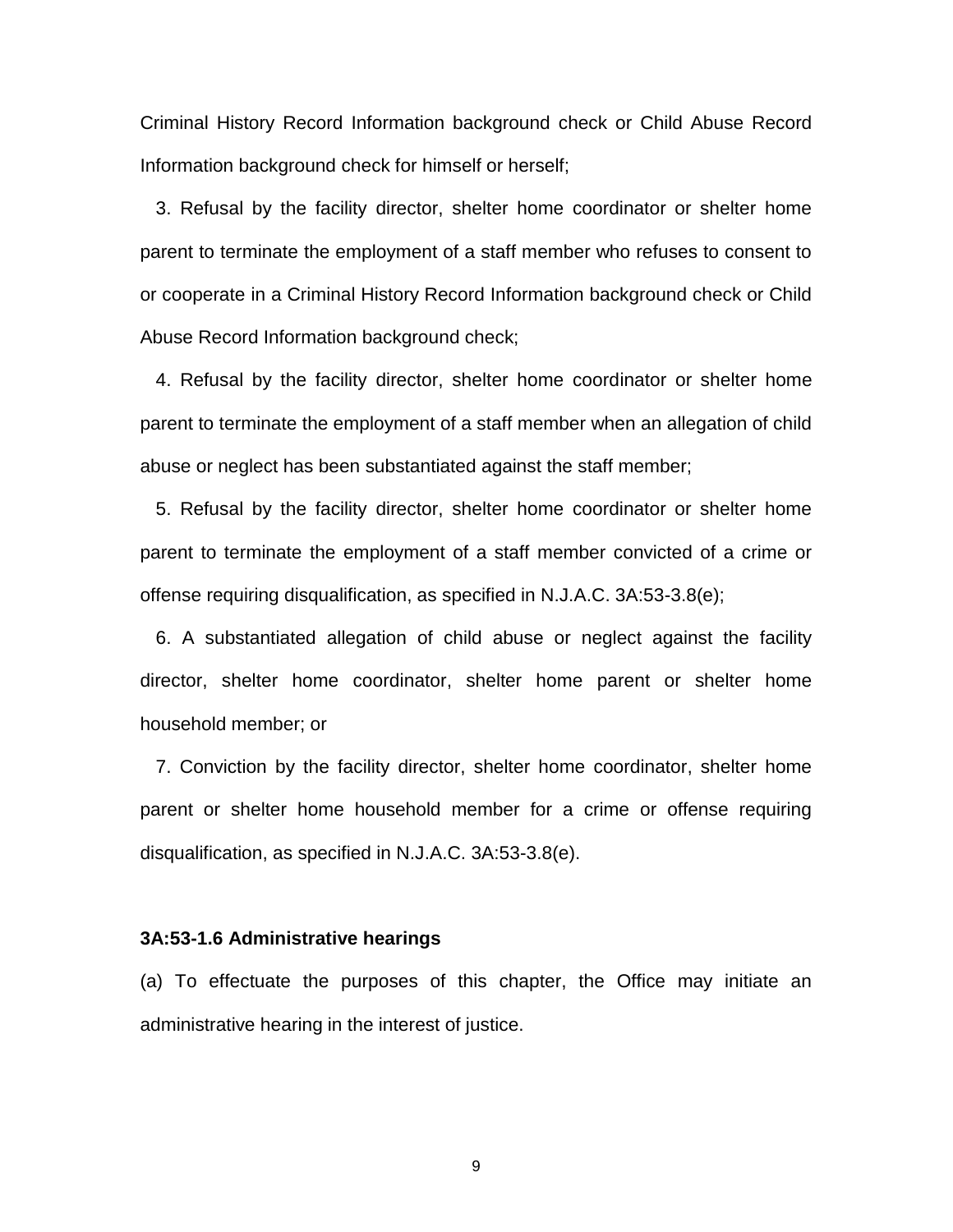(b) When the Office proposes not to approve or not to continue approval of a shelter facility or shelter home, the Office shall afford the shelter facility or shelter home notice and opportunity for an administrative hearing.

(c) All administrative hearings shall be conducted pursuant to the Administrative Procedure Act, N.J.S.A. 52:14B-1 et seq., and 52:14F-1 et seq., and the Uniform Administrative Procedure Rules, N.J.A.C. 1:1.

## **3A:53-1.7 Public access to Office records for children's shelter facilities**

#### **and shelter homes**

(a) Files of shelter facilities and shelter homes maintained by the Office are public records and shall be readily accessible for examination by any person, under the direction and supervision of the Office, except when public access to records is restricted in keeping with the State Public Records Law or other appropriate statutes.

(b) The Office shall establish policies governing the review by the public of shelter facility and shelter home records.

#### **SUBCHAPTER 2. ADMINISTRATION**

#### **3A:53-2.1 Statement of purpose**

 A shelter facility or a shelter home coordinator shall maintain on file a written statement of purpose for the shelter facility or shelter home(s). The statement of purpose shall be reviewed by the shelter facility staff members or shelter home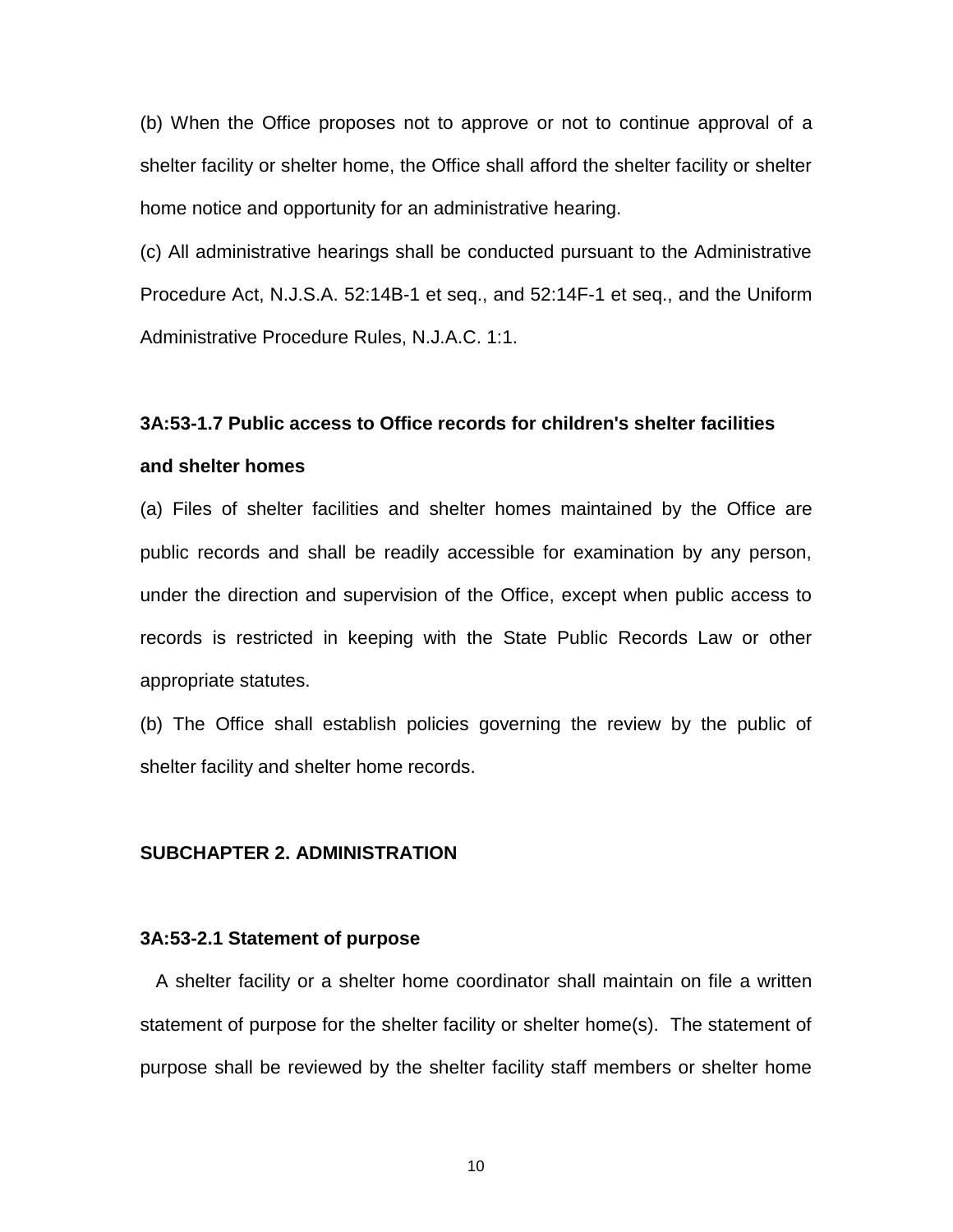parents and shall include a description of policies, purpose(s), objectives, services offered, eligibility requirements, and financial agreements for the care and treatment of children, in accordance with provisions of this chapter.

#### **3A:53-2.2 Rights of children**

(a) The shelter facility or shelter home shall prepare a list of children's rights and shall post it in a prominent location in each shelter facility or shelter home or give it to each child and document such in each child's record. At a minimum, the list shall specify the children's right to:

1. Receive prompt medical treatment;

2. Have access to an appropriate education;

3. Live in a safe, clean, and healthy environment;

4. Be free of physical or sexual harassment or abuse and corporal punishment;

5. Attend religious services of their choice; and

6. Have unimpeded communication to the Department.

(b) The shelter facility or shelter home shall give this list of children's rights to the parents of the children applying for admission, to all staff members, and to all persons who request this information.

(c) The shelter facility or shelter home shall secure and maintain on file a record of the parents' and staff members' signatures attesting to their receipt of the list of children's rights.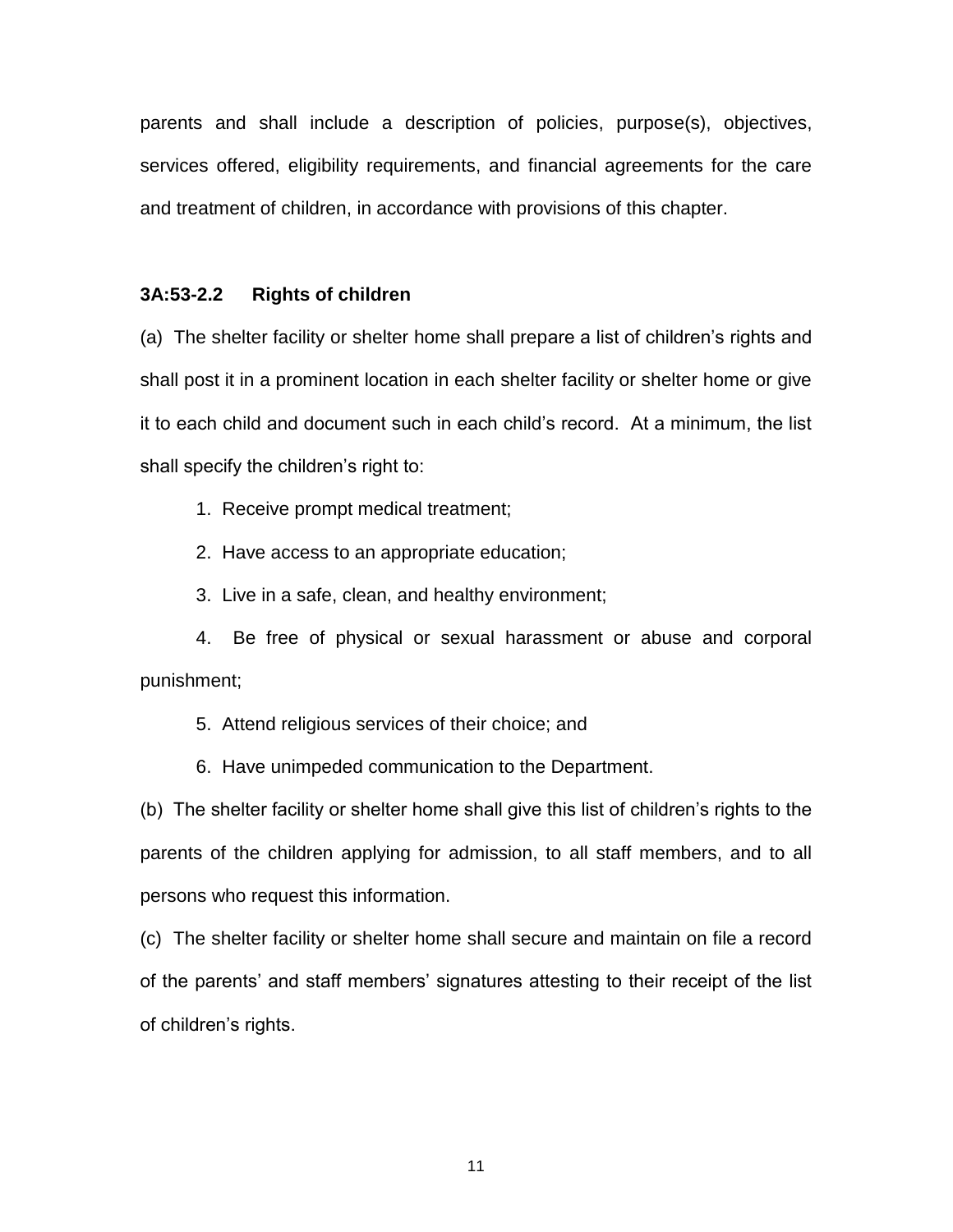(d) If the shelter facility or shelter home chooses to develop a search and seizure policy, the shelter facility or shelter home shall give all children, staff, and parents a copy of this policy, as specified in N.J.A.C. 3A:53-4.16.

(e) The shelter facility or shelter home shall prepare, post, or give to all staff members and children written grievance procedures governing how the children may raise questions about or voice disagreements with and concerns about procedures, care, and specific incidents. The shelter facility or shelter home shall not take or threaten to take retaliatory or disciplinary action of any kind against a child who uses the grievance procedure or files a grievance. The shelter facility or shelter home shall establish a procedure to explain these grievance procedures to children who are developmentally disabled.

#### **3A:53-2.3 Intake and admissions procedures**

(a) Each child placed in a shelter facility or shelter home shall receive a medical examination within 72 hours of placement, unless the child received a medical examination by a physician no more than 30 days prior to placement and a written copy of the results of such examination is provided and kept on file. However, when the shelter facility or shelter home parent suspects that a child is ill or carrying a contagious disease, she or he shall be examined immediately upon admission.

(b) If a medical examination is required immediately or within 72 hours of placement under (a) above, that examination may be conducted by a physician or a nurse. If the examination is performed by a nurse, the child shall receive a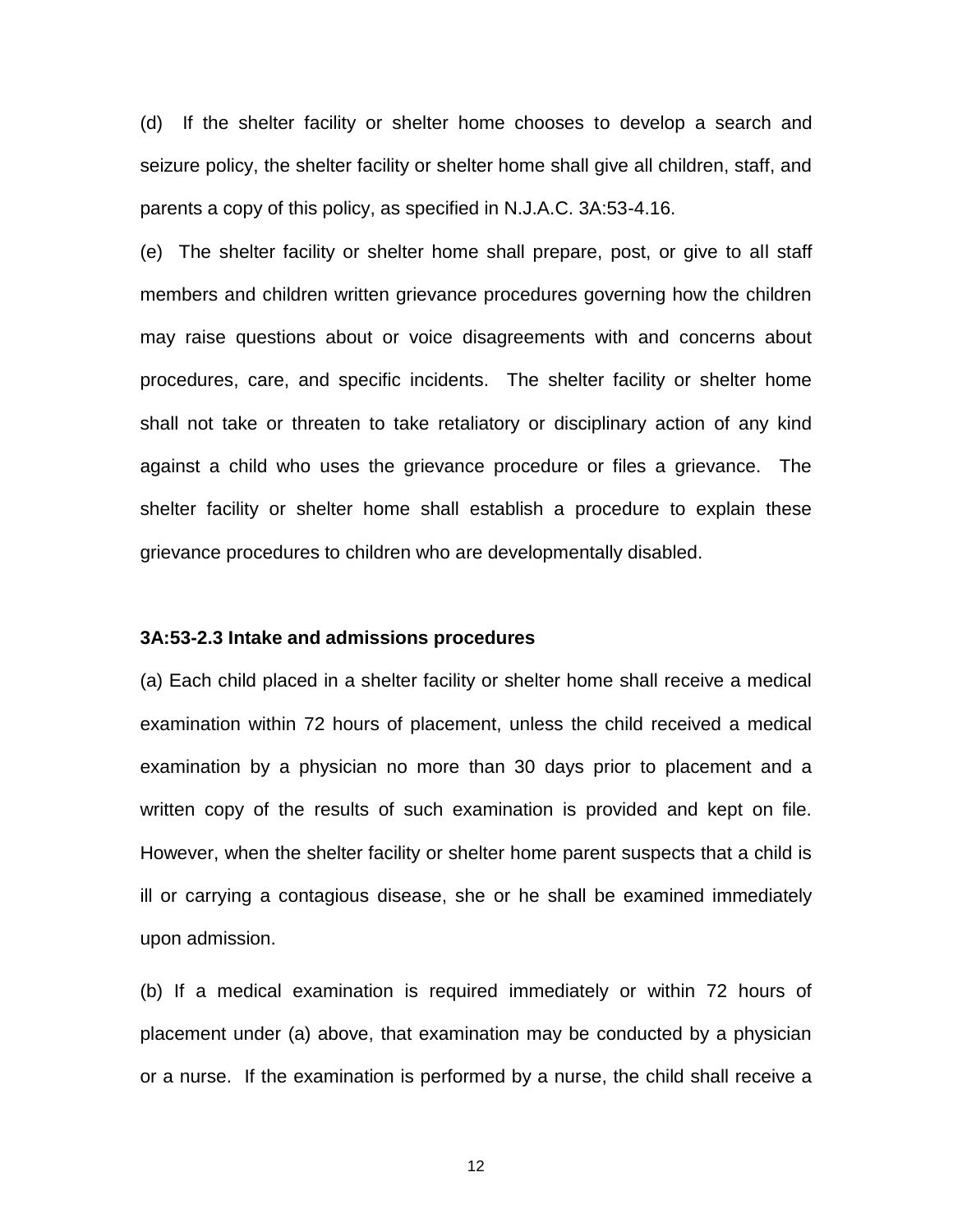medical examination performed by a physician within 10 days following admission.

(c) Upon the child's admission, the shelter facility or the shelter home coordinator shall obtain pertinent factual and identifying information including, as a minimum, the following:

1. Child's name (and nicknames), gender, date of birth, religion, and race;

2. Name, address, phone number, and relationship to the child of the person(s) with whom the child was living at the time of admission;

3. Name, address, and phone number of the father, mother, resource family parent(s)**,** or legal guardian(s), if different from above;

4. Name, address and phone number of the person to notify in an emergency;

5. Names of siblings, their ages, and gender;

6. School attended, grade level and employer, if any;

7. Name, address, and phone number of the person bringing the child to the shelter facility or shelter home;

8. Name of the placing agency, if any;

9. Reason for placement of the child;

10. Date(s) and length of stay of previous admissions and releases, if any;

11. Child's medical history, chronic conditions, past serious illnesses, allergies, special diet.

(d) Following admission to a shelter facility or shelter home, each child shall be: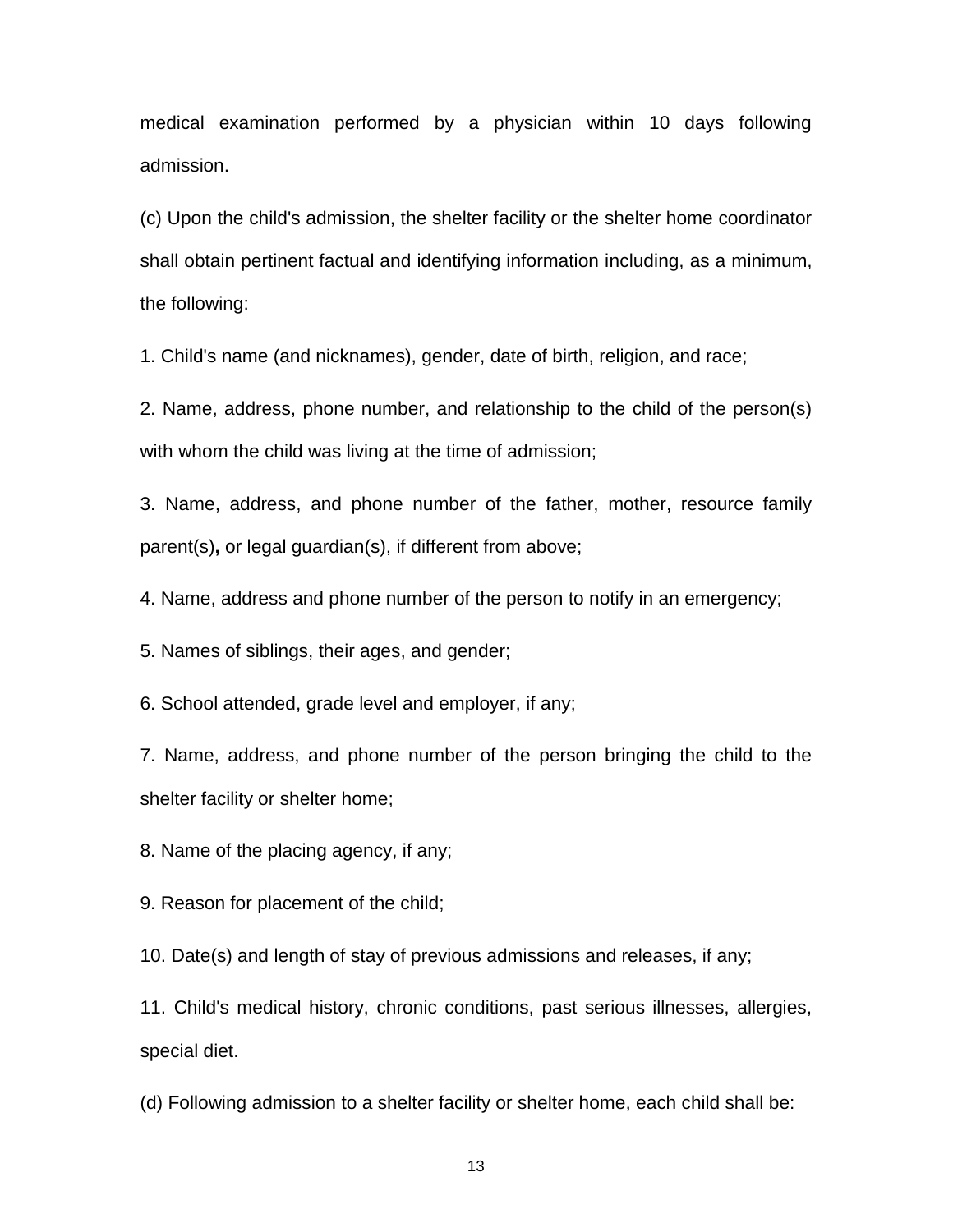- 1. Given or take a bath or shower;
- 2. Provided with clean clothing;
- 3. Given a secure place to store valuables;
- 4. Informed of house rules and regulations; and
- 5. Informed of fire exits and evacuation procedures.

#### **3A:53-2.4 Reporting requirements**

(a) The shelter facility or shelter home coordinator shall notify the Office within 24 hours after any of the following changes and events:

1. Unanticipated temporary or permanent closing of a shelter facility or shelter home;

2. Legal action against a shelter facility, shelter facility staff member, shelter home, or shelter home parent which involves or affects any child or the operation of the shelter facility or shelter home;

3. Damage to the premises of the shelter facility or shelter home caused by fire, accident, or the elements; or

4. Injury requiring hospitalization or action(s) resulting in the death of a child which occurred while the child was on the premises of the shelter facility or shelter home or while in the care of a shelter facility staff member(s) or shelter home parent(s).

(b) The shelter facility or shelter home coordinator shall notify the Office in writing at least 30 days prior to any of the following proposed changes and events: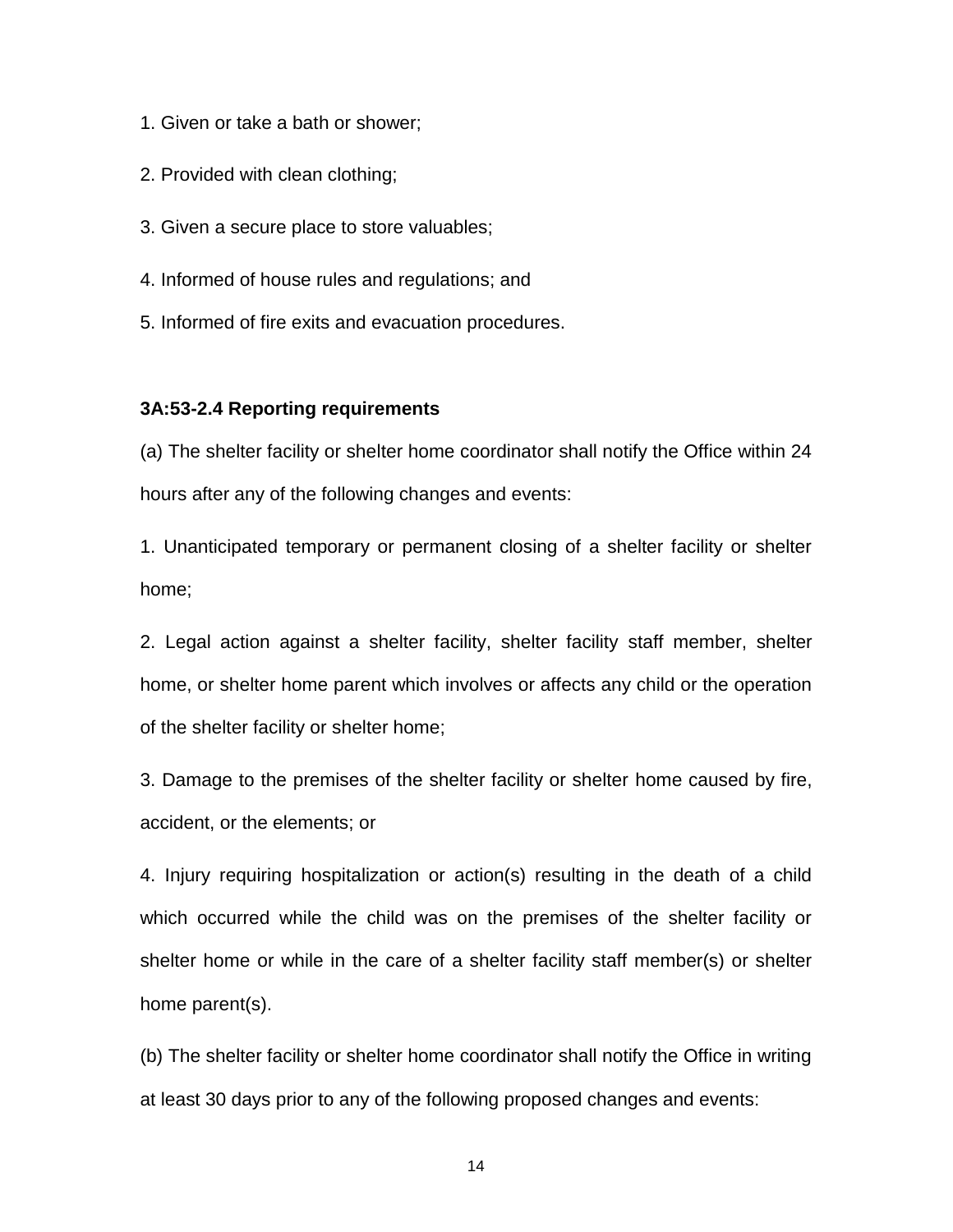1. Anticipated temporary or permanent closing or relocation of the shelter facility or shelter home for any reason;

2. Name or administration of the shelter facility;

3. Administrative staff member(s) of the shelter facility; or

4. Proposed change in the capacity of the shelter facility or shelter home.

(c) A shelter facility or shelter home shall notify the Department immediately if it is believed that a child has been or is being abused or neglected by staff, residents, or any other person, as required by N.J.S.A. 9:6-8.9, 8.10, 8.13, and 8.14. Copies of the law and information about it are available online at www.nj.gov/dcf/reporting.

#### **3A:53-2.5 Records**

(a) General requirements for shelter facilities and shelter homes:

1. Records required to be maintained by the shelter facility or shelter home pursuant to this chapter shall be kept on file at the shelter facility or at the shelter home coordinator's office.

2. Records shall be open for inspection by an authorized representative of the Office.

3. The shelter facility or shelter home coordinator shall ensure the confidentiality of records, in accordance with State law.

(b) Children's records for shelter facilities and shelter homes: The shelter facility or shelter home coordinator shall keep on file a written record for each child,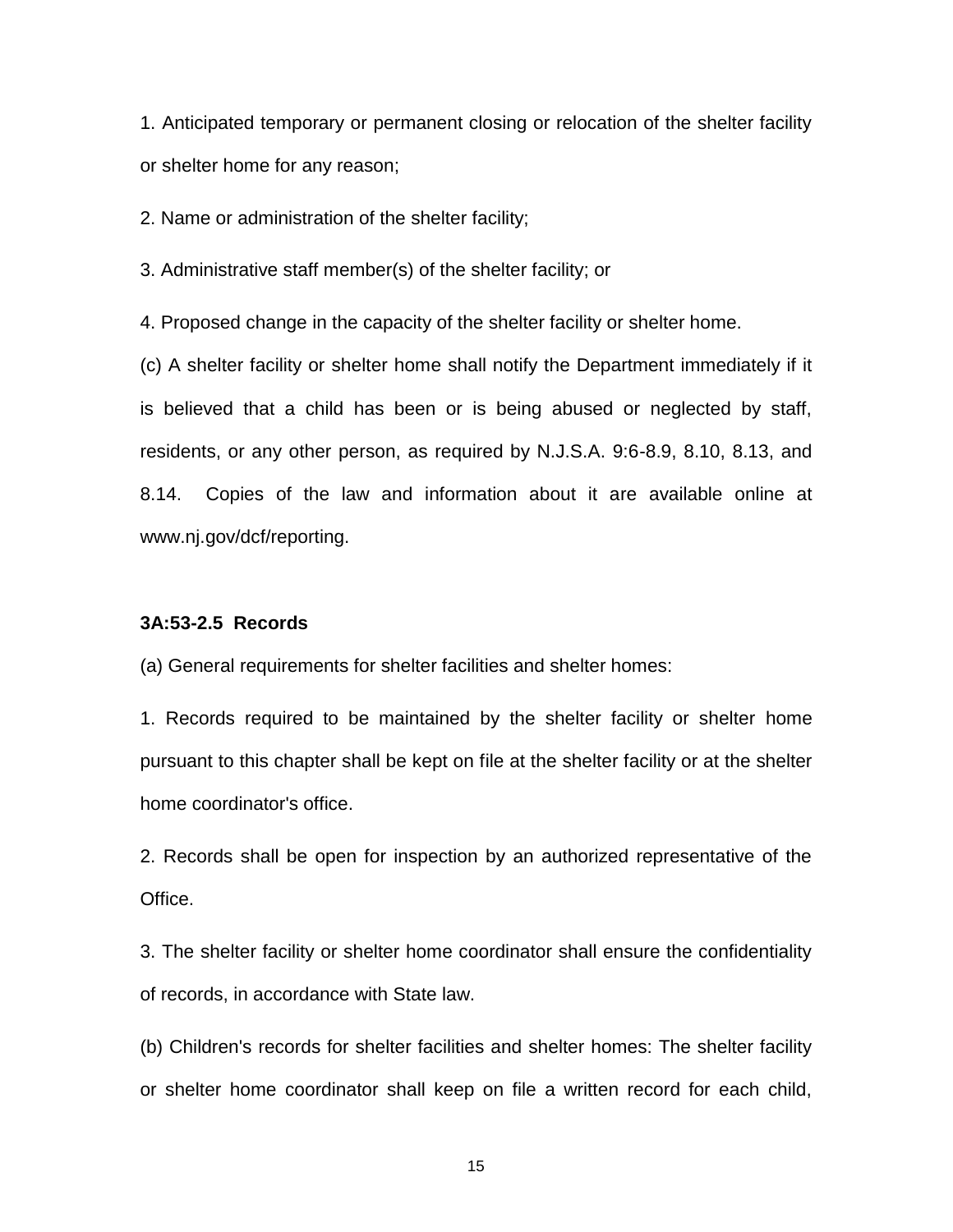which shall be retained for at least one year following the discharge of the child. The record shall include:

1. Identifying information, as specified in N.J.A.C. 3A:53-2.3(c);

2. Health information, as specified in N.J.A.C. 3A:53-2.3(a) and (c)11;

3. Educational documentation, as specified in N.J.A.C. 3A:53-4.5(e); and

4. Documentation regarding the opening of a child's mail at a shelter facility or shelter home, as specified in N.J.A.C. 3A:53-4.14(c).

(c) Staff records for shelter facilities:

1. The shelter facility shall keep on file a written record of every staff member working at the shelter facility.

2. Staff records shall be retained for at least one year following a staff member's separation.

3. Staff records shall include the following information:

i. Name, address, and telephone number;

ii. Qualifications and references;

iii. Medical information, as specified in N.J.A.C. 3A:53-3.2;

iv. Dates of employment and prior work history;

v. Documentation of completion of a Criminal History Record Information background check, as specified in N.J.A.C. 3A:53-3.8, and a Child Abuse Record Information background check, as specified in N.J.A.C. 3A:53-3.9; and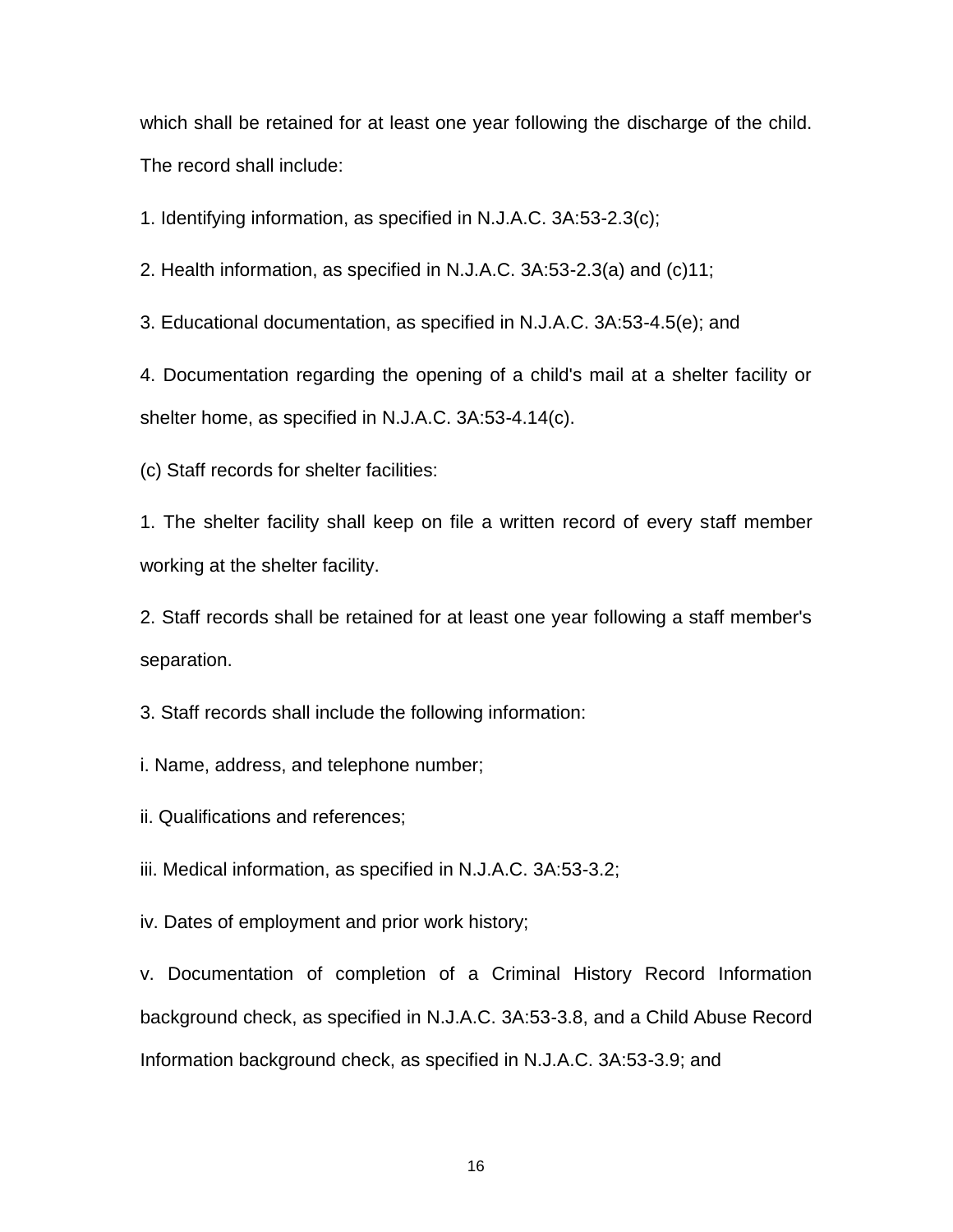vi. If terminated, date and reason.

(d) Administrative records for shelter facilities: Every shelter facility shall keep on file for at least one year the following written records:

1. A statement of purpose, as specified in N.J.A.C. 3A:53-2.1;

2. A copy of the shelter facility's insurance coverage including:

i. Comprehensive liability insurance; and

ii. Fire insurance.

3. Transportation records, if the shelter facility provides transportation, as specified in N.J.A.C. 3A:53-6.4;

4. A record of the performance of required twice monthly fire/evacuation drills, as specified in N.J.A.C. 3A:53-5.4(d);

5. A current copy of this chapter (Manual of Standards);

6. Staff members' work schedules and time sheets;

7. A record of in-service training programs for staff members, as specified in N.J.A.C. 3A:53-3.6(b);

8. A shift log book, which allows every staff member to comment on the activities of his or her working shift on a daily basis;

9. A medication log book, as specified in N.J.A.C. 3A:53-4.1(d);

10. A record of signed parental consent or a record of the attempt to obtain such consent when a child is in need of medical or surgical care;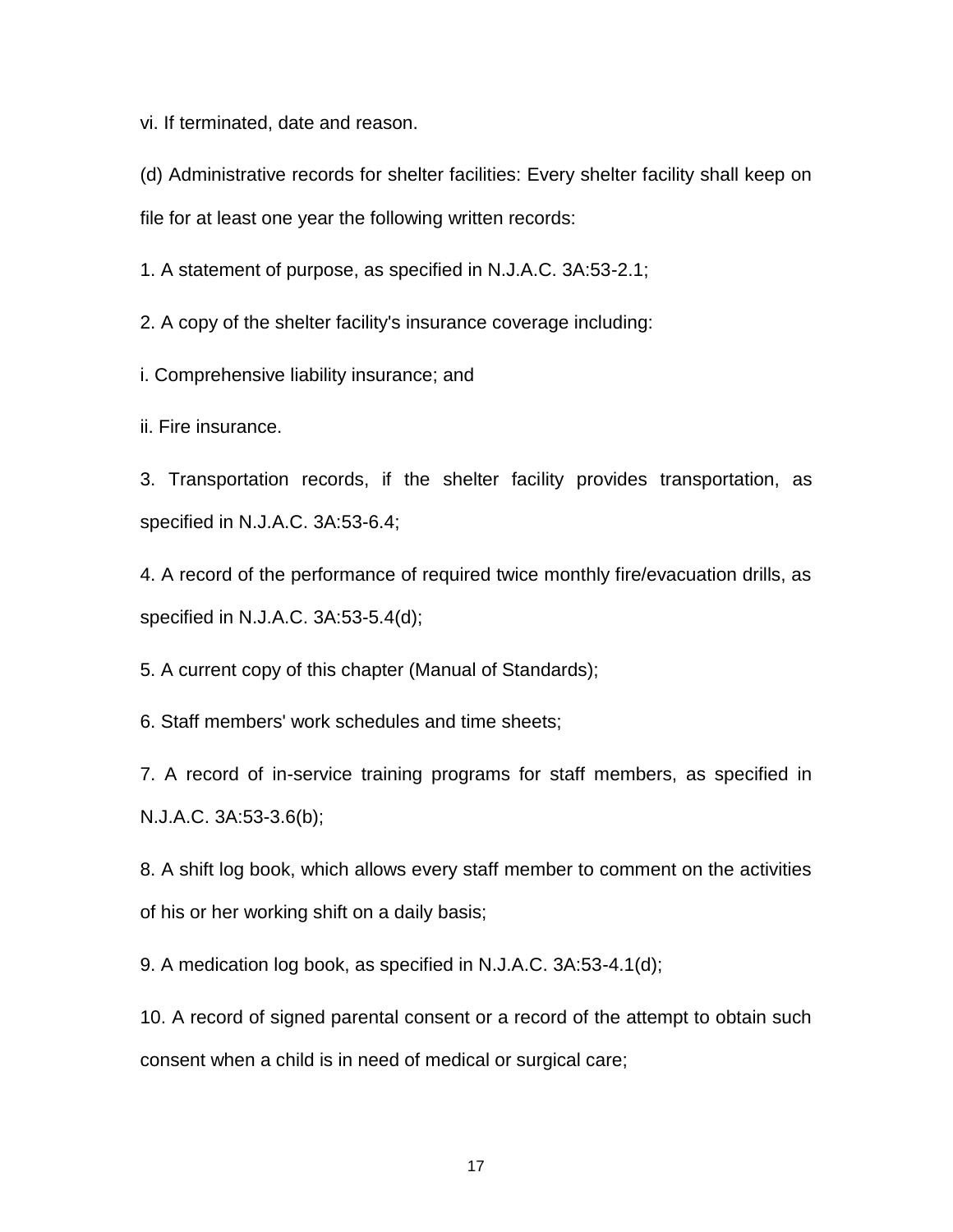11. A record of policies and procedures regarding discipline and control, as specified in N.J.A.C. 3A:53-4.12(a);

12. A record of all incidents/accidents, recorded on an incident/accident report form, explaining all details of the incident/accident and any action(s) taken by the staff/administration;

13. A record of a listing of approved visitors for each child, as specified in N.J.A.C. 3A:53-4.13(c);

14. A record of the health procedures, as specified in N.J.A.C. 3A:53-4.1(a);

15. A record of scheduled recreational activities, as specified in N.J.A.C. 3A:53- 4.7(a).

16. A record of menus of food served to the children for a period of not less than the past 30 days;

17. A record of signed parental consent for a child participating in fund raising, publicity, photographing and audio or audiovisual activities related to the shelter facility; and

18. A list of the current membership of the governing body/citizens board, as specified in N.J.A.C. 3A:53-3.7(d).

(e) The shelter home coordinator shall keep the following information on file for each shelter home for at least one year after the shelter home parent's separation:

1. An application to provide shelter home care that shall include: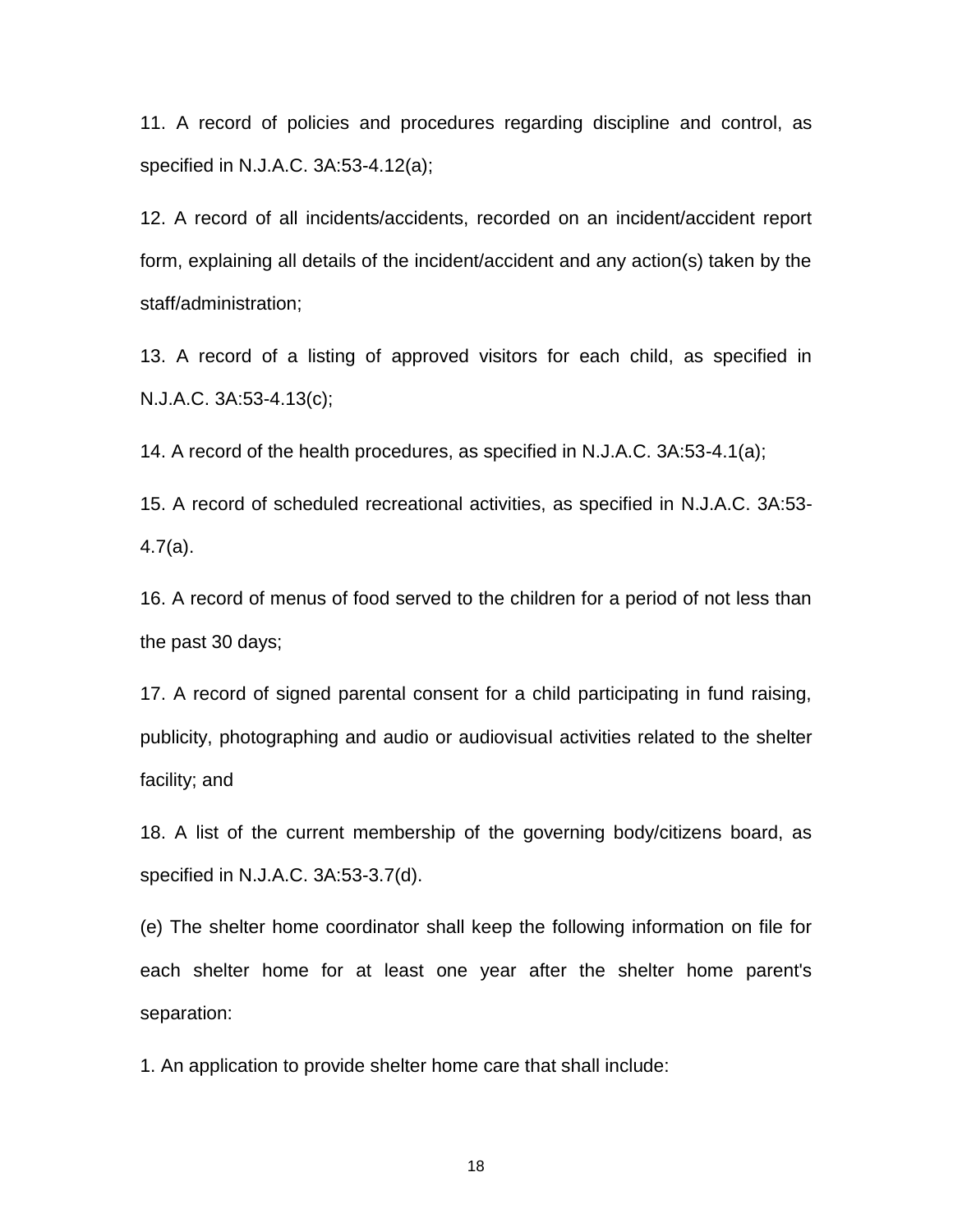i. Identifying and background information for all members of the household;

ii. Three personal references for the shelter home parent(s); and

iii. A physician's statement attesting to the satisfactory physical and emotional health of all members of the household; and

2. If terminated or inactive, the date and reason; and

3. Documentation of completion of a Criminal History Record Information background check, as specified in N.J.A.C. 3A:53-3.8, and a Child Abuse Record Information background check, as specified in N.J.A.C. 3A:53-3.9, for the shelter home parent and each household member at least 18 years of age.

(f) The shelter home coordinator shall keep the following administrative records on file:

1. A current copy of this chapter (Manual of Standards);

2. A record of the health procedures, as specified in N.J.A.C. 3A:53-4.1(a); and

3. A record of signed parental consent for a child participating in fund raising, publicity, photographing and audio or audiovisual activities related to a shelter home.

#### **SUBCHAPTER 3. STAFF REQUIREMENTS**

#### **3A:53-3.1 Basic information**

(a) Every shelter facility director, staff member, shelter home coordinator, and shelter home parent shall: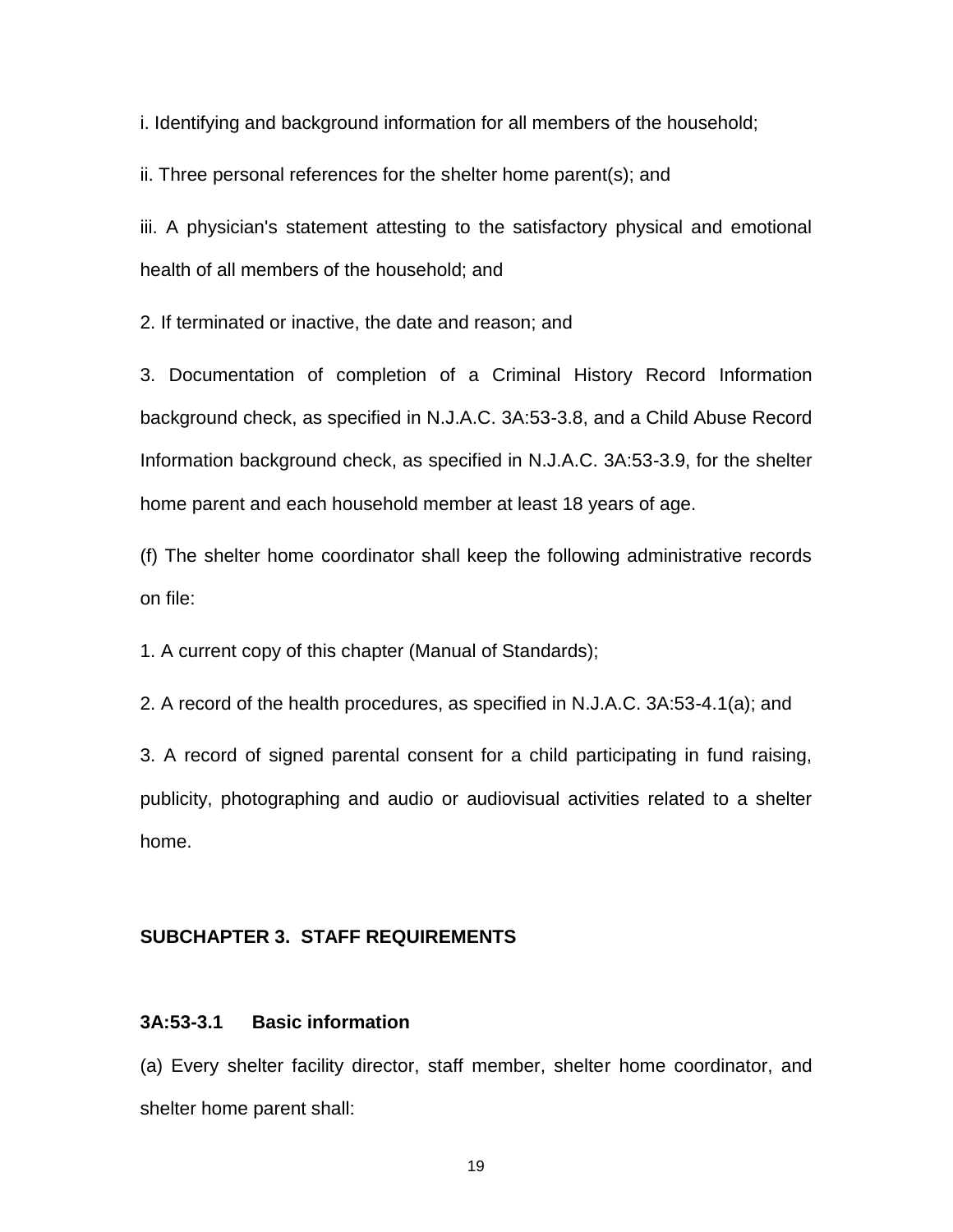1. Be at least 18 years of age;

2. Be of good character and reputation;

3. Respect and understand children and be sensitive to and capable of meeting their needs;

4. Have a capacity to work and confer with professionals, consultants, parents and community groups;

5. Make a full disclosure of his or her background, experience, previous work, schooling, and arrests and criminal convictions, if any;

6. Secure a Criminal History Record Information background check, as specified in N.J.A.C. 3A:53-3.8, and a Child Abuse Record Information background check, as specified in N.J.A.C. 3A:53-3.9; and

7. Be in satisfactory physical, mental, and emotional health to perform his or her job duties satisfactorily.

(b) The following actions by a shelter facility director, staff member, shelter home coordinator or shelter home parent shall constitute grounds for possible suspension or termination from the job:

1. Failure to comply with the requirements stated in (a) above;

2. Failure to fulfill the responsibilities and duties of his or her position; and

3. A determination by the Department that the individual poses a risk of harm to children.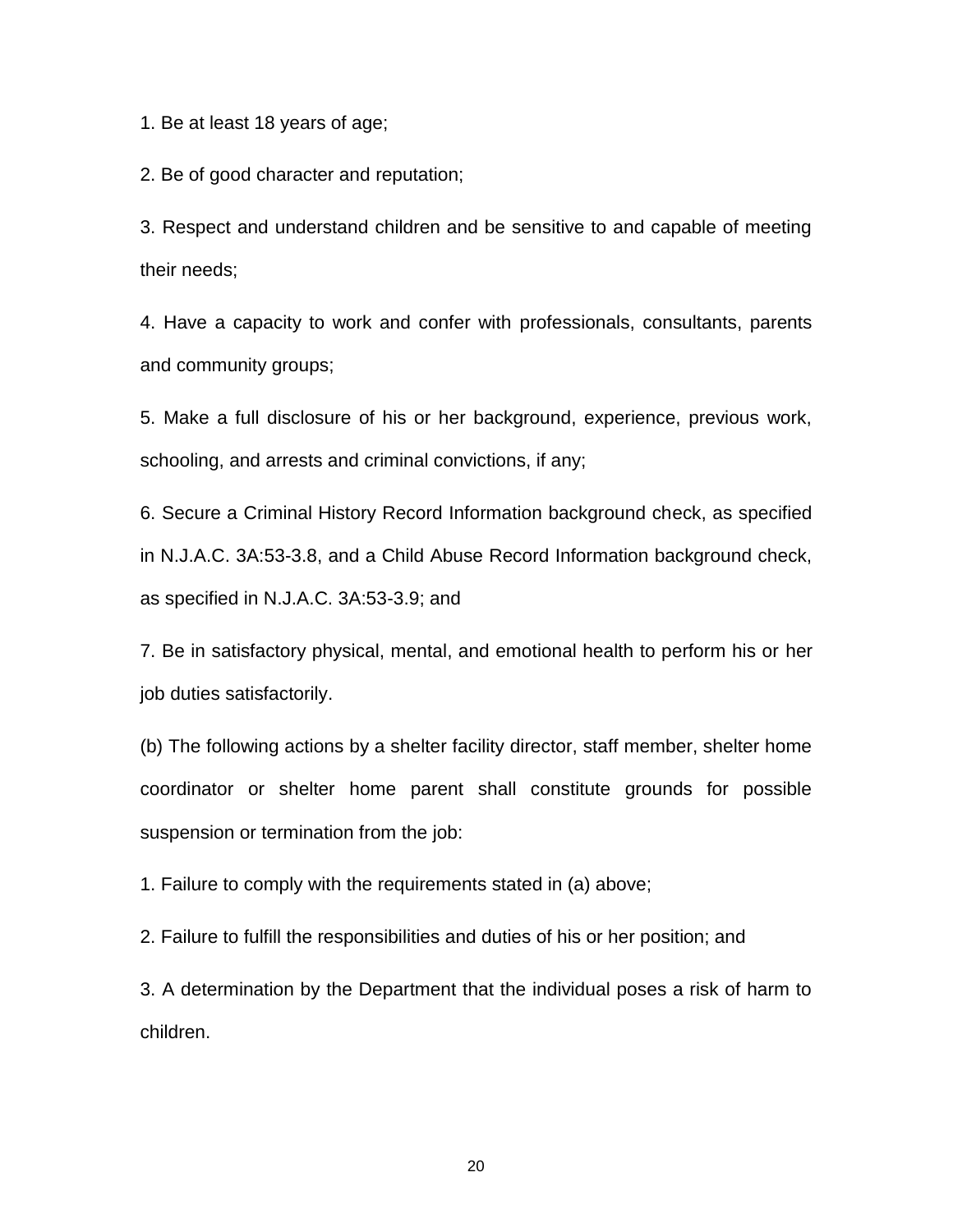(c) Whenever the Department makes a determination that a facility director, staff member, shelter home coordinator, shelter home parent, or shelter home household member poses a risk of harm to children, the shelter facility or shelter home shall carry out the Department's recommendation for corrective action. Such corrective action may include, but not be limited to:

1. Removal or suspension of the affected individual from employment at the shelter facility or shelter home or reassignment to other duties that do not involve contact with the children; or

2. When the individual resides at the shelter home, removal of the affected individual from the premises.

(d) If an allegation of child abuse or neglect is substantiated against an individual working or residing at the shelter facility or shelter home, the shelter facility or shelter home shall immediately terminate the individual's employment at the shelter facility or shelter home. If the individual is a facility director, shelter home coordinator, shelter home parent, or shelter home household member, the Office shall deny, suspend, revoke, or refuse to renew the certificate of approval, as applicable.

1. The shelter facility or shelter home may appeal the denial, suspension, revocation, or refusal to renew, as specified in N.J.A.C. 3A:53-1.6.

2. The shelter home parent may choose to remove the household member against whom child abuse or neglect is substantiated from the shelter home before the action against the certificate takes effect.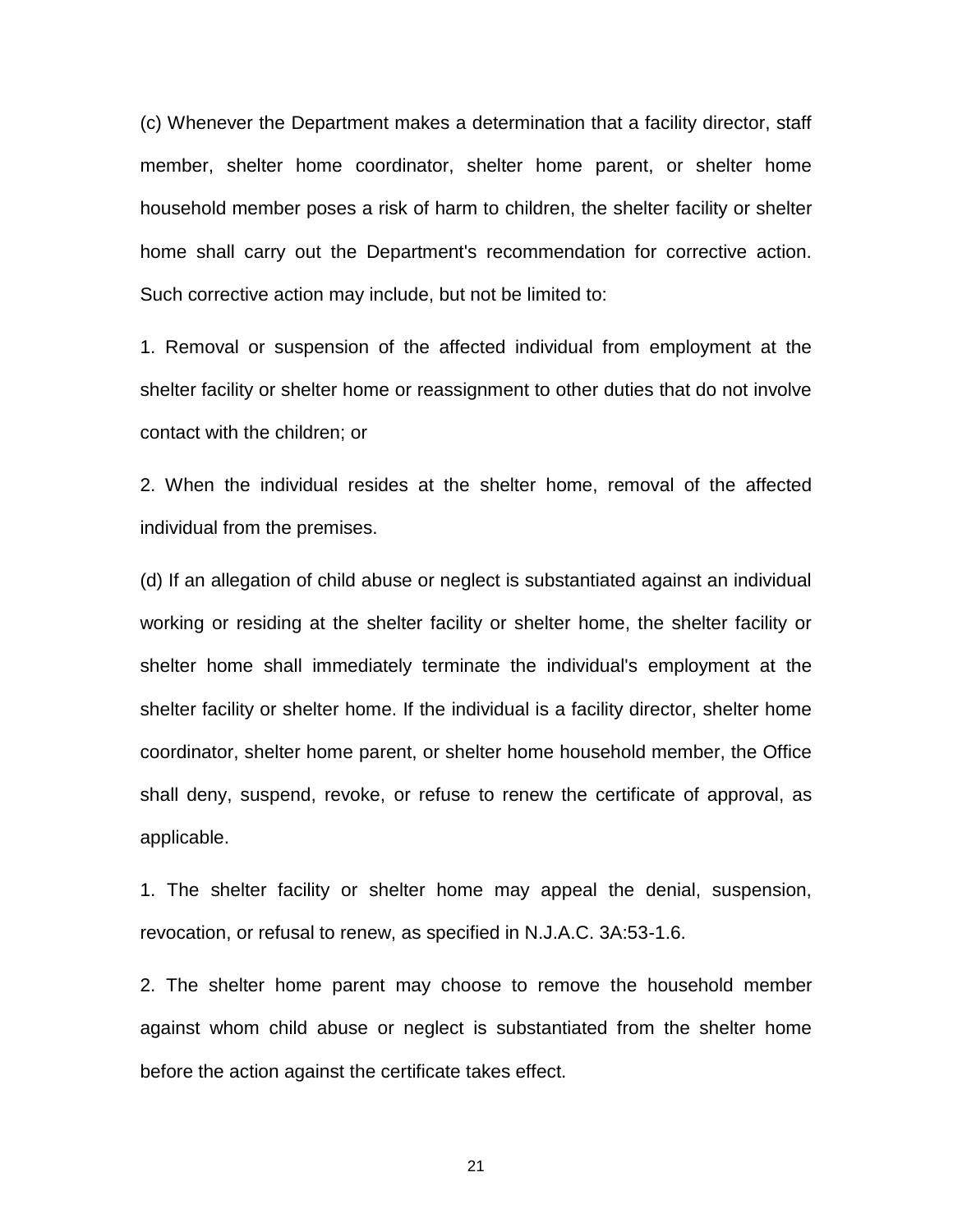(e) Every shelter facility shall have:

1. An administrator who shall be responsible for the actual operation and management of the shelter facility. She or he shall also designate staff to be in charge at all times during his or her absence;

2. A social service worker, who shall be responsible for developing and implementing the shelter facilities' social service program;

3. Licensed medical, licensed dental and psychological personnel on either a staff or consultation basis, including community providers, who shall be responsible for insuring that the medical, dental and psychological needs of the children are met;

4. Child care workers who shall be responsible for providing daily care and supervision of the children. Child care workers shall not be guards and shall be oriented and trained to work with children in a non-coercive manner;

5. A staff member designated to direct and be responsible for providing food services. If the staff member is not a registered dietician, the shelter shall arrange to receive consultation from a registered dietician, who shall approve the menus; and

6. Staff who shall be responsible for conducting everyday housekeeping and maintenance functions.

(f) A shelter facility may utilize volunteers and/or college students provided that the following requirements are met: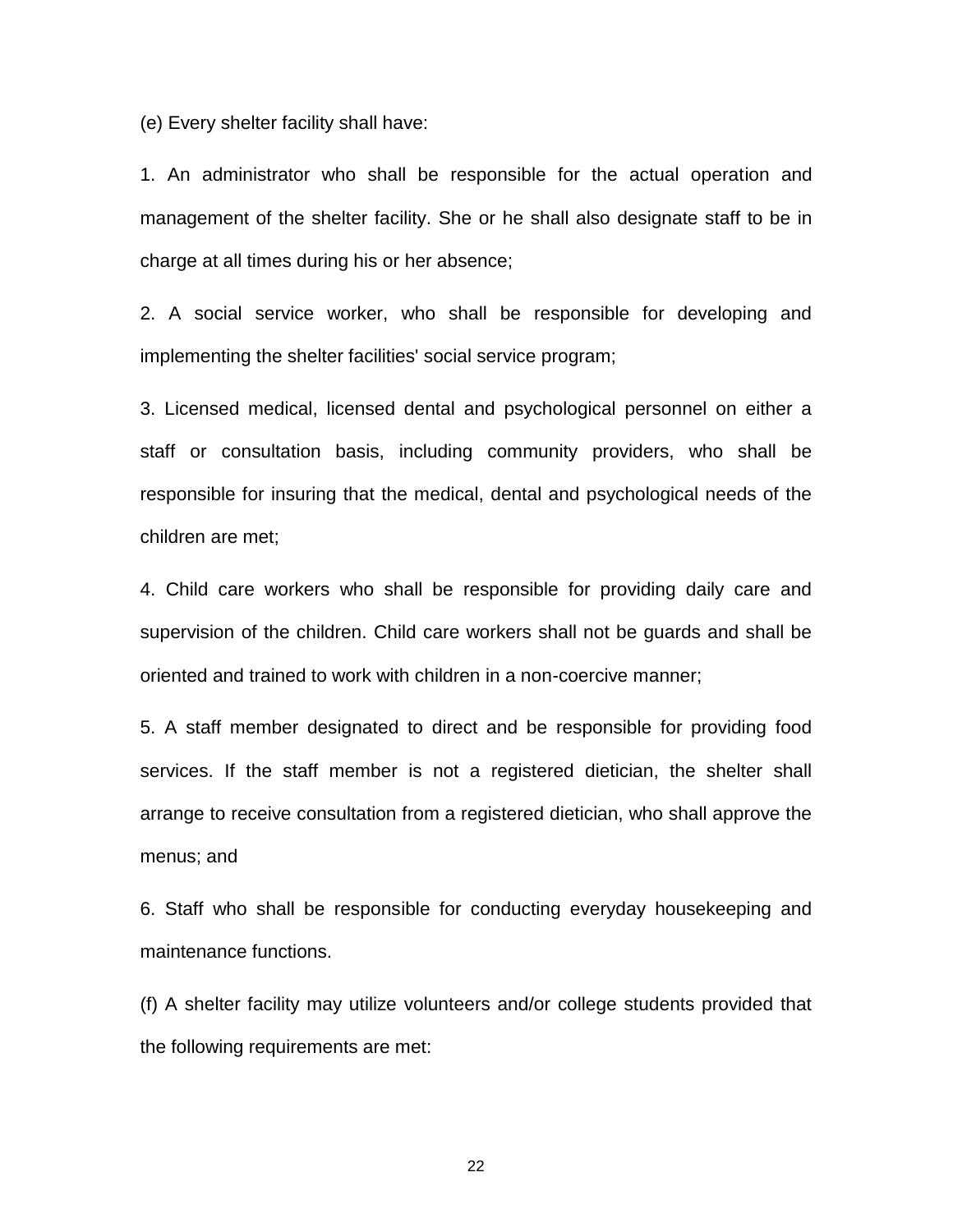1. Volunteers and/or college students shall be aware of and have input into the service plan for children they are working with directly and be briefed fully on any special needs or problems they might encounter in working with these children on a continuing basis;

2. A volunteer and/or college student may serve in a staff position provided that he or she:

i. Meets the qualification for the position;

ii. Signs a statement agreeing to meet and perform the specific duties and responsibilities of the position;

iii. Has the time necessary to serve in the position on a regular basis; and

3. Completes a Criminal History Record Information background check and a Child Abuse Record Information background check, as specified in N.J.A.C. 3A:53-3.1(a)6.

#### **3A:53-3.2 Health requirements for shelter facility staff**

(a) Tuberculin testing requirements:

1. Prior to or upon working for or with a shelter facility, each staff member who comes in contact with the children for at least one full day a week shall take a Mantoux tuberculin skin test with five TU (tuberculin units) of PPD tuberculin and submit to the shelter facility written proof of the results of the test.

2. If the Mantoux tuberculin test result is insignificant (0 to 9 mm of induration), no further testing shall be required. The Office or shelter facility shall have the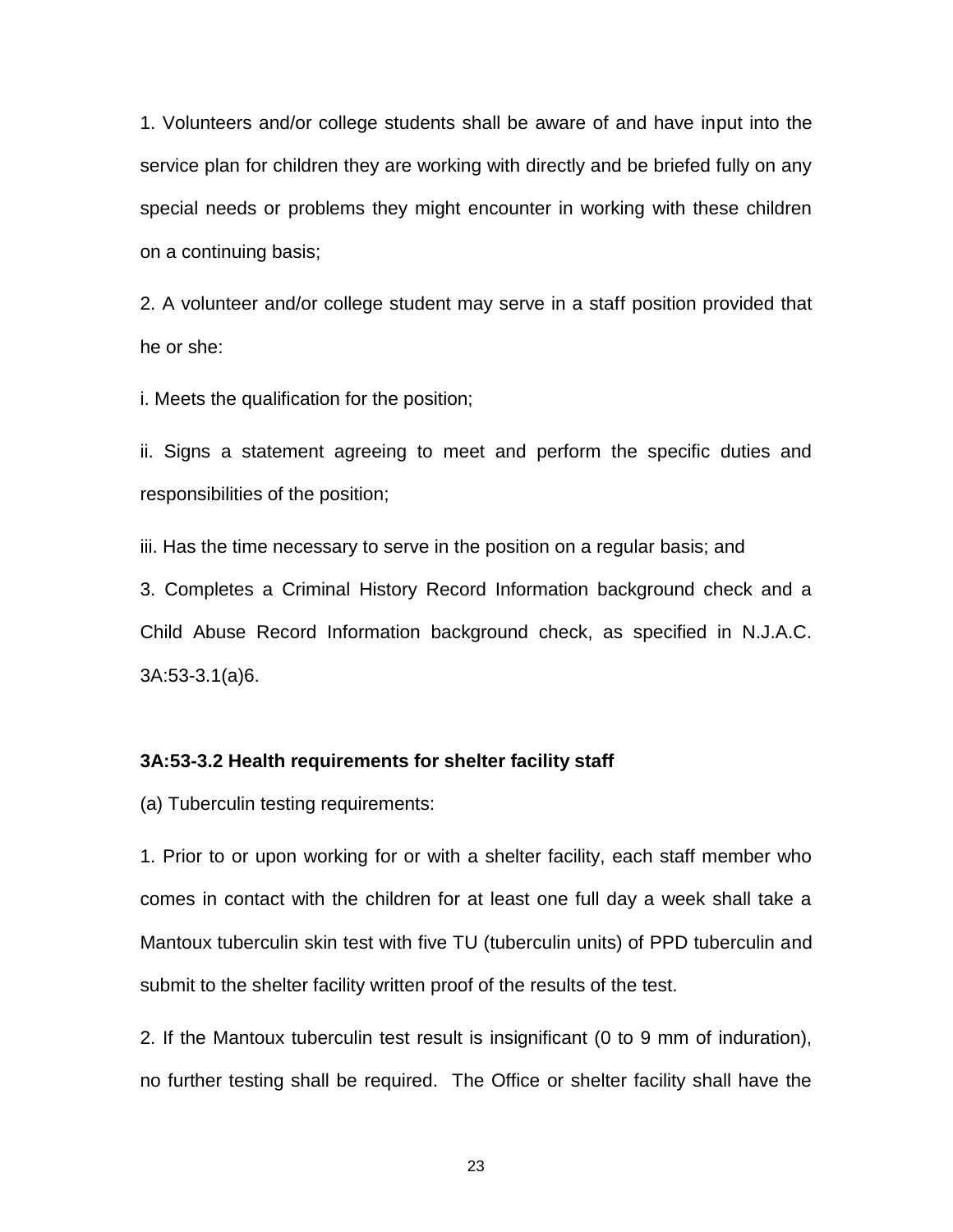authority at any time in the future to require a staff member to retake the Mantoux tuberculin test, if there is reason to believe or suspect that the staff member may have contracted tuberculosis.

3. If the Mantoux tuberculin skin test result is significant (10 or more mm of induration), the individual shall take a chest x-ray. If the chest x-ray shows significant results, the staff member may not come in contact with the children unless she or he submits to the shelter facility a written statement from a physician certifying that she or he poses no threat of tuberculosis contagion.

4. Any staff member who fails to submit to or to receive satisfactory results from the tuberculin testing requirements, as described in (a)1 through 3 above, shall be prohibited from having contact with the children at the shelter facility.

(b) Prior to working for or with a shelter facility, and at least once every three years thereafter, each staff member who comes in contact with the children for at least the equivalent of one full day a week shall submit a written statement from a physician that she or he is in good health and free from chronic or recurrent communicable disease. The initial statement shall be based on an examination conducted within the six months immediately preceding such person's association with the shelter facility.

(c) Any staff member who, upon examination, shows indication of a physical, emotional or mental condition that could be hazardous to a child, other staff or self or that would otherwise prevent satisfactory performance of duties shall not be assigned or returned to a position until the condition is alleviated to the satisfaction of the examining physician and the administrator.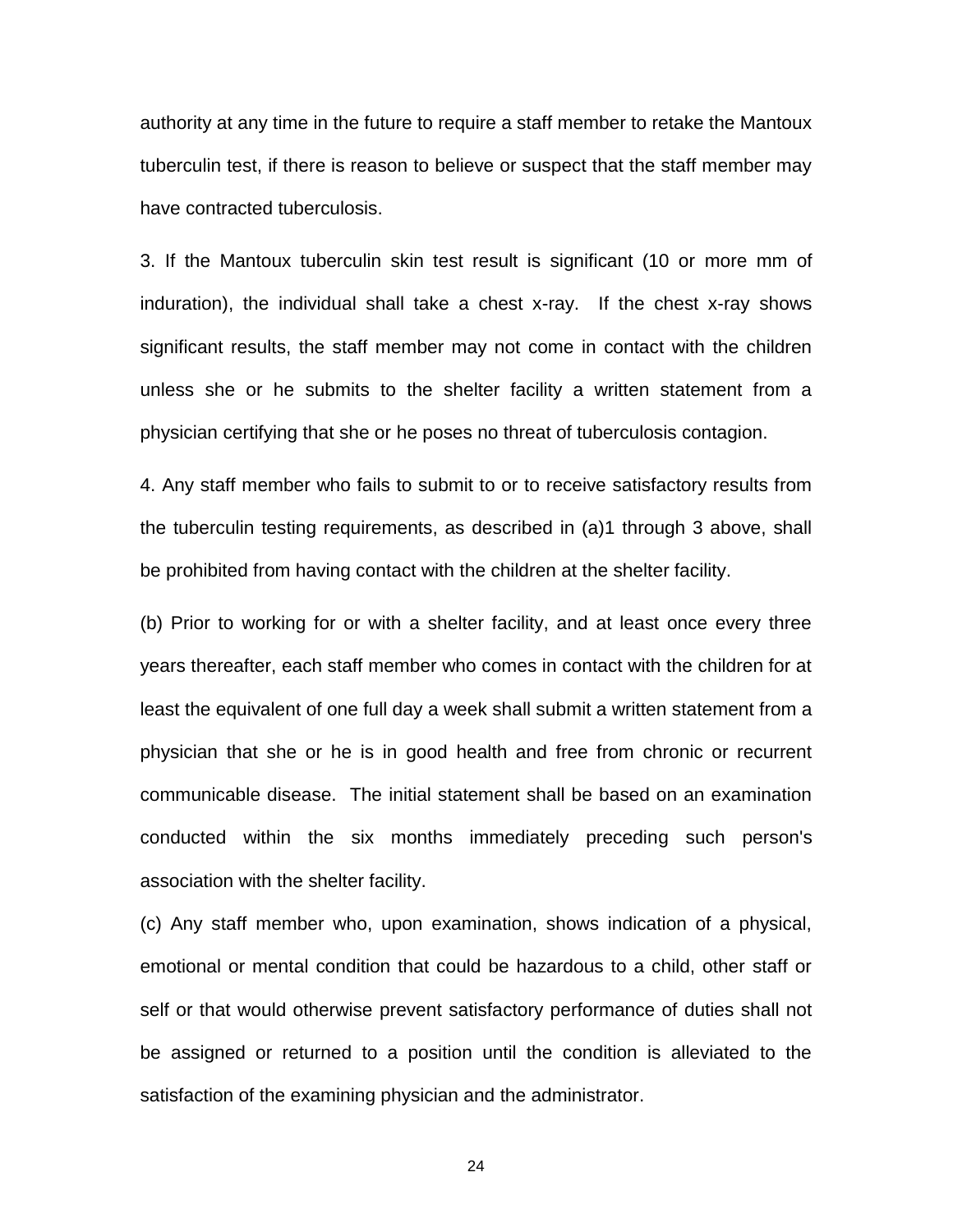#### **3A:53-3.3 Qualifications for shelter facility staff**

(a) Administrator: The administrator of the shelter facility shall:

1. Have a bachelor's degree from an accredited college or university and three years of professional experience in the human services field, one year of which shall have been a supervisory, administrative or clinical position; or

2. Have a master's degree from an accredited graduate school in one of the areas of study in the human services field, and two years of professional experience in the human services field, one year of which shall have been in a supervisory or administrative position; or

3. If applicable, meet the civil service requirements for the position.

(b) Social service staff: All social service workers of a shelter facility shall:

1. Have a bachelor's degree in social work or a related field from an accredited college or university and one year of professional experience in the human services field; or

2. Have a master's degree in social work or a related field from an accredited graduate school; or

3. If applicable, meet the civil service requirements for the position.

(c) Child care staff: All child care workers of a shelter facility shall:

1. Have a bachelor's or associate degree from an accredited college or university; or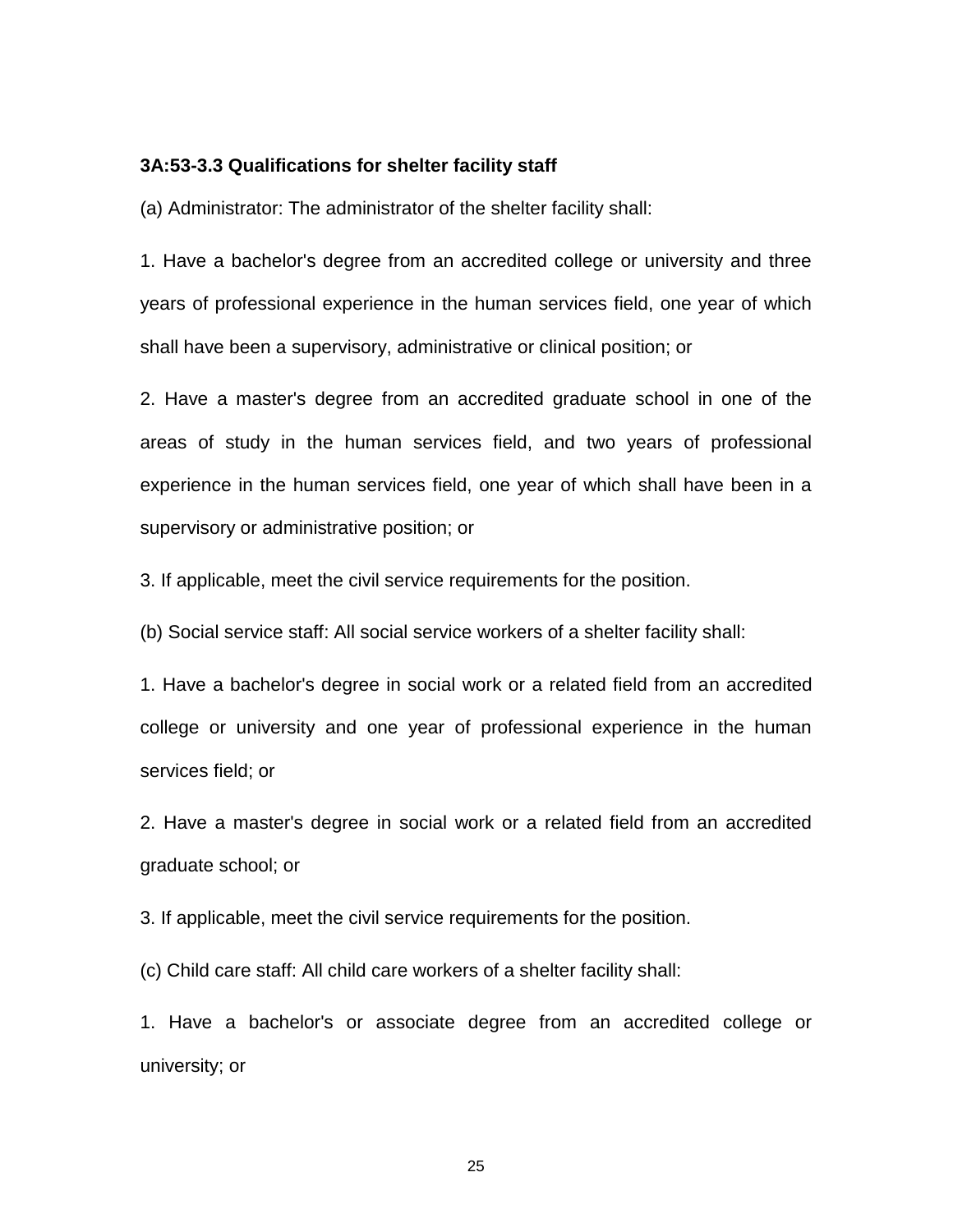2. Have a high school or high school equivalency diploma and one year of work experience involving the supervision of children in the human services field; or 3. If applicable, meet the civil service requirements for the position.

# **3A:53-3.4 Qualifications for shelter home coordinator and shelter home parent**

(a) The shelter home coordinator shall:

1. Have a bachelor's degree in the human services field from an accredited college or university and one year of professional experience in the human services field; or

2. Have a master's degree in the human services field from an accredited graduate school; or

3. If applicable, meet the civil service requirements for the position.

(b) A shelter home parent shall:

1. Be financially able to provide food, shelter and clothing for the shelter home family;

2. Be positively motivated to provide shelter home care;

3. Possess a realistic understanding of the positive and negative aspects of being a shelter home parent;

4. Have the ability and willingness to work cooperatively with the shelter home coordinator and the Office; and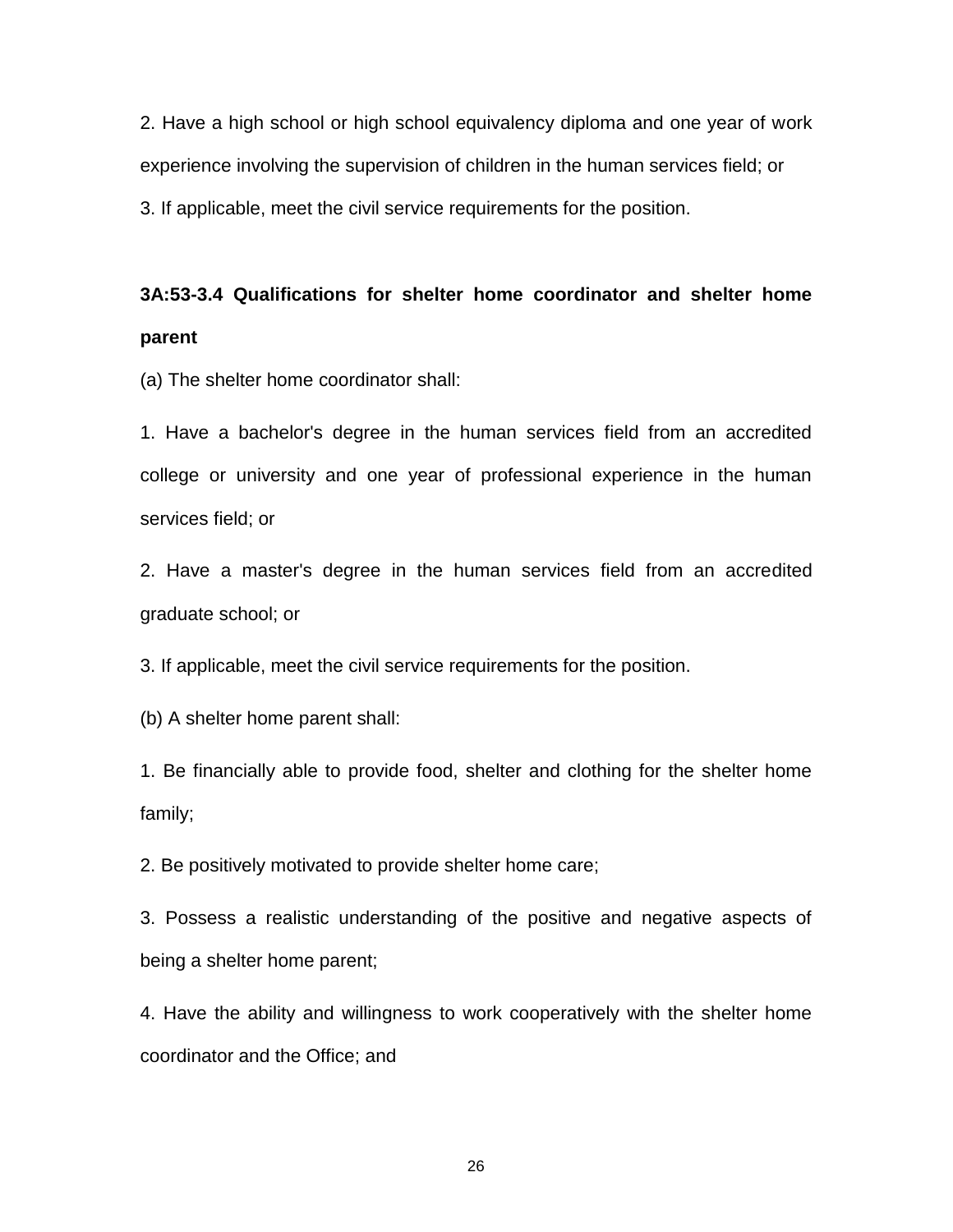5. Have the ability and willingness to maintain confidentiality regarding a shelter home child and his or her family.

### **3A:53-3.5 Staff/child ratios for shelter facilities**

(a) A minimum of two staff members shall be on duty at the shelter facility when children are present, except during sleeping hours when the shelter facility shall meet the requirements as specified in (b)1ii below.

(b) Each shelter facility shall provide minimum staff/child ratios based on the number of children in residence at the shelter facility as stated below:

1. Child care:

i. During waking hours, the child care staff/child ratios shall be as follows:

| Child care staff | Number of children |
|------------------|--------------------|
|                  | Up to 8            |
| $\overline{2}$   | $9 - 14$           |
| 3                | $15 - 20$          |
| 4                | $21 - 25$          |

ii. During sleeping hours, shelter facilities with an average daily population of three or fewer children shall have a minimum of one awake child care worker on duty. Shelter facilities with an average daily population of more than three children shall have a minimum of two child care workers, one of whom shall be awake and responsible for the supervision of the children.

2. Social services: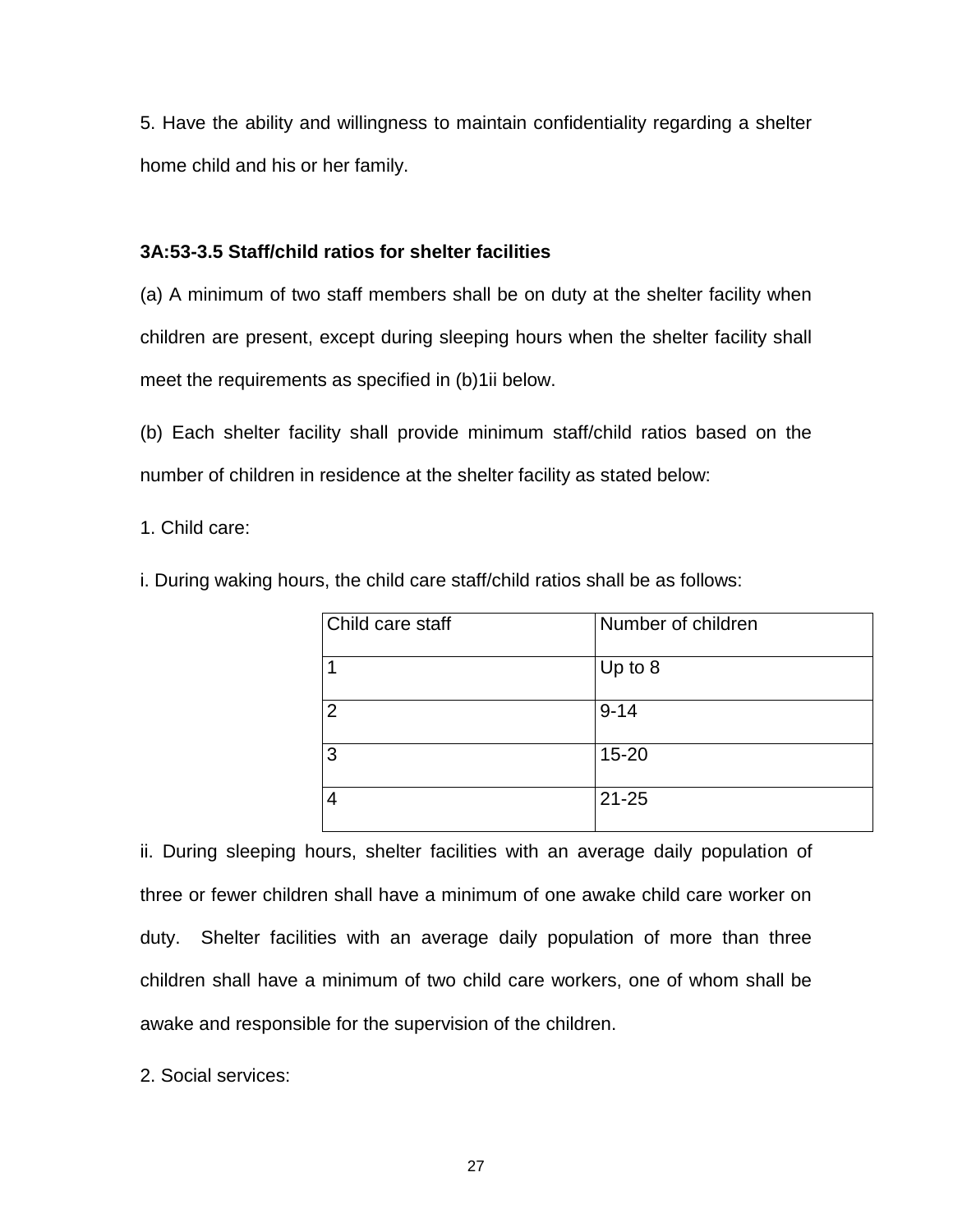i. There shall be a minimum of one social service worker at the shelter facility.

ii. Shelter facilities with a capacity of 12 or fewer children may provide for social services on a part-time basis. The total of social services hours provided shall amount to not less than 20 hours of service per week.

iii. In shelter facilities with a capacity of 12 or fewer children, the administrator may serve as a part-time social service worker provided she or he possesses the qualification for the position.

#### **3A:53-3.6 Staff development and evaluation for shelter facilities**

(a) The shelter facility shall have a written annual evaluation for each staff member.

(b) The shelter facility shall have continuing in-service training programs for all staff members. A record of such programs shall be kept on file.

(c) Upon employment, every staff member shall be instructed in all emergency procedures, administrative procedures and the shelter facility's service program.

(d) The shelter facility shall insure that every new staff member is accompanied on his or her duties by an experienced staff member(s) as part of an orientation program.

#### **3A:53-3.7 Governing body or citizens board for shelter facilities**

(a) Every shelter facility shall have a governing body or citizens board which shall either: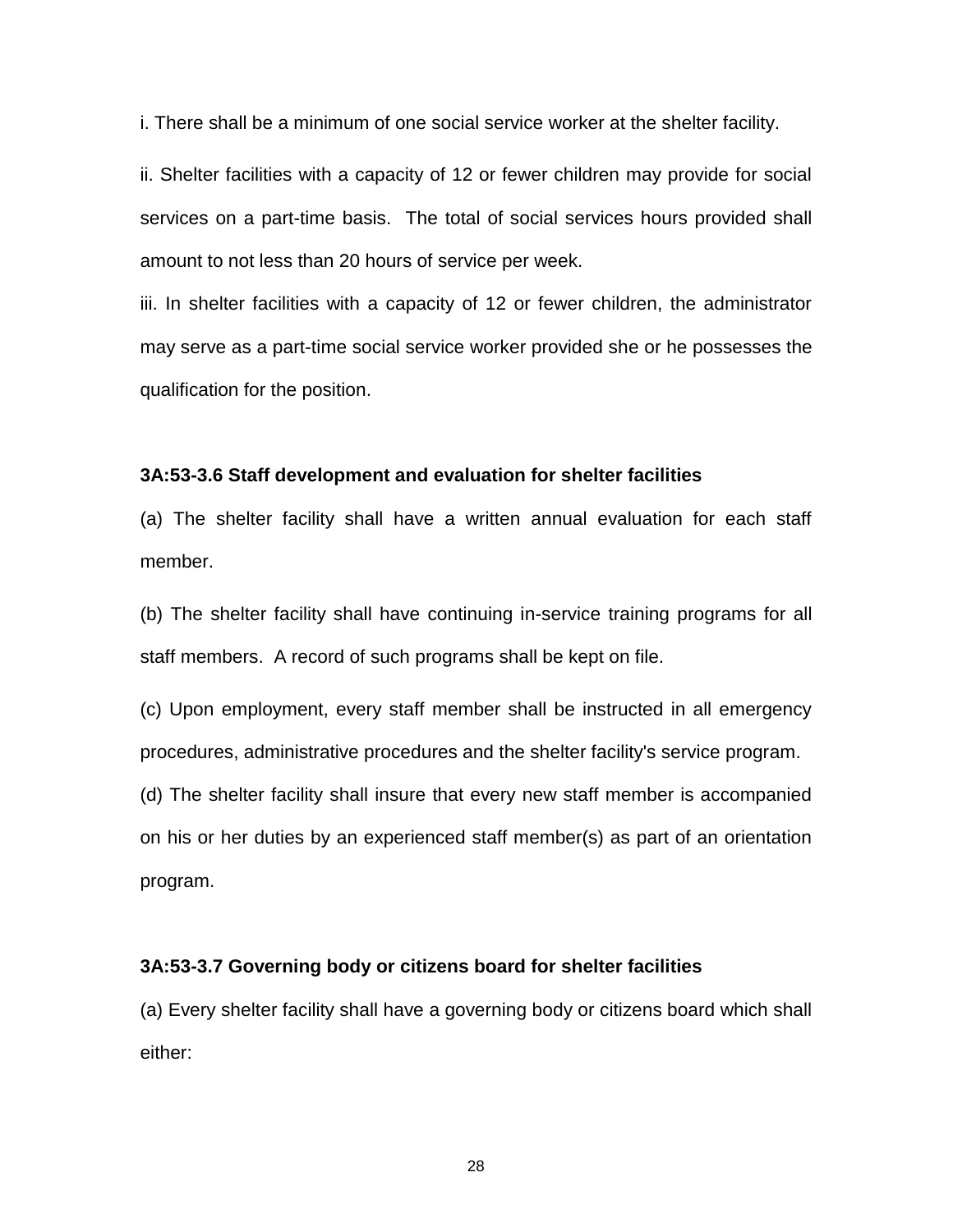1. Be responsible for and have authority over the policies and operation of the shelter facility; or

2. Provide advice and counsel to the shelter facility on the policies and operation of the shelter facility.

(b) A shelter facility member shall not serve as a voting member of the governing body or citizens board for that shelter facility.

(c) Every governing body or citizens board shall meet at least twice a year.

(d) The shelter facility shall keep on file a list of the current membership of the governing body or citizens board.

#### **3A:53-3.8 Criminal History Record Information background checks**

(a) As a condition of securing and maintaining a certificate, the shelter facility or shelter home shall ensure that a State and Federal Criminal History Record Information (CHRI) fingerprint background check, in keeping with P.L. 2003, c.186, is completed for each shelter facility director, staff member, shelter home coordinator, shelter home parent, and shelter home household member at least 18 years of age.

(b) If the facility director, shelter home coordinator, shelter home parent, or shelter home household member refuses to consent to or cooperate in a CHRI background check, the Office shall deny, suspend, revoke, or refuse to renew the certificate, as applicable.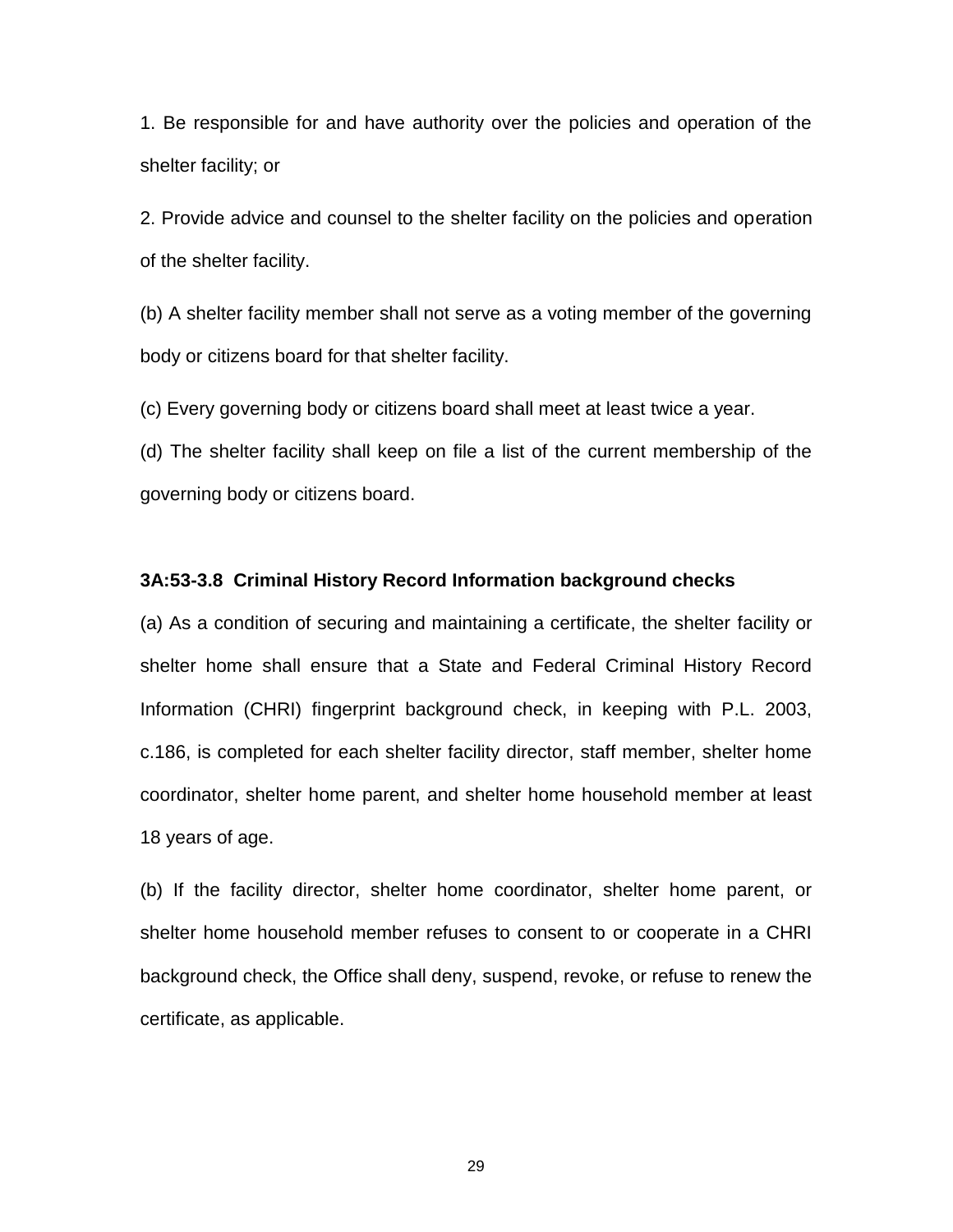1. The shelter facility or shelter home may appeal the denial, suspension, revocation, or refusal to renew, pursuant to N.J.A.C. 3A:53-1.6.

2. The shelter home parent may choose to remove the household member so refusing from the shelter home before the action against the certificate takes effect.

(c) If a staff member refuses to consent to or cooperate in a CHRI background check, the shelter facility or shelter home shall immediately terminate the staff member's employment at the shelter facility or shelter home.

(d) If any person specified in (a) above has a record of criminal conviction, the Department of Children and Families shall review the record with respect to the type and date of the criminal offense and make a determination as to the suitability of the person to receive a certificate or to administer, work at, or reside in the shelter facility or shelter home, as applicable.

(e) A person shall be disqualified from receiving a certificate, administering, working at, or residing in a shelter facility or shelter home if that person ever committed a crime which resulted in a conviction for:

1. A crime against a child, including endangering the welfare of a child and child pornography pursuant to N.J.S.A. 2C:24-4, or child molestation, as set forth in N.J.S.A. 2C:14-1 et seq.;

2. Abuse, abandonment or neglect of a child pursuant to N.J.S.A. 9:6-3;

3. Endangering the welfare of an incompetent person pursuant to N.J.S.A. 2C:24-7;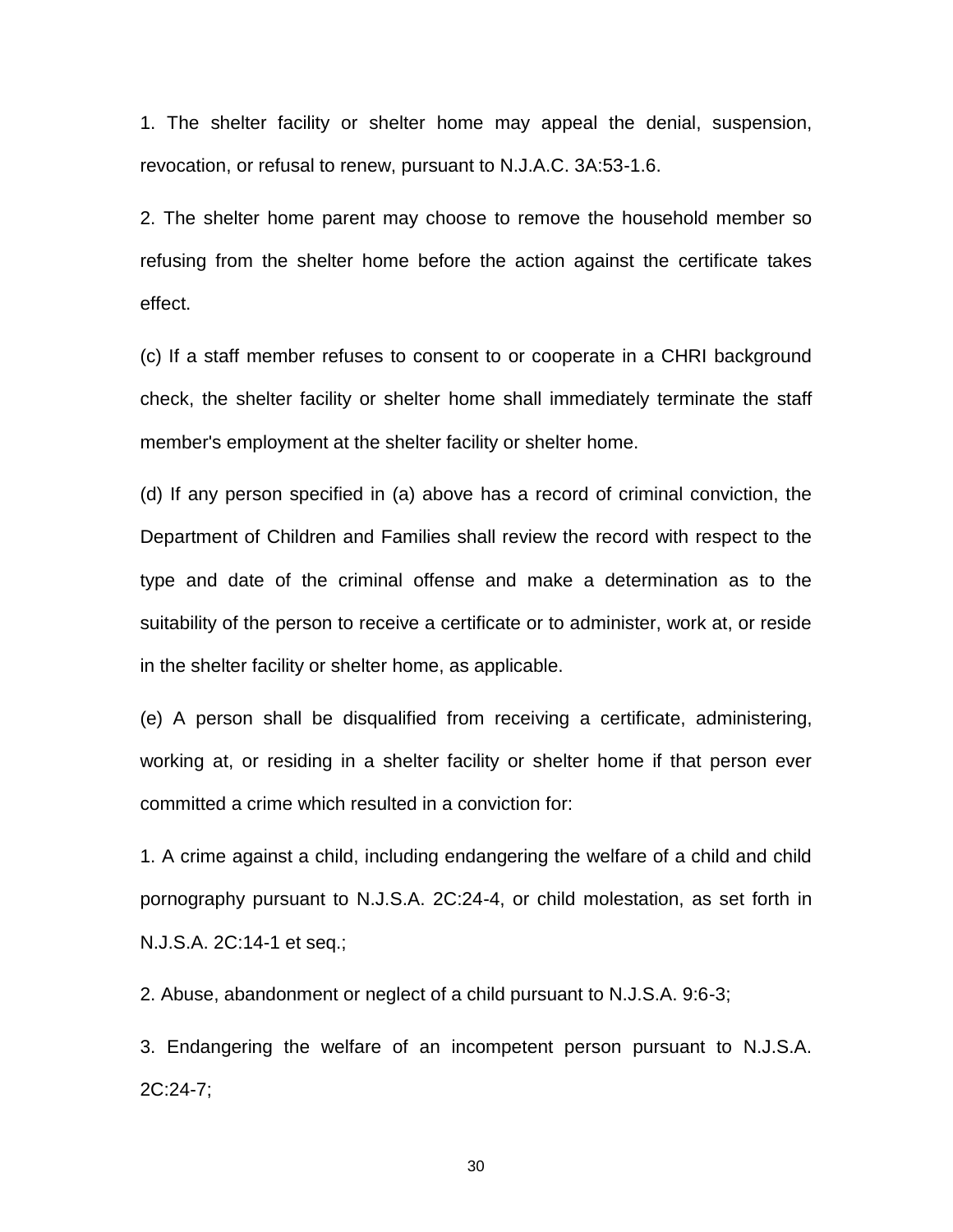4. Sexual assault, criminal sexual contact or lewdness pursuant to N.J.S.A. 2C:14-2 through 2C:14-4;

5. Murder pursuant to N.J.S.A. 2C:11-3 or manslaughter pursuant to N.J.S.A. 2C:11-4;

6. Stalking pursuant to section 1 of P.L. 1992, c.209 (N.J.S.A. 2C:12-10);

7. Kidnapping and related offenses including criminal restraint, false imprisonment, interference with custody, criminal coercion, or enticing a child into a motor vehicle, structure, or isolated area pursuant to N.J.S.A. 2C:13-1 through 2C:13-5 and section 1 of P.L. 1993, c.291 (N.J.S.A. 2C-13.6);

8. Arson pursuant to N.J.S.A. 2C:17-1, or causing or risking widespread injury or damage, which would constitute a crime of the second degree pursuant to N.J.S.A. 2C:17-2;

9. Aggravated assault, which would constitute a crime of the second or third degree pursuant to subsection b of N.J.S.A. 2C:12-1;

10. Robbery, which would constitute a crime of the first degree pursuant to N.J.S.A. 2C:15-1;

11. Burglary, which would constitute a crime of the second degree pursuant to N.J.S.A. 2C:18-2;

12. Domestic violence pursuant to P.L. 1991, c.261 (N.J.S.A. 2C:25-17 et seq.);

13. Terroristic threats pursuant to N.J.S.A. 2C:12-3;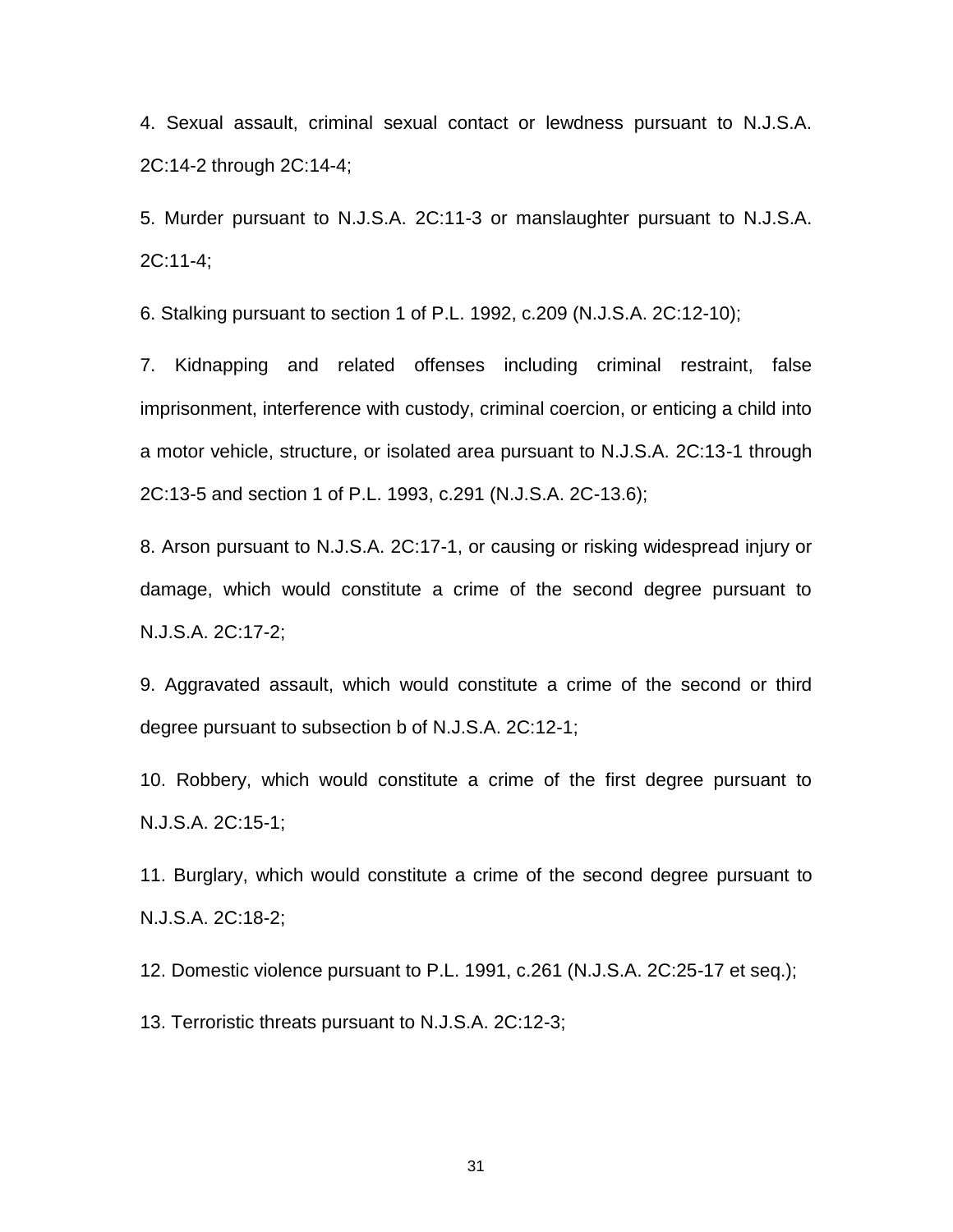14. An attempt or conspiracy to commit any of the crimes or offenses listed in (e)1 through 13 above; or

15. In any other state or jurisdiction, conduct which, if committed in New Jersey, would constitute any of the crimes or offenses described in (e)1 through 14 above.

(f) As an exception to (e) above, the Department may approve the employment at or administration of a shelter facility or service at a shelter home by an individual convicted of a crime specified in (e) above if all of the following conditions are met:

1. The Department determines that the crime does not relate adversely to the position the individual is employed in, pursuant to the provisions of P.L. 1968, c.282, N.J.S.A. 2A:168A-1 et seq.;

2. The conviction is not related to a crime committed against a child, as specified in (e) above;

3. The shelter facility or shelter home documents that the individual's employment or administration of the shelter facility or shelter home does not create a risk to the safety or well-being of children due to the nature and requirements of the position. As necessary, the shelter facility or shelter home shall identify restrictions regarding the individual's contact with, care or supervision of children;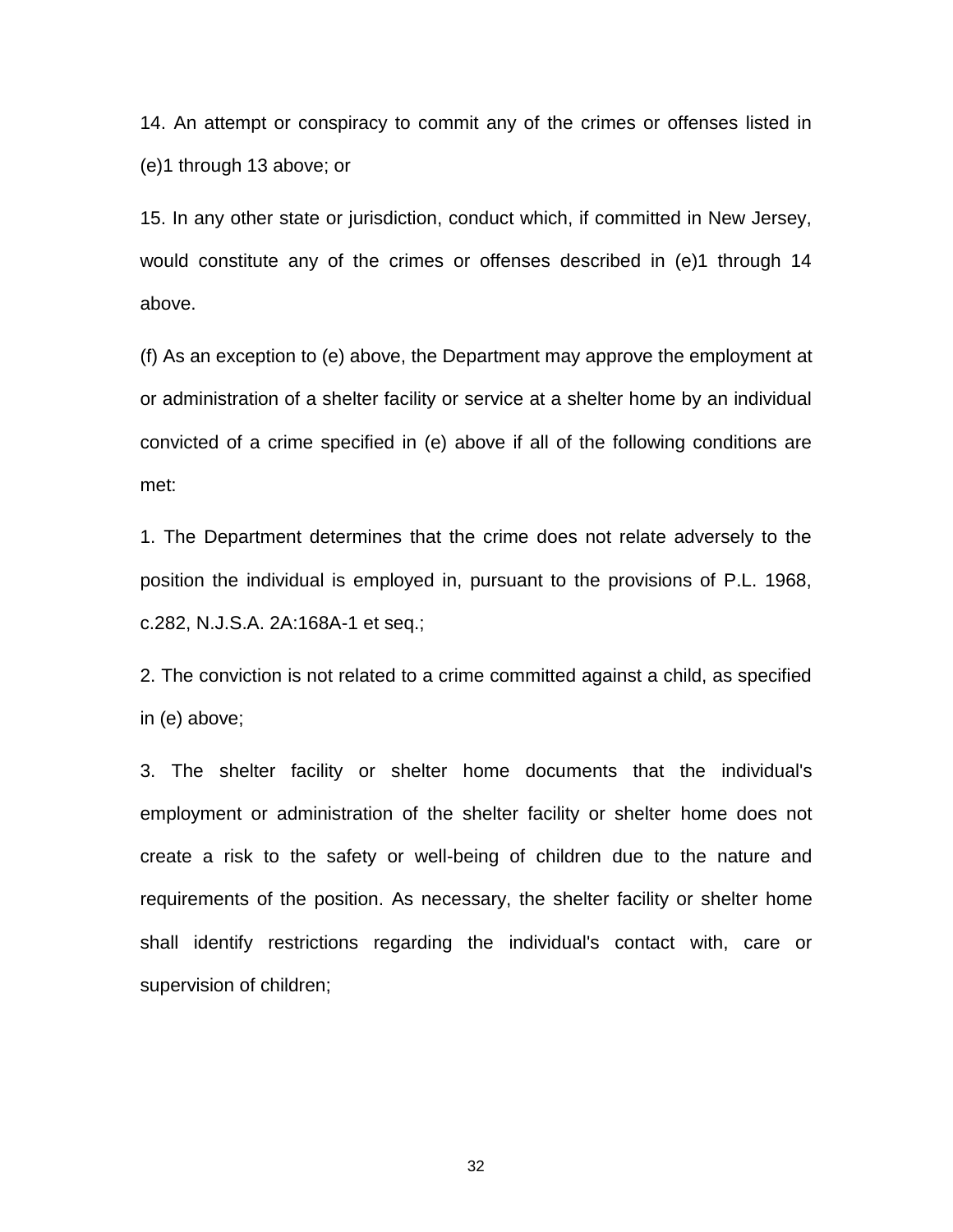4. The shelter facility or shelter home documents that the individual is uniquely qualified for the position due to specific skills, qualifications, characteristics, or prior employment experiences; and

5. The Department determines that the individual has affirmatively demonstrated rehabilitation, pursuant to the factors specified in (g) below.

(g) For crimes and offenses other than those cited in (e) above, an individual may be eligible to receive a certificate or to administer, work at, or reside in a shelter facility or shelter home if the individual has affirmatively demonstrated to the Department clear and convincing evidence of rehabilitation.

1. In determining whether an individual has affirmatively demonstrated rehabilitation, the following factors shall be considered:

i. The nature and responsibility of the position at the shelter facility or shelter home that the convicted individual would hold, has held, or currently holds, as the case may be;

ii. The nature and seriousness of the offense;

iii. The circumstances under which the offense occurred;

iv. The date of the offense;

v. The age of the individual when the offense was committed;

vi. Whether the offense was an isolated or repeated incident;

vii. Any social conditions that may have contributed to the offense; and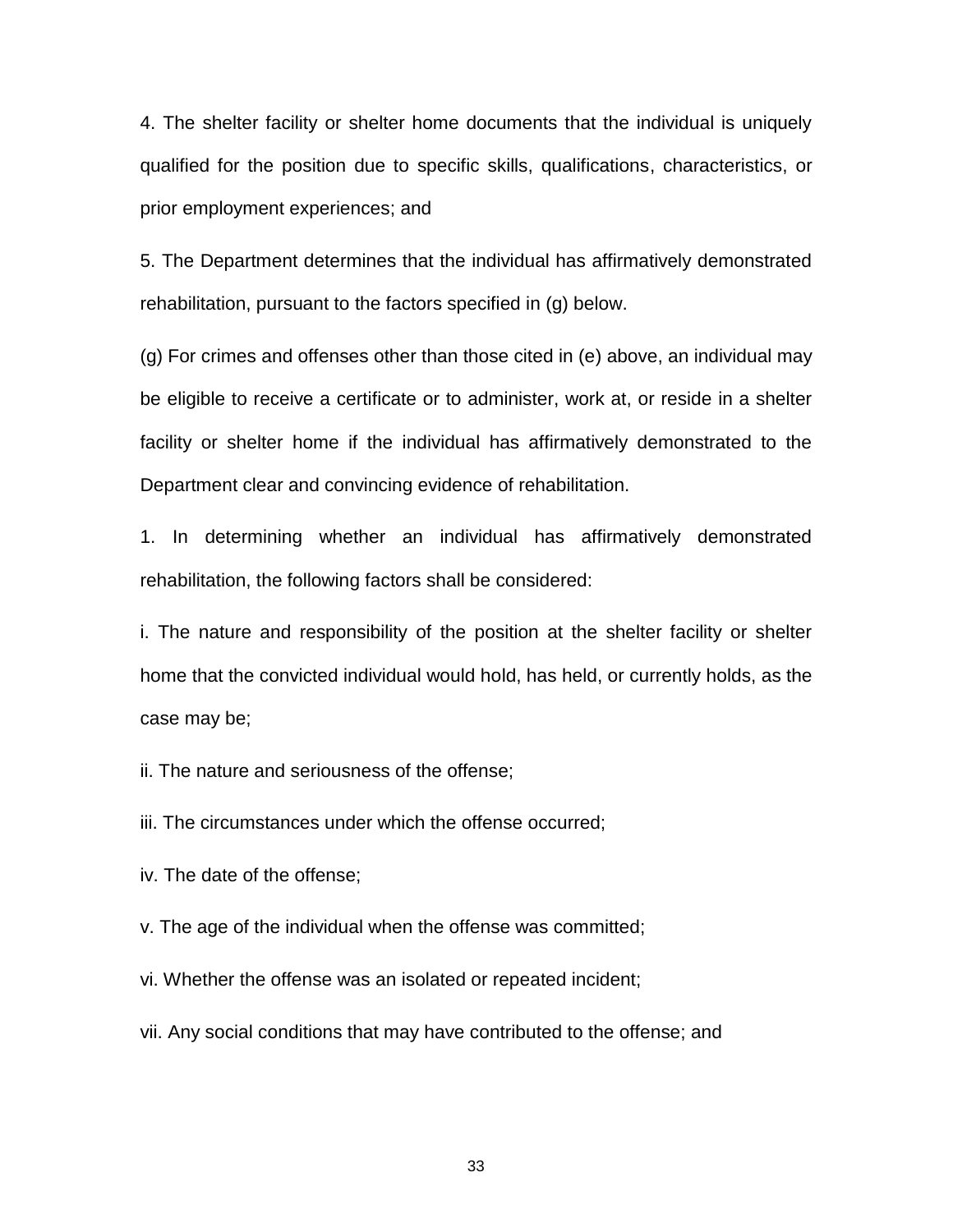viii. Any evidence of rehabilitation, including good conduct in prison or in the community, counseling or psychiatric treatment received, acquisition of additional academic or vocational schooling, successful participation in correctional workrelease programs, or the recommendation of those who have had the individual under their supervision.

2. Upon receipt of documentation submitted by the shelter home or shelter facility, indicating why the individual at issue should not be precluded from administering, working, or residing at the shelter home or shelter facility, the Department, after assessing the facts on a case-by-case basis, shall make the final determination regarding the individual's rehabilitation, in keeping with the provisions of the State Rehabilitated Convicted Offenders Act, N.J.S.A. 2A:168A-1 et seq.

3. The Department shall make the final determination regarding the suitability of a shelter facility director or shelter home coordinator with a criminal conviction other than those cited in (e) above.

4. For a current or prospective staff member, shelter home parent, or shelter home household member with a criminal conviction other than those cited in (e) above, the director of the shelter home or shelter facility or its board of directors shall make a determination regarding the individual's suitability upon the Department's determination that the individual has affirmatively demonstrated rehabilitation.

(h) If the facility director or shelter home coordinator has knowledge that any individual specified in (a) above has criminal charges pending against the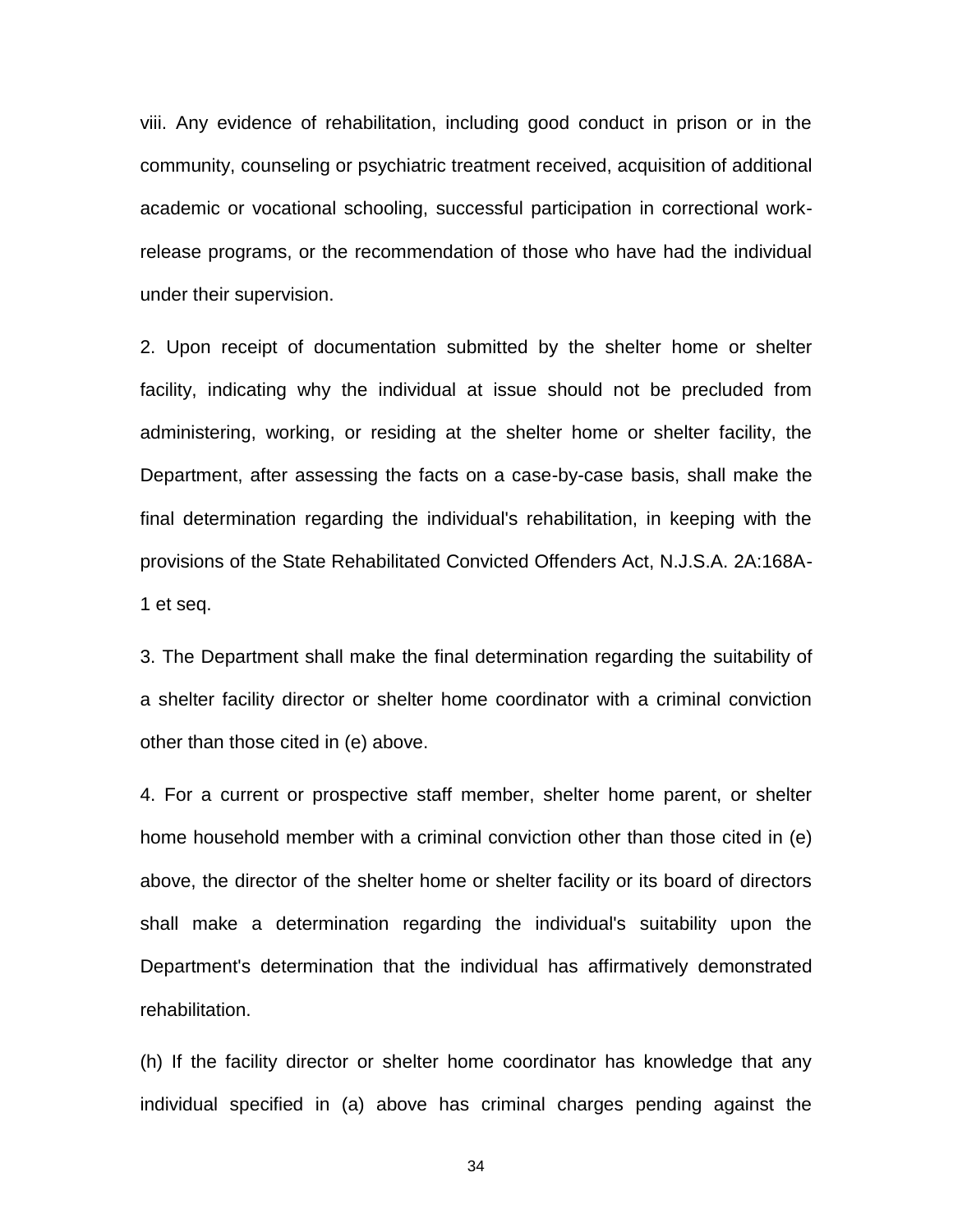individual, the facility director or shelter home coordinator shall promptly notify the Department to determine whether or not any action concerning the individual is necessary in order to ensure the safety of the children who are placed in the shelter facility or shelter home.

(i) If the Department is notified that any individual specified in (a) above is convicted of a crime or offense after the CHRI has been completed, the Department shall make a determination whether to suspend or revoke the certificate or require the shelter facility or shelter home to terminate the individual's employment or service, as applicable.

(j) Upon completion of the CHRI for an individual, the Department shall notify the individual, and the shelter facility or shelter home as applicable, in writing, of the individual's qualification or disqualification for employment or service under section 4 or 5 of P.L. 2003, c.186, N.J.S.A. 30:4C-27.19 or 30:4C-27.20.

1. If the individual is disqualified, the convictions that constitute the basis for the disqualification shall be identified in the written notice to the individual.

2. The individual shall have 14 days from the date of the written notice of disqualification to challenge the accuracy of the CHRI.

3. If no challenge is filed or if the determination of the accuracy of the CHRI upholds the disqualification, the Department shall notify the shelter facility or shelter home that the individual has been disqualified from employment or service.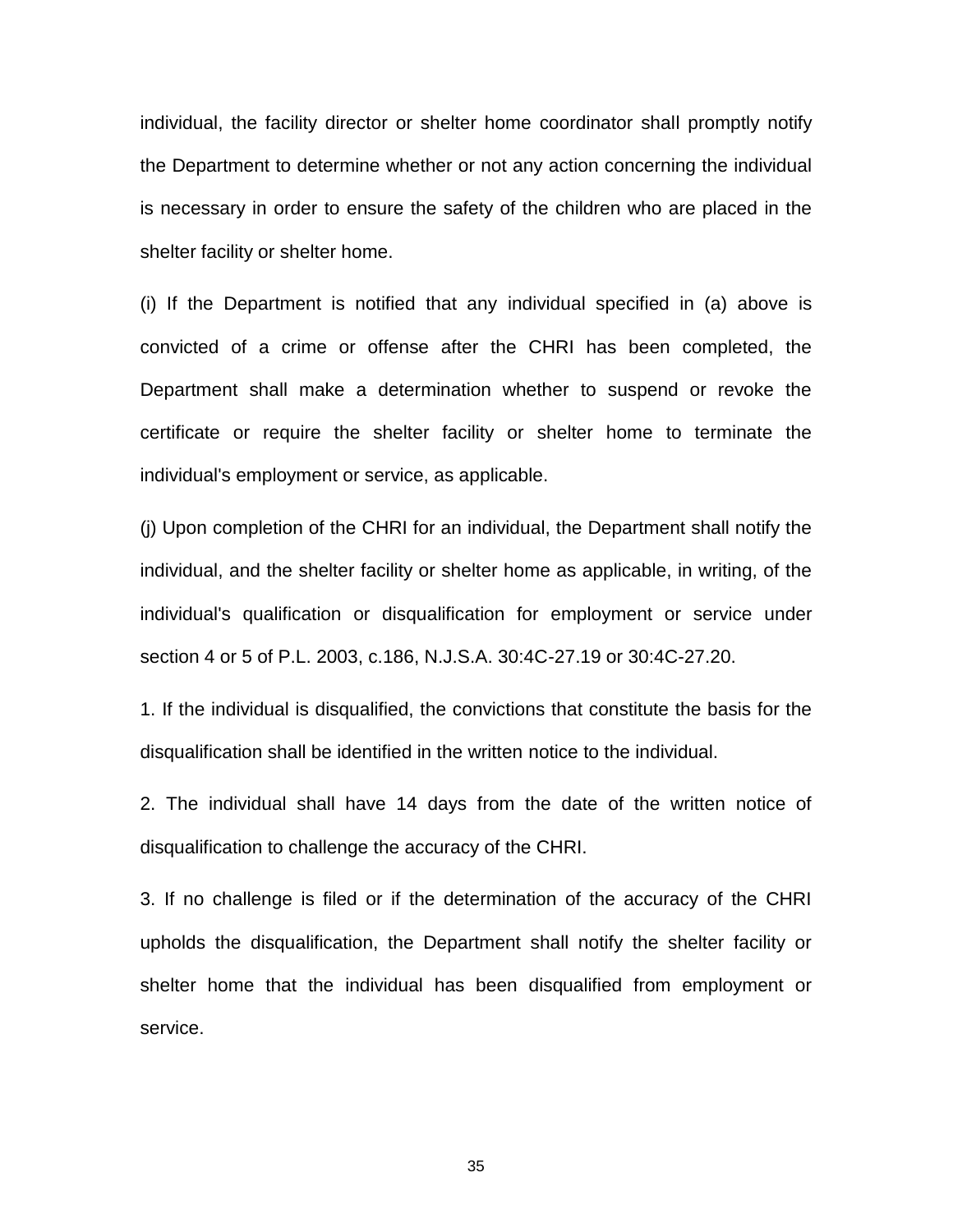4. The shelter facility or shelter home shall immediately terminate the disqualified individual's employment or service at the shelter facility or shelter home.

5. If the disqualified individual is a facility director, shelter home coordinator, shelter home parent, or shelter home household member, the Office shall deny, suspend, revoke, or refuse to renew the certificate, as applicable.

6. The shelter home parent may choose to remove the disqualified household member from the shelter home before the action against the certificate takes effect.

(k) A shelter facility or shelter home that has received an employment application from an individual, or currently employs an individual, shall be immune from liability for acting upon or disclosing information about the disqualification or termination of that individual to another shelter facility or shelter home seeking to employ that individual, if the shelter facility or shelter home has:

1. Received notice from the Department or the agency's board of directors, as applicable, that the individual has been determined by the Department or the board of directors to be disqualified from employment or service at a shelter facility or shelter home pursuant to P.L. 1968, c.282, N.J.S.A. 2A:168A-1 et seq.; or

2. Terminated the employment of a staff member because the individual was disqualified from employment or service at the shelter facility or shelter home on the basis of a conviction of a crime pursuant to P.L. 1968, c.282, N.J.S.A.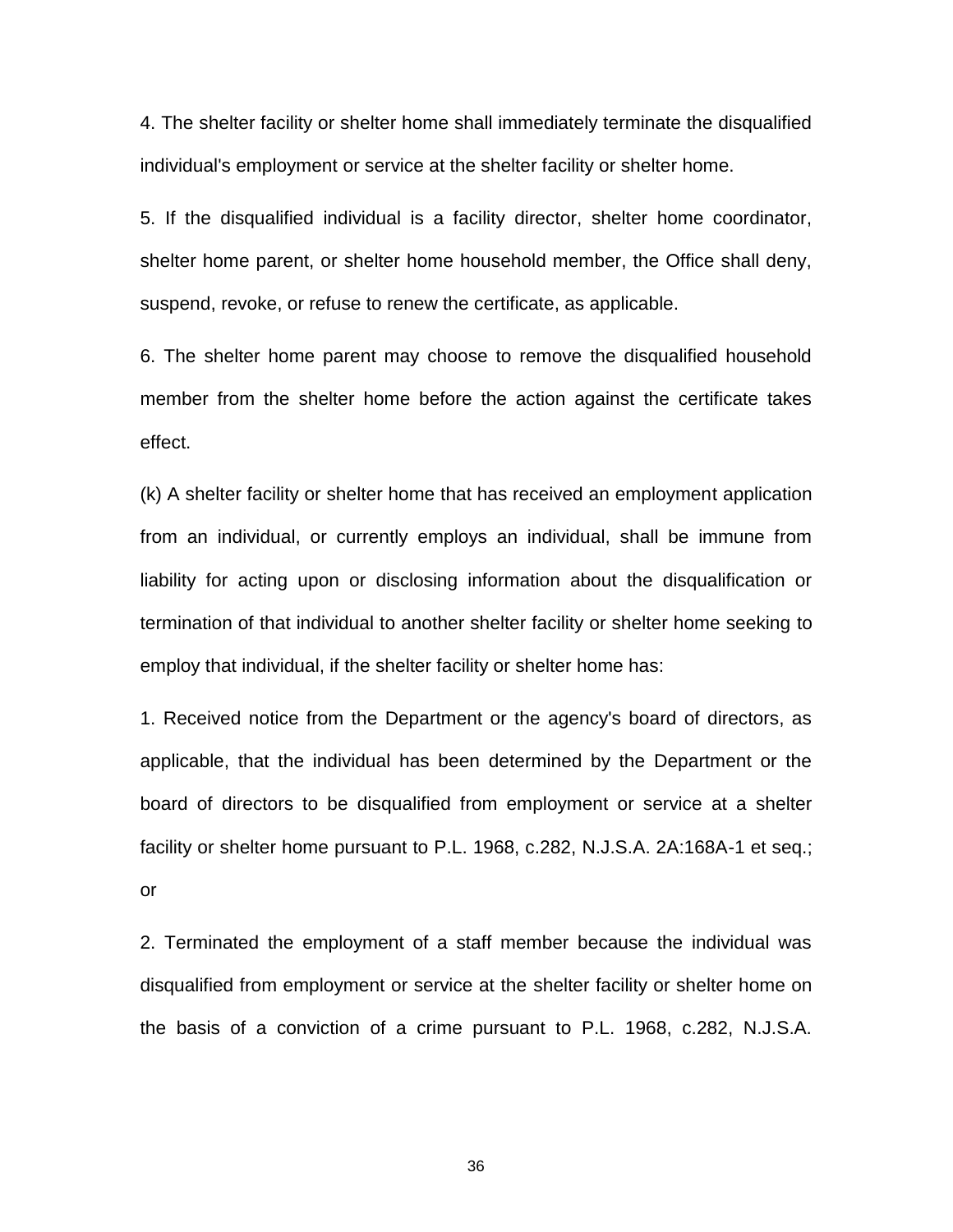2A:168A-1 et seq., after commencing employment or service at the shelter facility or shelter home.

(*l*) A shelter facility or shelter home that acts upon or discloses information pursuant to (k) above shall be presumed to be acting in good faith unless it is shown by clear and convincing evidence that the shelter facility or shelter home acted with actual malice toward the individual who is the subject of the information.

#### **3A:53-3.9 Child Abuse Record Information background checks**

(a) As a condition of securing and maintaining a certificate, the shelter facility or shelter home shall provide written consent to the Department from each shelter facility director, shelter facility or shelter home staff member, shelter home parent, and shelter home household member at least 18 years of age, for a Child Abuse Record Information (CARI) background check to be conducted.

(b) If a facility director, shelter home coordinator, shelter home parent, or shelter home household member refuses to consent to or cooperate in a CARI background check, the Office shall deny, suspend, revoke, or refuse to renew the certificate, as applicable.

 1. The shelter facility or shelter home may appeal the denial, suspension, revocation, or refusal to renew, pursuant to N.J.A.C. 3A:53-1.6.

 2. The shelter home parent may choose to remove the household member who refuses to consent from the shelter home before the action against the certificate takes effect.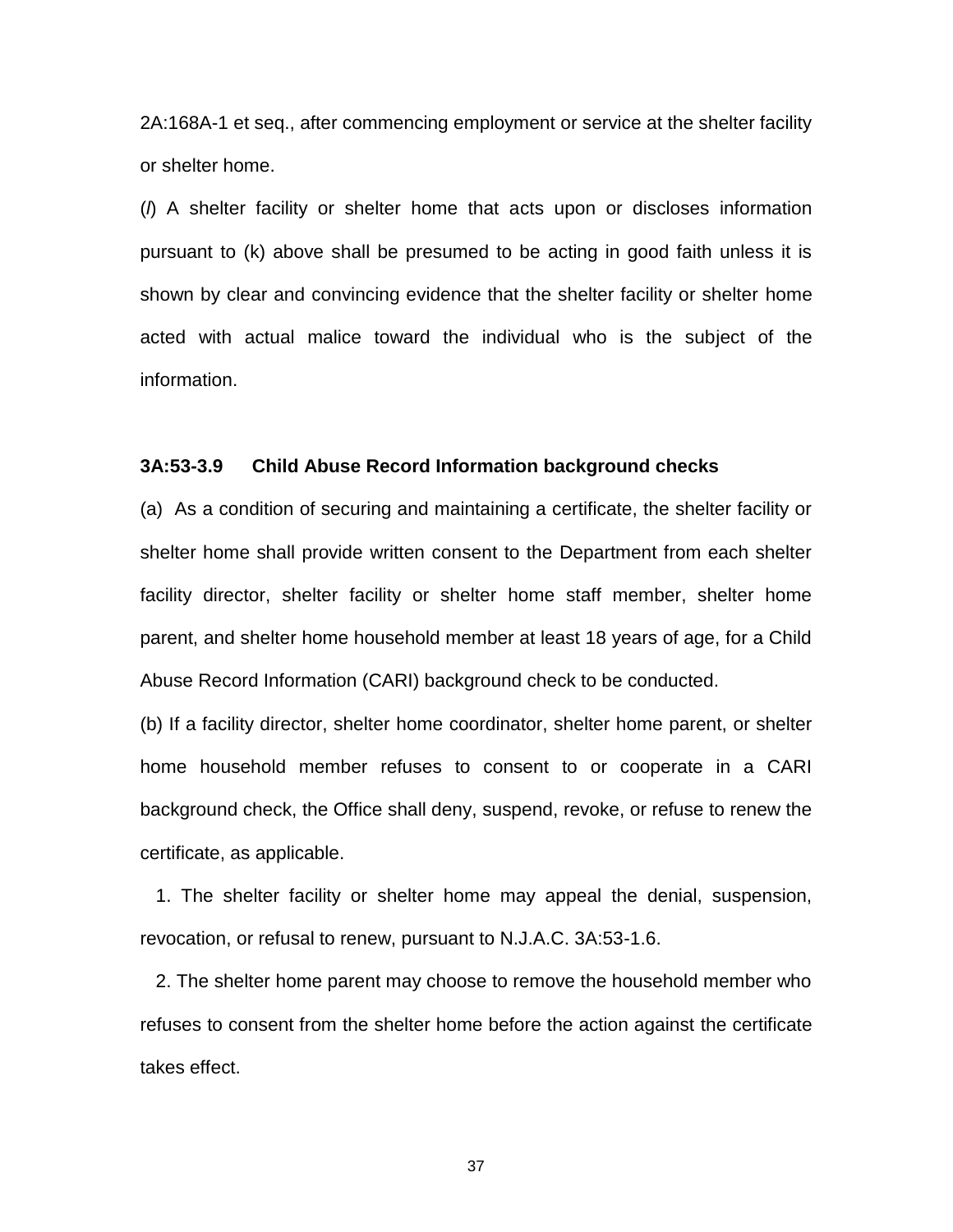(c) If a staff member refuses to consent to or cooperate in a CARI background check, the shelter facility or shelter home shall immediately terminate the staff member's employment at the shelter facility or shelter home.

(d) Upon receipt of written consent from an individual specified in (a) above, the Department shall conduct a search of its records to determine if an allegation of child abuse or neglect has been substantiated, pursuant to section 4 of P.L. 1971, c.437, N.J.S.A. 9:6-8.11, against the individual.

 1. The Department shall consider incidents of child abuse and neglect that were substantiated on or after June 29, 1995, to ensure that the perpetrator has had an opportunity to appeal a substantiated finding of child abuse or neglect.

 2. The Department may consider incidents substantiated prior to June 29, 1995**,** if the Department, in its judgment, determines that the perpetrator poses a risk of harm to children in a shelter home. In cases involving incidents substantiated prior to June 29, 1995**,** in which the Department determines that the individual is disqualified, the Department shall offer the perpetrator an opportunity for a hearing to contest the substantiation in accordance with N.J.A.C. 3A:5.

(e) If the Department determines that an allegation of child abuse or neglect has been substantiated against an individual specified in (a) above, the shelter facility or shelter home shall immediately terminate the individual's employment at the shelter facility or shelter home.

(f) If the Department determines that an allegation of child abuse or neglect has been substantiated against a facility director, shelter home coordinator, shelter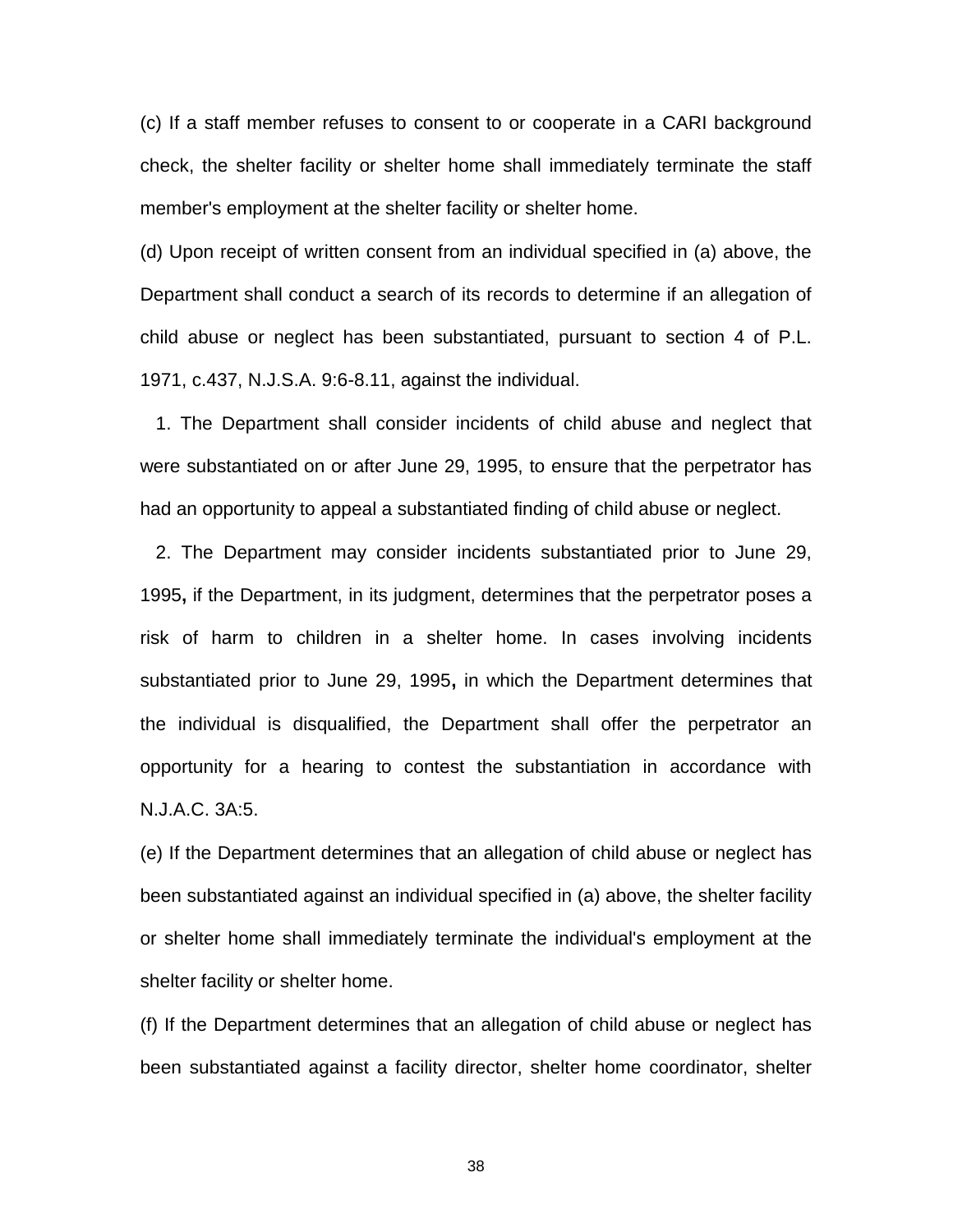home parent, or shelter home household member, the Division shall deny, suspend, revoke, or refuse to renew the certificate of approval, as applicable.

 1. The shelter facility or shelter home may appeal the denial, suspension, revocation, or refusal to renew, as specified in N.J.A.C. 3A:53-1.6.

 2. The shelter home parent may choose to remove the disqualified household member from the shelter home before the action against the certificate takes effect.

 3. If the incident was substantiated prior to June 29, 1995, the Department shall notify the individual in writing that the individual may request a hearing to contest the substantiation.

(g) If the Department determines that an allegation of child abuse or neglect has been substantiated against a staff member, the shelter facility or shelter home shall notify the staff member in writing that the termination of employment is based on a substantiated allegation of child abuse or neglect. If the incident was substantiated prior to June 29, 1995, the shelter facility or shelter home shall notify the staff member in writing that the staff member may request a hearing to contest the substantiation.

## **3A:53-3.10 Background check procedures for New Jersey shelter facilities and shelter homes**

(a) Prior to the opening of a new shelter facility or shelter home located in New Jersey, the shelter facility or shelter home shall ensure that a request for a Criminal History Record Information (CHRI) background check, as specified in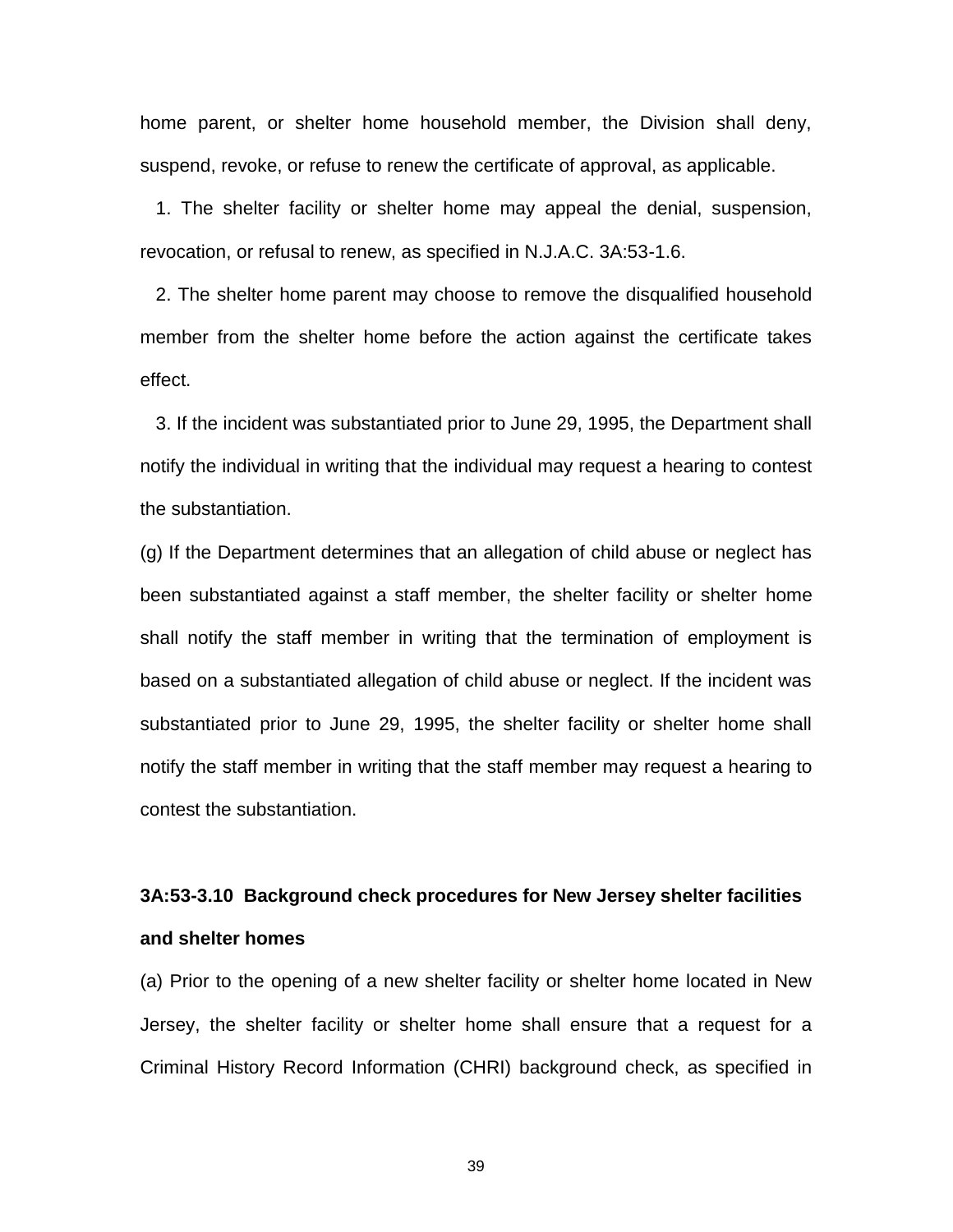N.J.A.C. 3A:53-3.8, and a Child Abuse Record Information (CARI) background check, as specified in N.J.A.C. 3A:53-3.9, is submitted for all persons identified in N.J.A.C. 3A:53-3.8(a) and 3.9(a).

(b) Prior to the first renewal of a certificate on or after March 26, 2004**,** for an existing shelter facility or shelter home located in New Jersey, the shelter facility or shelter home shall ensure that a request for a CHRI background check, as specified in N.J.A.C. 3A:53-3.8, is submitted for all persons identified in N.J.A.C. 3A:53-3.8(a) and 3.9(a).

(c) Prior to each renewal of a certificate on or after March 26, 2004, for an existing shelter facility or shelter home located in New Jersey, the shelter facility or shelter home shall ensure that a request for a CARI background check, as specified in N.J.A.C. 3A:53-3.9, is submitted for all persons identified in N.J.A.C. 3A:53-3.8(a) and 3.9(a).

(d) Within two weeks after a new staff member begins employment at a shelter facility or shelter home or a new household member begins residing at a shelter home located in New Jersey, the shelter facility or shelter home shall ensure that a request for a CHRI background check, as specified in N.J.A.C. 3A:53-3.8, and a CARI background check, as specified in N.J.A.C. 3A:53-3.9, is submitted for the new staff member or household member.

(e) An individual shall not be left alone as the only adult caring for a child at the shelter facility or shelter home until documentation from the Department showing compliance with a CHRI check and CARI check for the individual has been received by the shelter facility or shelter home.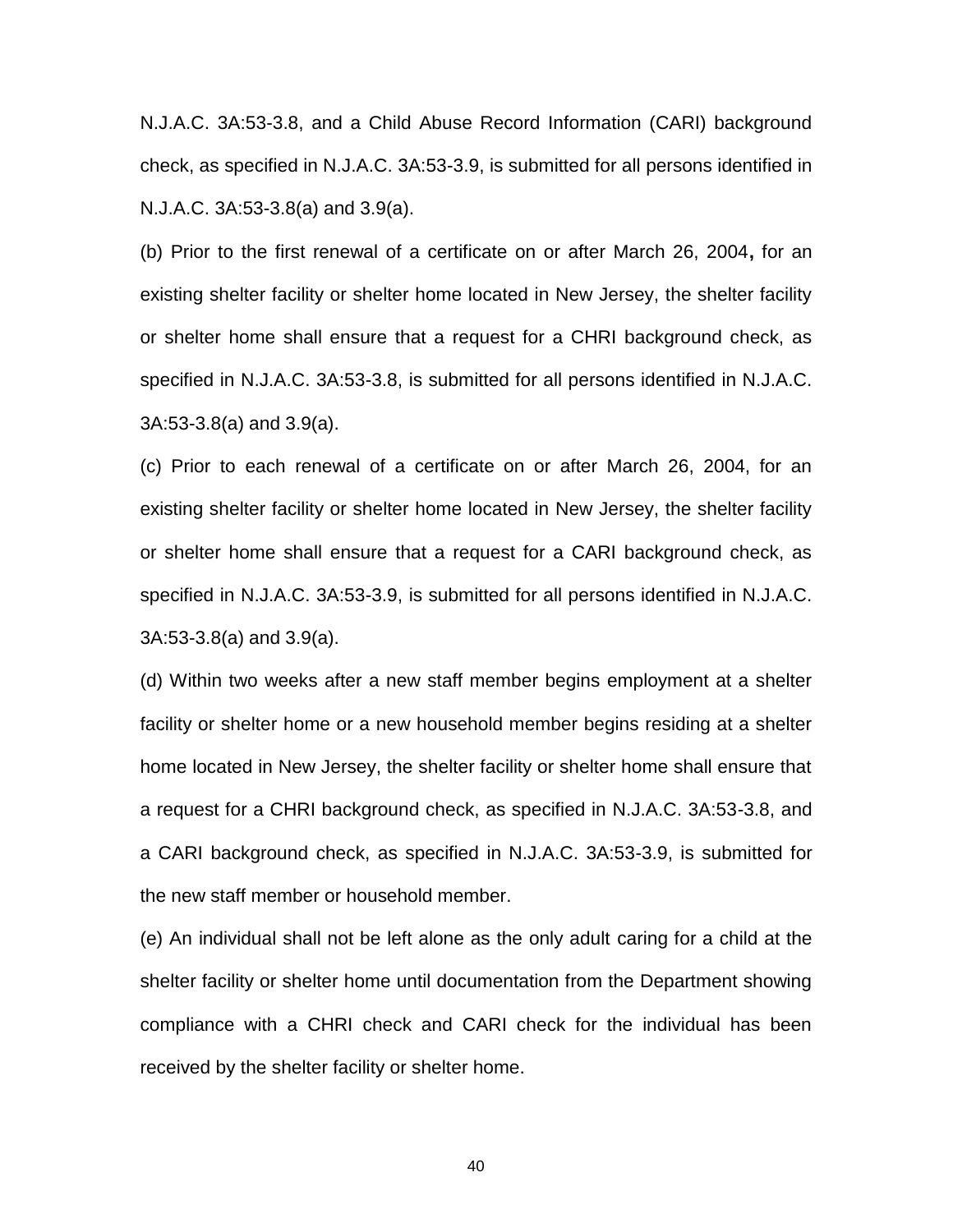## **3A:53-3.11 Background check procedures for out-of-State shelter facilities and shelter homes**

(a) For a shelter facility or shelter home located outside New Jersey, the shelter facility or shelter home shall ensure that the director and each applicant, shelter facility or shelter home staff member, shelter home coordinator, shelter home parent, and shelter home household member meet all applicable laws and regulations in that state governing criminal history record background checks and child abuse record information checks that may be required as a condition of employment.

(b) In the event that criminal history record background checks and child abuse record information checks are not mandated in that state, the shelter facility or shelter home shall require that the director and each applicant, staff member, shelter home coordinator, shelter home parent, and shelter home household member make a disclosure of any criminal conviction. The results of the disclosure shall be made available to the Department, so that the Department can determine the suitability of the individual for certification, employment, or service at the shelter facility or shelter home during the time children who are residents of New Jersey are placed in the shelter facility or shelter home.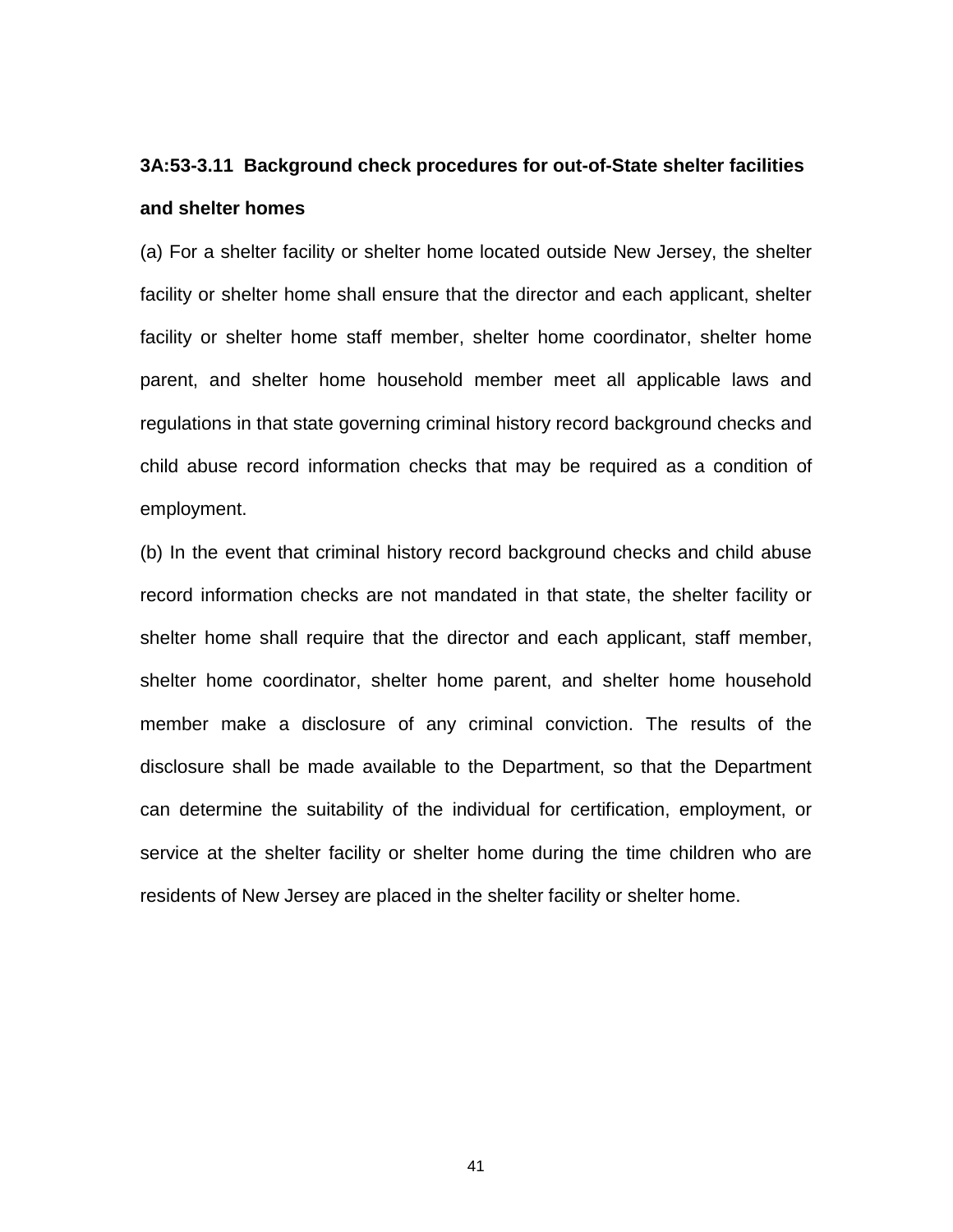## **SUBCHAPTER 4. PROGRAM REQUIREMENTS**

## **3A:53-4.1 Health**

(a) The shelter facility or shelter home coordinator shall prepare and implement written procedures for medical and dental health services and psychological/psychiatric services, as needed, for all children in care.

(b) The shelter facility or shelter home shall have immediate access to the services of licensed physicians and nurses on a 24-hour, seven-days-a-week basis to insure that general health services are provided.

(c) Prescription medication shall be administered to a child by shelter facility staff members or shelter home parents only when authorized by a physician.

(d) When any medication is administered to a child at a shelter facility, an entry shall be made in a medication log book, which shall contain the following information:

1. Name of child receiving medication, whether prescription (including psychotropic medication) or non-prescription;

2. Type of medication, dosage and intervals between dosages;

3. Reason for medication;

4. Time medication was administered;

5. Signature and title of staff member dispensing medication; and

6. Name of authorizing physician for prescription medication.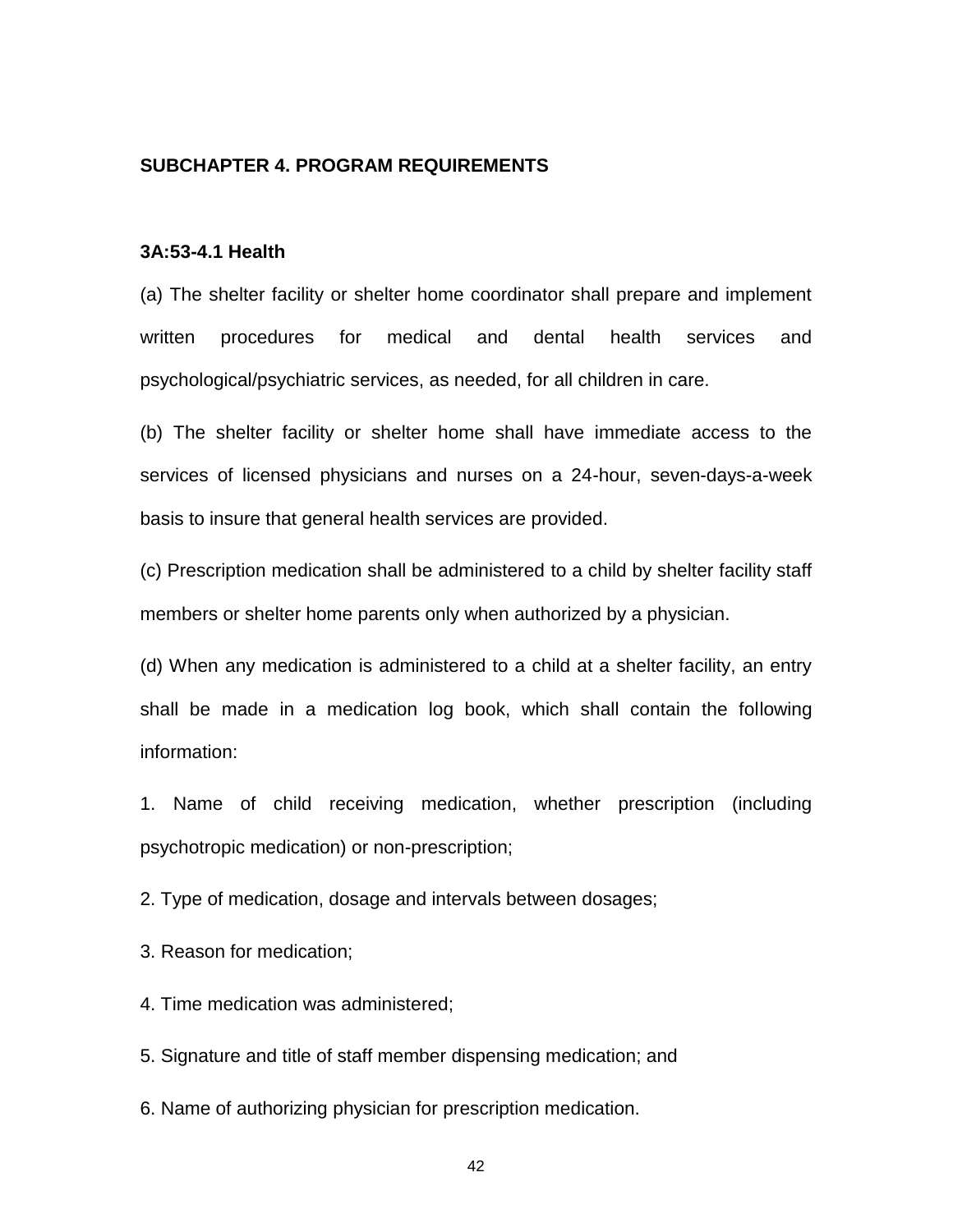(e) When serious accidents or illnesses occur to a child, the shelter facility or shelter home parent shall take the necessary emergency action and the shelter facility or shelter home coordinator shall notify the parent(s) immediately.

(f) For children who are unable to provide for their own personal care and hygiene, the shelter facility or shelter home parent shall properly bathe, groom and provide other necessary health and personal hygiene services to meet their needs.

(g) The shelter facility or shelter home parent shall insure that the children receive training in good habits of personal care, hygiene, and grooming appropriate to their age and gender.

(h) The shelter facility or shelter home shall provide personal hygiene items for all children.

(i) The shelter facility shall insure that medical supplies, including prescription and non-prescription medication are kept under lock and key and all outdated stocks and prescriptions no longer in use shall be disposed of safely.

## **3A:53-4.2 Clothing and personal belongings**

(a) The shelter facility or shelter home coordinator shall insure that each child in care has adequate, clean, well-fitting and attractive clothing as required for health, comfort and physical well-being and as appropriate to age, gender, individual needs, community standards and season.

(b) The shelter facility or shelter home shall insure that each child's clothing is kept clean and in good repair.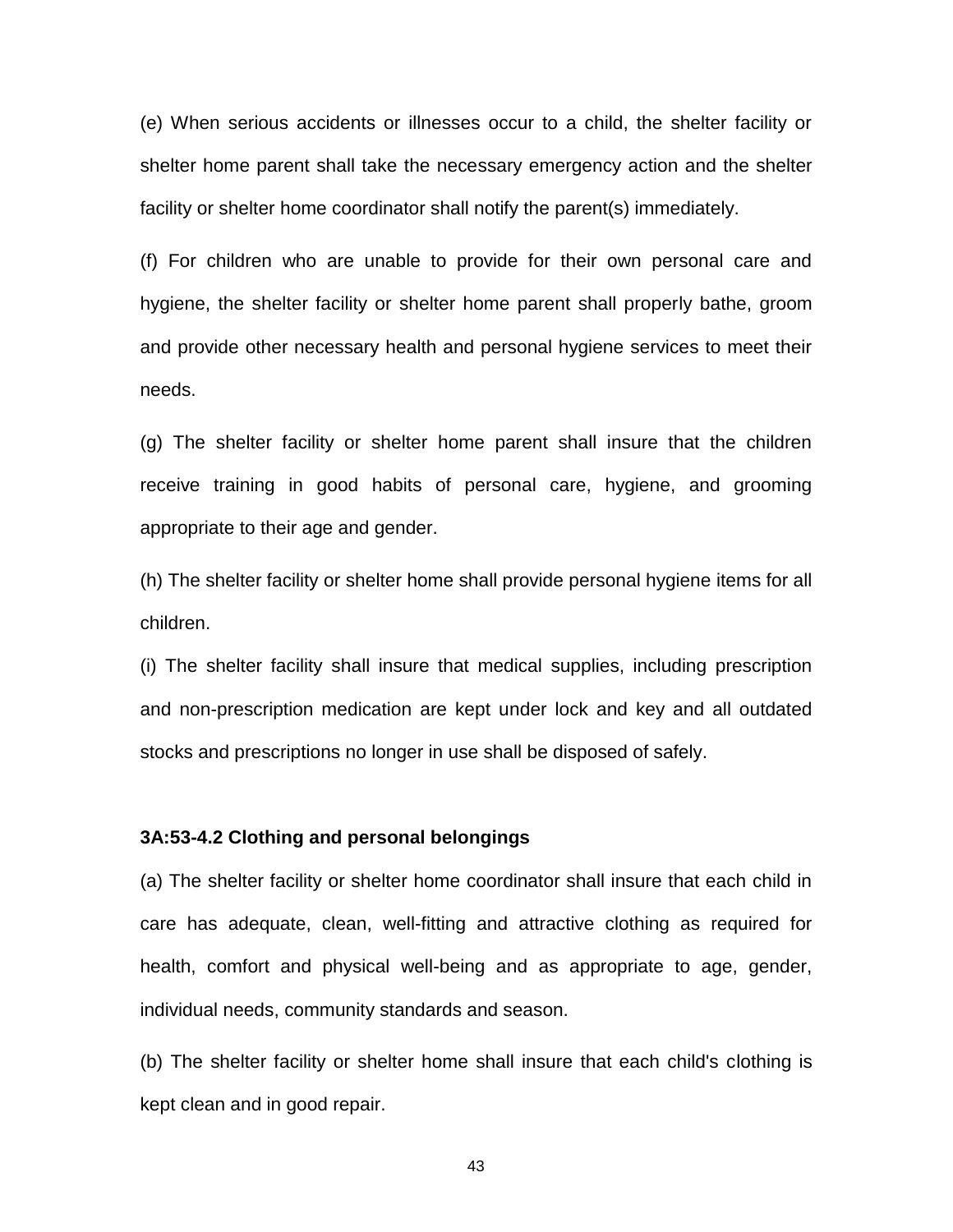(c) The shelter facility or shelter home shall insure that provisions are made for the protection of each child's personal property.

## **3A:53-4.3 Food and nutrition requirements for shelter facilities and shelter homes**

(a) The shelter facility or shelter home shall provide or arrange for the provision of three nutritious meals a day (breakfast, lunch, and dinner) and snacks from food that is selected, stored, prepared, and served in a sanitary and palatable manner.

(b) The shelter facility or shelter home shall not force-feed or otherwise coerce a child to eat against his or her will, except by order of a physician.

(c) Each meal shall contain a sufficient amount of food for every child; children shall be permitted to have additional serving(s), as needed.

(d) Individualized diets and feeding schedules that are submitted to the shelter facility or shelter home by the child's physician(s) shall be followed.

### **3A:53-4.4 Rest, bedroom, and sleep**

(a) Space requirements for shelter facilities:

1. Any bedroom containing a single bed occupied by one child shall provide a minimum of 70 square feet of floor space, including space that is occupied by furniture.

2. Any bedroom containing single beds and occupied by more than one child shall provide a minimum of 70 square feet of floor space for the first child and 50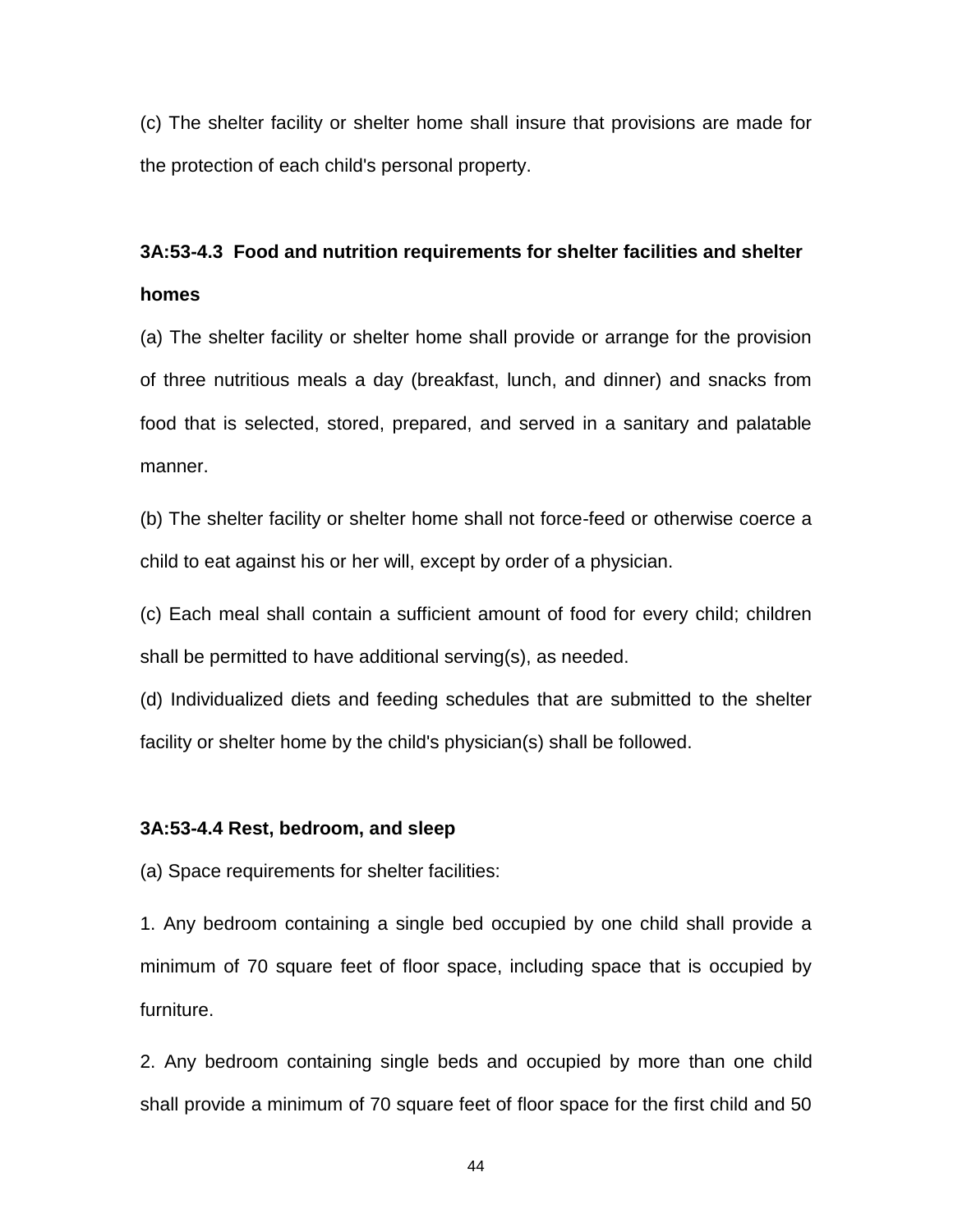square feet of floor space for each additional child, including space that is occupied by furniture.

3. Any bedroom containing bunk beds or any combination of single beds and bunk beds shall provide 50 square feet of floor space for each child, including space that is occupied by furniture.

4. In addition to the minimum square feet of floor space, as stated in (a)1 through 3 above, any bedroom shall not be less than seven feet in any dimension.

5. Any bedroom used by a child shall provide a minimum ceiling height of seven feet and six inches.

(b) General requirements for shelter facilities and shelter homes:

1. Every child shall be provided with a standard household bed or crib, as age appropriate, in sanitary condition.

2. Every set of bunk beds shall be limited to two in height.

3. Every bed or crib shall be equipped with a firm, sanitary washable mattress and waterproof mattress cover.

4. Every child shall be provided with sanitary bed linens that are changed weekly and a blanket or other suitable covering that is cleaned or replaced, as necessary.

5. Two or more children shall not share the same bed.

6. Children, other than infants, shall not share the same bedroom with an adult.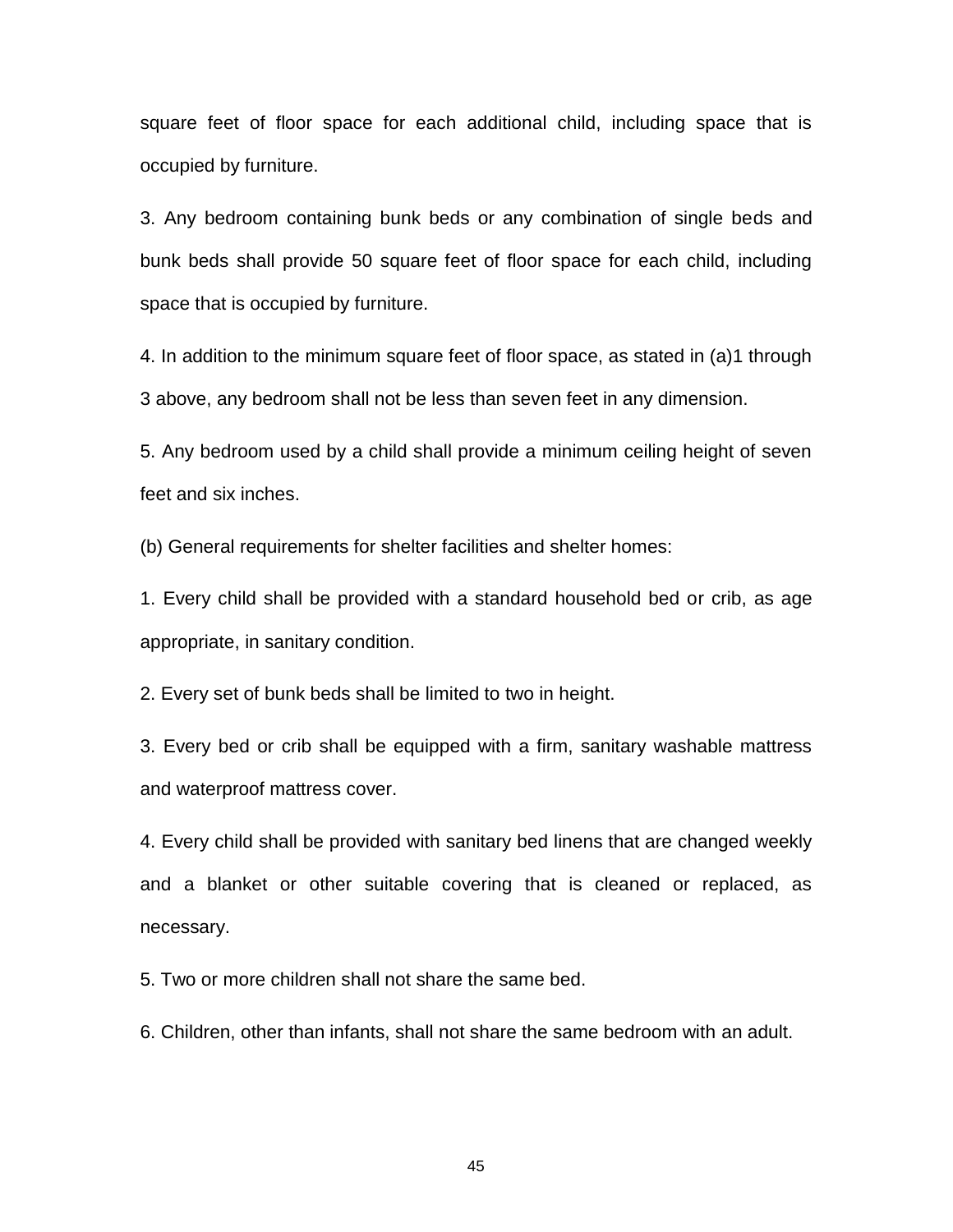7. A child shall not sleep on the same bed or crib that another child has occupied unless the bed linen is changed.

8. Children five years of age or over shall occupy a bedroom only with a member(s) of the same gender.

9. Any bedroom occupied by children shall have natural light and ventilation provided by one or more windows opening directly to the exterior.

10. An unfinished attic or basement shall not be used for sleeping purposes.

11. All rooms used as bedrooms shall not be used for any other purpose.

12. Each child shall be provided with a chest of drawers or some other permanent arrangements for storage of clothing and other personal belongings, including closet space or the equivalent.

13. Children under the age of five years shall be provided with a separate sleeping room from children five years of age and older.

### **3A:53-4.5 Education**

(a) The shelter facility or shelter home shall insure that each school-age child in care for two weeks or longer receives a minimum educational program provided by the child's school district of residence, pursuant to N.J.S.A. 18A:38-1 et seq.

(b) The shelter facility administrator shall enforce each child's right to perceive an appropriate free education, in accordance with State education law.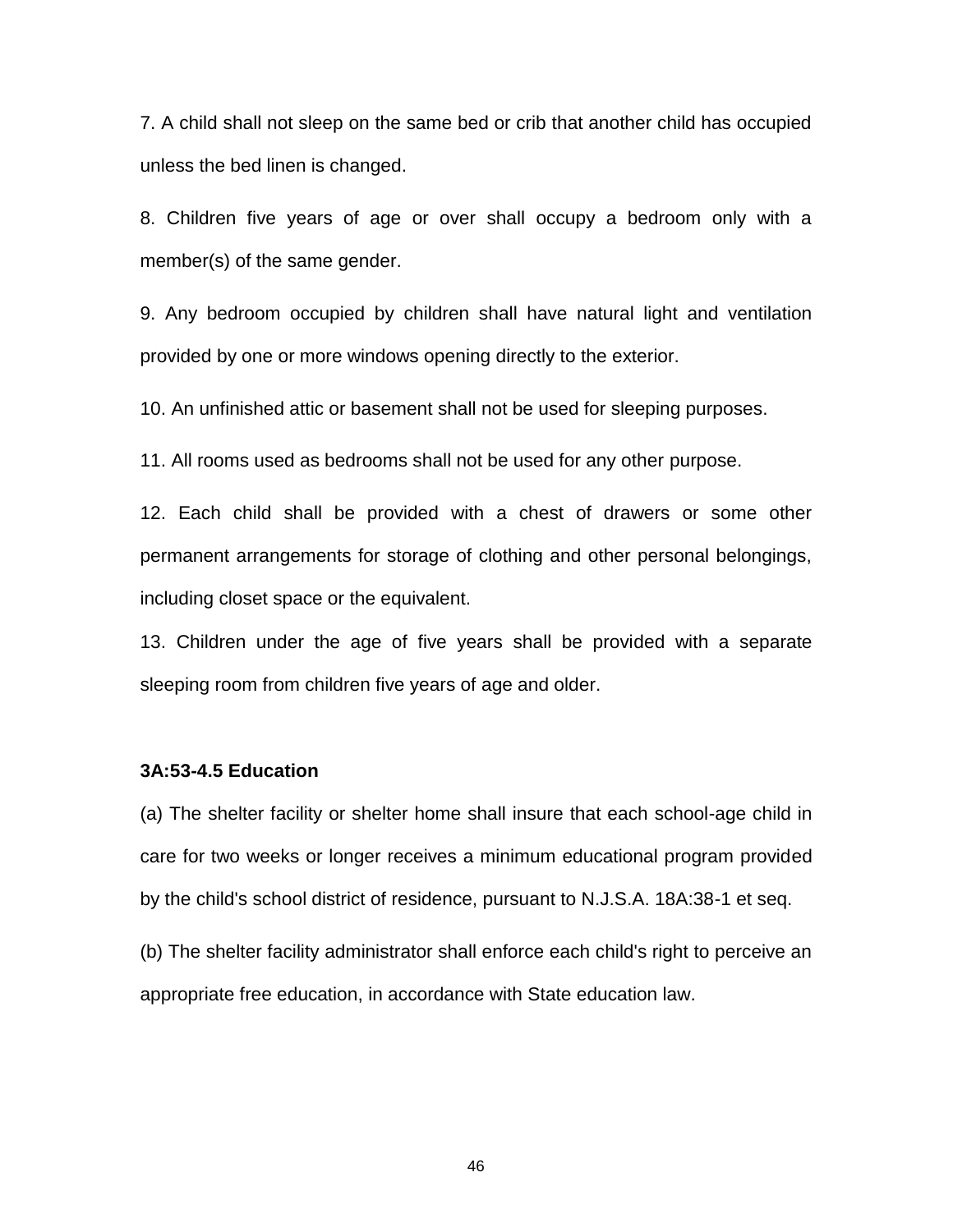(c) The shelter home coordinator shall insure that each school-age child in a shelter home receives a minimum educational program to which each child is entitled, pursuant to N.J.S.A. 30:4C-26(c) and N.J.S.A. 18A:7B-12(a).

(d) The shelter facility administrator or shelter home coordinator shall seek to have each school-age child who has been admitted to the shelter facility or shelter home returned to classroom instruction in a public school. If such return is not possible or feasible in the judgment of the shelter facility administrator or shelter home coordinator, application shall be made to the chief school administrator of the child's school district of residence for the provision of home instruction for the child at the shelter facility or shelter home, in accordance with State education law and regulations.

(e) The shelter facility administrator or shelter home coordinator shall document in writing and maintain on file efforts taken to insure that each school-age child receives a minimum educational program, in accordance with State education law and regulations.

(f) For children who are not attending school, the shelter facility administrator or shelter home coordinator shall insure that supervision and alternate programming/activities are provided during school hours.

#### **3A:53-4.6 Social services requirements for shelter facilities**

(a) The shelter facility shall have a social services program that includes such services as:

1. Individual and/or group counseling;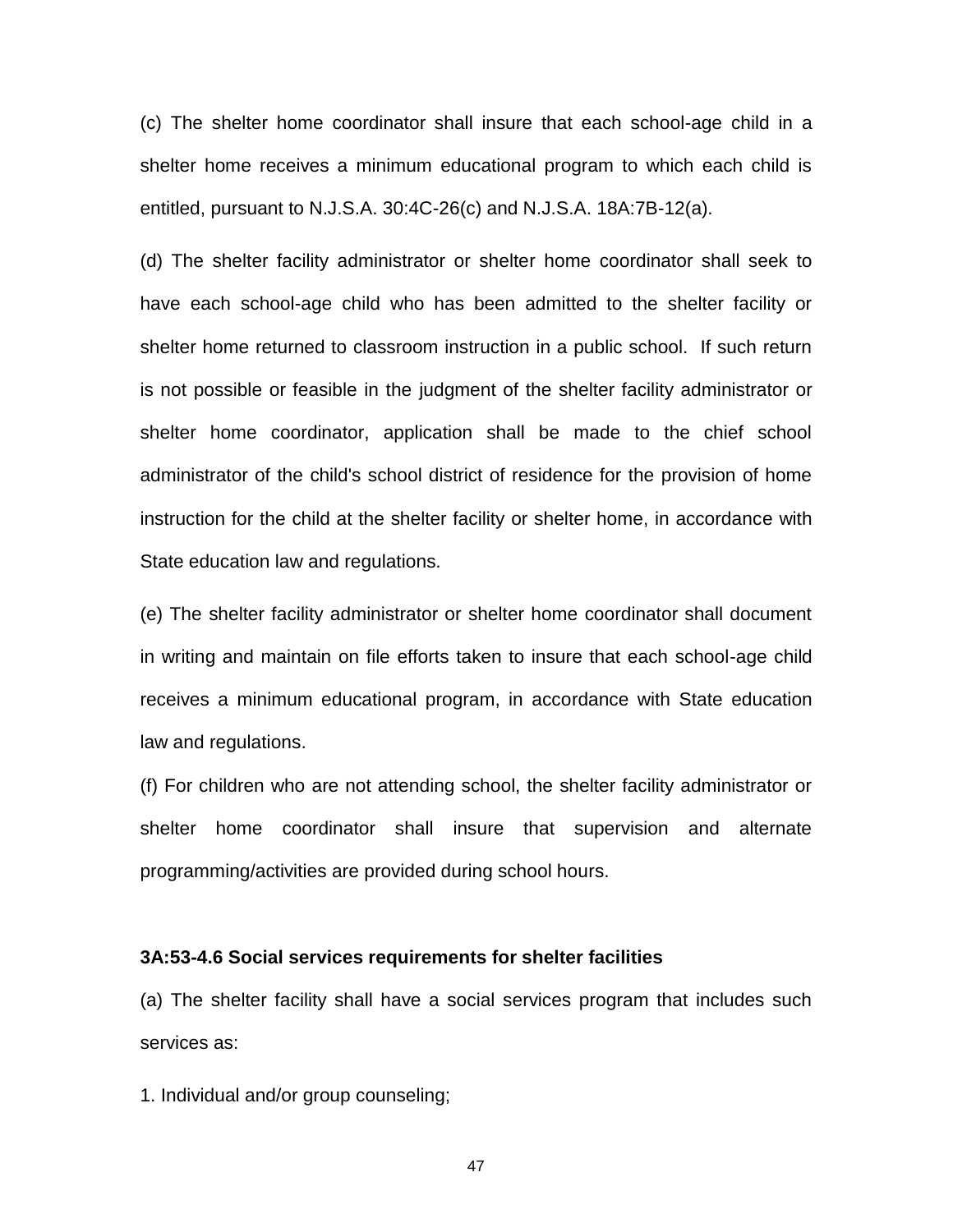2. Coordination of contacts between the child and his or her family; and

3. Liaison services with community provider agencies.

(b) If a child remains in the shelter facility for more than 45 days, the shelter facility shall develop a case management plan. Once developed, the case management plan shall be reviewed or revised 60 days thereafter.

## **3A:53-4.7 Recreation**

(a) The shelter facility shall provide a balanced recreational program, including athletics, social and leisure time activities and shall keep on file a written monthly schedule of recreational activities.

(b) The shelter facility or shelter home shall provide indoor and outdoor space to enable the children to participate in recreational/physical exercise.

(c) The shelter facility shall contain living or recreation rooms for the informal use of the children and their guests.

#### **3A:53-4.8 Religion requirements for shelter facilities and shelter homes**

(a) Every child shall be afforded the opportunity to participate in religious activities and services in accordance with his or her own faith or with that of his or her parent(s).

(b) Every child shall be permitted to attend religious activities and services in the community.

(c) The shelter facility or shelter home shall arrange for or directly provide transportation for any child who wishes to attend religious activities and services.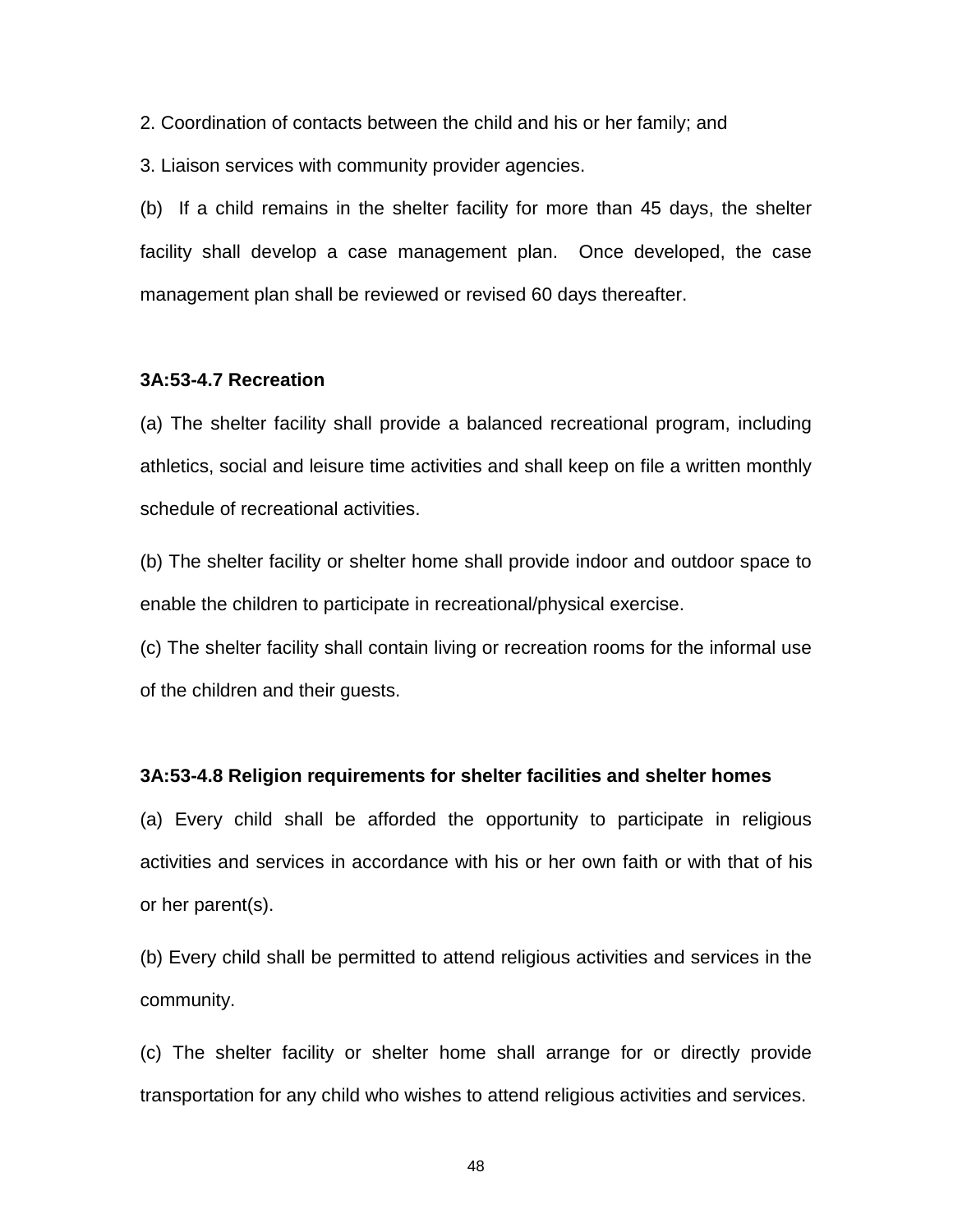(d) The shelter facility or shelter home shall not coerce or require children to participate in religious activities but may encourage them to do so.

#### **3A:53-4.9 Work and employment**

(a) Children shall not be responsible for duties assigned to staff members but may be required to perform work assignments in the shelter facility that have an instructive value, including such tasks as normal household chores. However, work assignments shall not interfere with regularly scheduled program activities.

(b) Children shall be allowed to hold part-time employment outside the shelter facility or shelter home, provided that the work shall not interfere with regularly scheduled program activities or school program.

#### **3A:53-4.10 Routines and house rules for shelter facilities**

The shelter facility shall prepare and post in a location of prominence within the building a listing of rules governing the routines of daily living in the shelter facility.

#### **3A:53-4.11 Restrictive behavior management practices**

Shelters that choose to utilize restrictive behavior management practices shall do so in accordance with the rules and restrictions specified at N.J.A.C. 3A:56-6.13. Notifications in accordance with N.J.A.C. 3A:56-6.13(g) are required within 72 hours of each utilization of restrictive behavior management practices.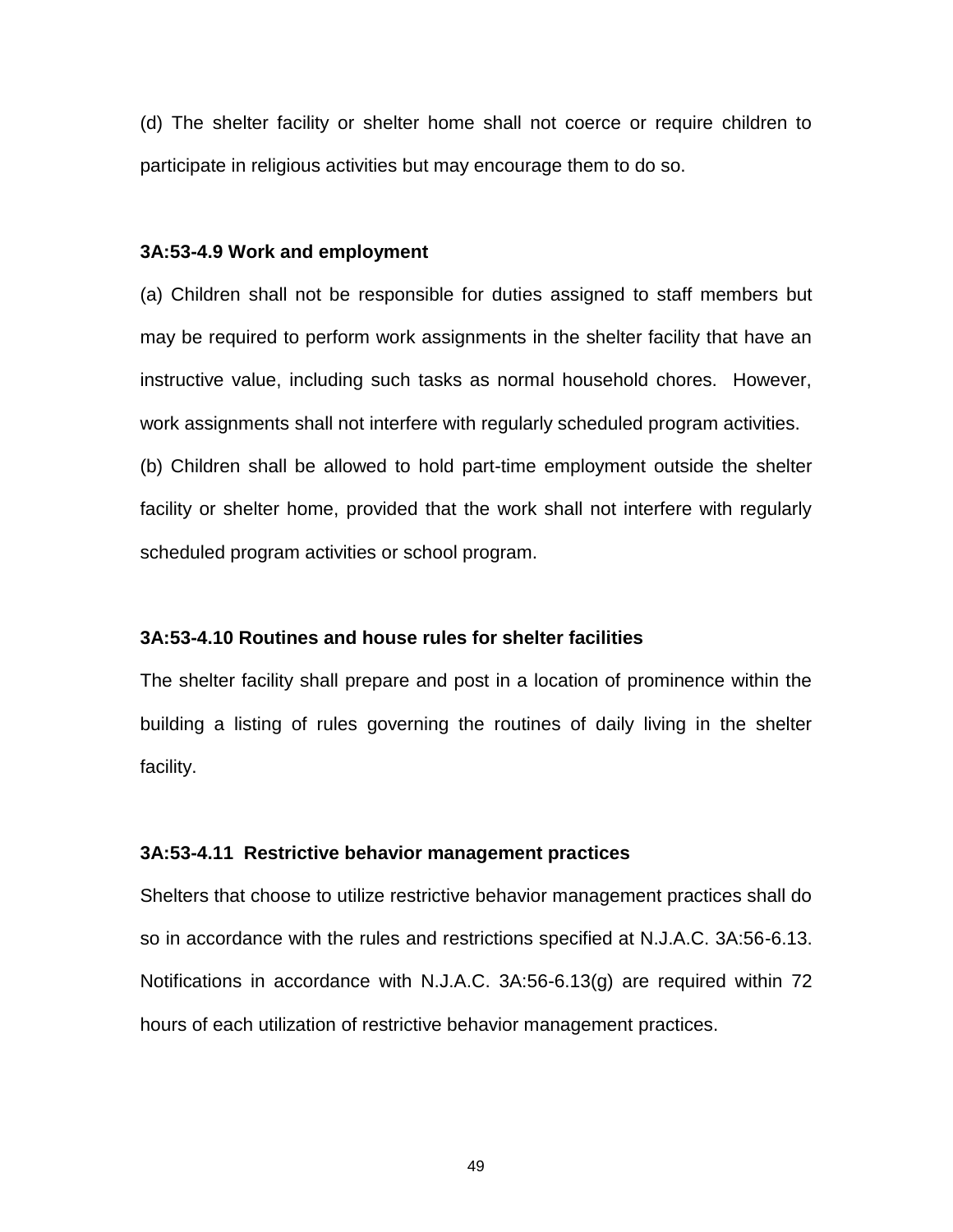#### **3A:53-4.12 Discipline and control**

(a) The shelter facility or shelter home shall have written policies and procedures regarding discipline and control, which shall be maintained on file, explained, and be made available in writing to all children, parent(s), and staff members.

(b) The discipline, control, or supervision of the children in a shelter facility or shelter home shall be the responsibility of the staff members or shelter home parents and that responsibility shall not be delegated to the children.

(c) Disciplinary practice of shelter facility staff members or shelter home parents shall be designed to assist the children in developing self-control and an ability to conform to accepted levels of social behavior.

(d) Shelter facilities or shelter homes that use time out as a means of disciplining children and to teach them self-control shall:

1. Develop written guidelines and criteria for staff members using time out with children;

2. Discontinue the time out as soon as the child is under instructional control;

3. Ensure that the length of time for each time out does not exceed 30 minutes; and

4. Ensure that the time out does not take place in a closet, bathroom, unfinished basement, unfinished attic, stairway, locked room, or other area not intended or routinely used for occupancy by children.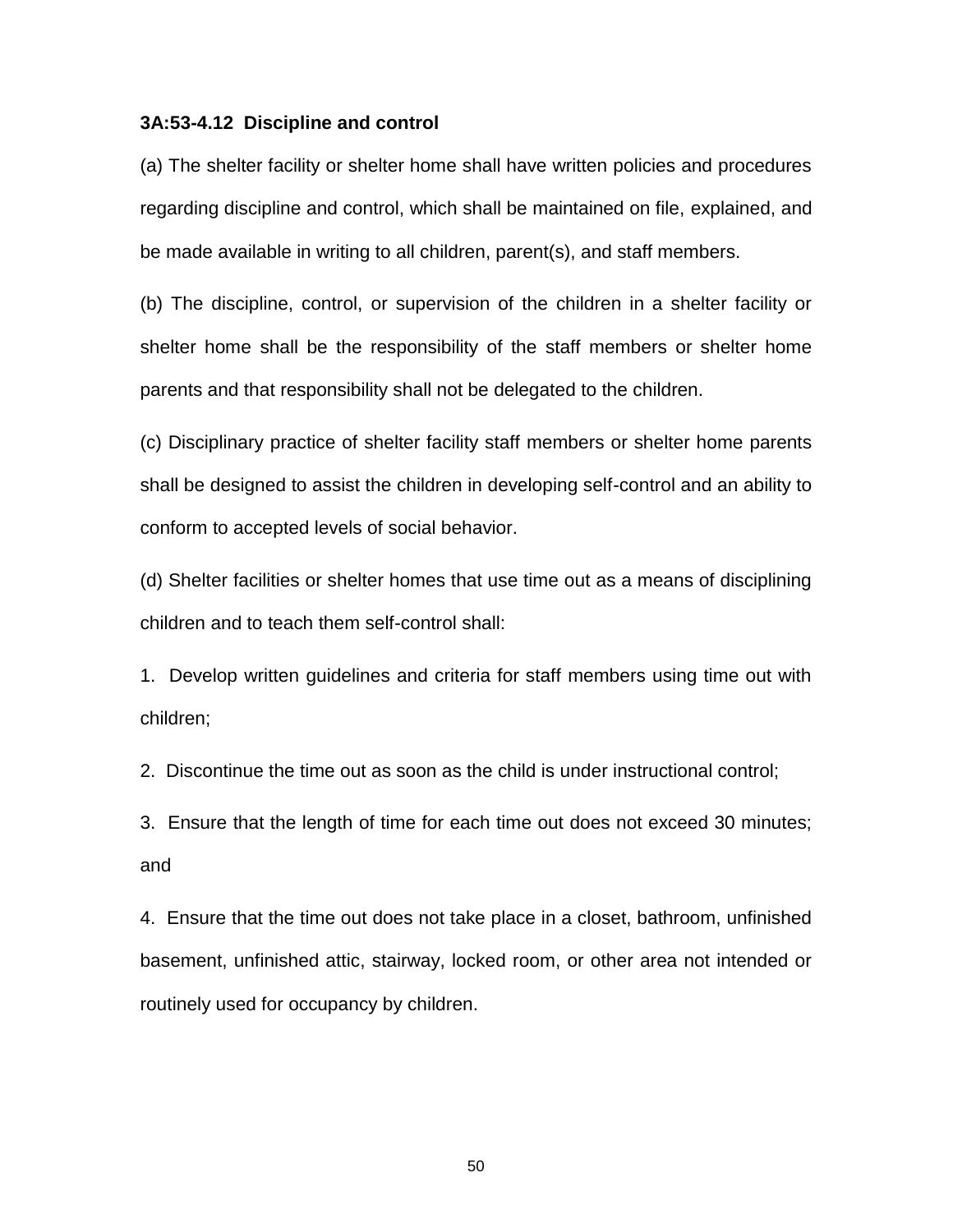(e) A child's rights in a shelter facility or shelter home shall never be removed or discontinued for purposes of discipline, control, or punishment; however, the deprivation of a child's privileges may be used as a disciplinary technique.

(f) The shelter facility or shelter home coordinator shall prohibit the following types of punishment:

1. Any type or threat of physical hitting or any type of corporal punishment inflicted in any manner upon the body;

2. Forced physical exercise or forcing a child to take an uncomfortable position;

3. Group punishment for misbehaviors of individuals;

4. Punishment that subjects the child to verbal abuse, ridicule, humiliation or other forms of degradation;

5. Deprivation of meals, sleep, mail, clothing appropriate to the season or time of day, verbal communication, family visits, or other basic rights;

6. Mechanical, chemical, or excessive physical restraint;

7. Assignment of unduly physically strenuous, harsh work**;**

8. Refusal of entry to the shelter facility or shelter home;

9. Temporary suspension and return of a child from the shelter facility or shelter home to a parent, relative, or resource family parent unless approved by the placing agency; or

10. Seclusion in a locked room**.**

(g) A shelter facility shall not isolate a child in a behavior management room.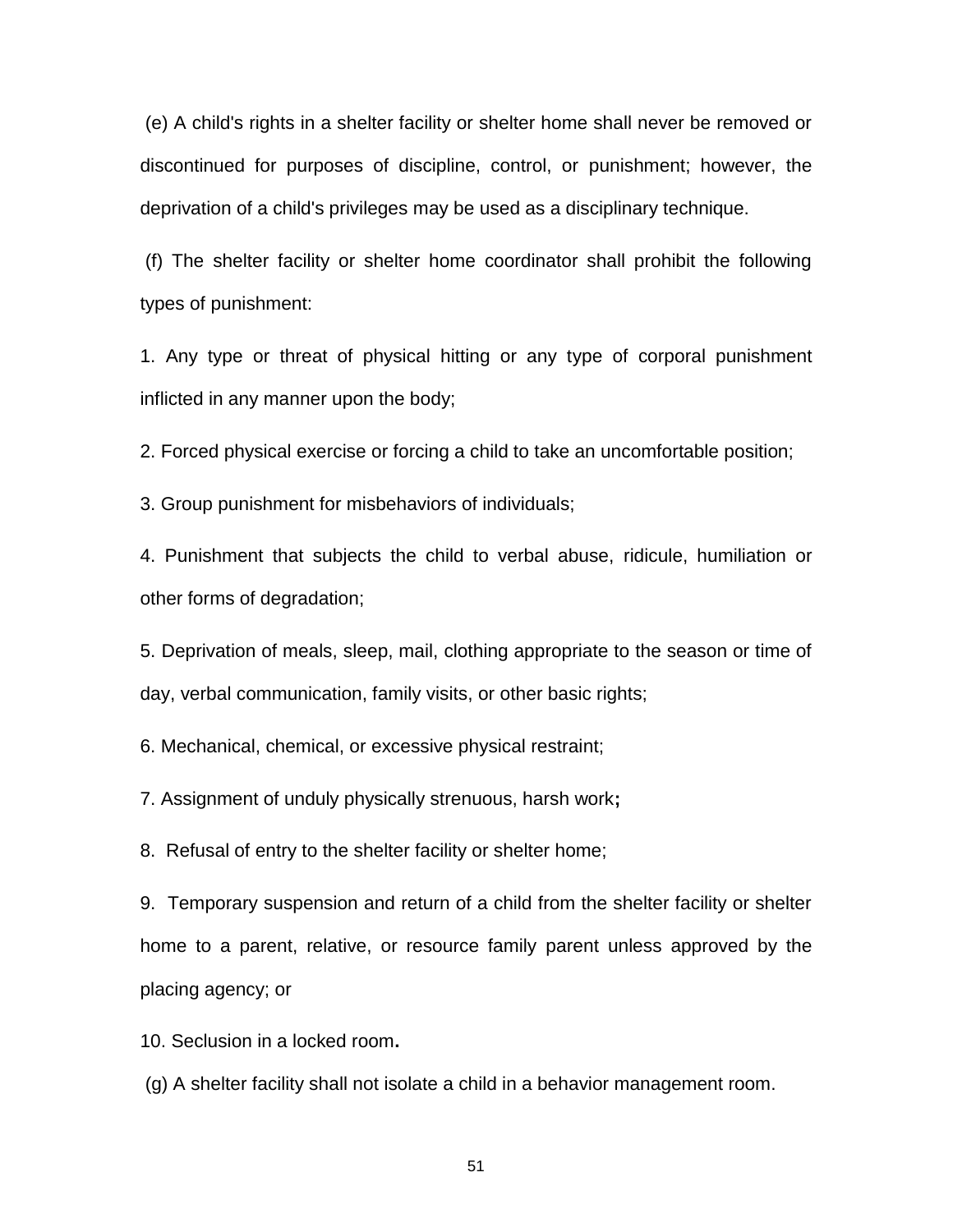## **3A:53-4.13 Visitation**

(a) The shelter facility shall establish regular visiting hours for approved visitors. In addition, the shelter facility shall make provision for visitation for approved visitors unable to visit during the regular visiting hours.

(b) The shelter facility shall provide conditions of reasonable privacy for visits between the children and other visitors.

(c) The shelter facility shall maintain on file a listing of approved visitors for each child. Only persons authorized by the parent(s) or agency legally responsible for the child shall be permitted to visit the child.

(d) The shelter home coordinator shall establish and implement procedures for the visitation of children residing in shelter homes. Such procedures shall insure an opportunity for regular visits between children and their families and other visitors.

### **3A:53-4.14 Mail and telephone communications**

(a) There shall be no restriction on the amount of mail a child at the shelter facility or shelter home is permitted to send or receive.

(b) Incoming and outgoing mail for or from any child at the shelter facility or shelter home shall not be withheld or read by any shelter facility staff member or shelter home parent.

(c) A shelter facility staff member may open parcels and letters only if she or he suspects that the contents contain contraband and then only in the presence of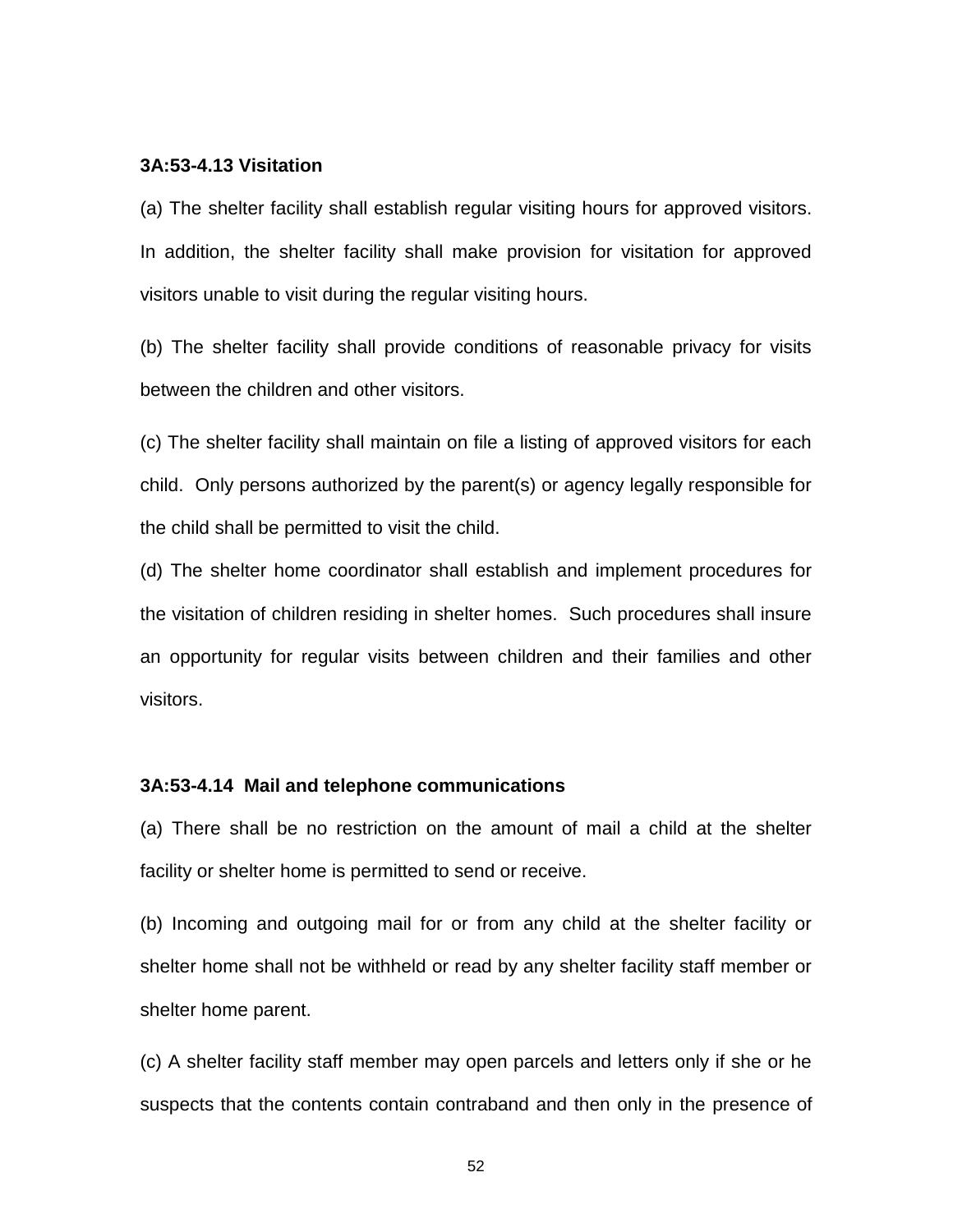the child sending or receiving the parcel or letter and another staff member. A record shall be maintained in the child's file documenting the specific reason why such mail was opened and the results. The record shall be dated and signed by the shelter facility administrator or his or her designate.

(d) Each child in the shelter facility or shelter home shall receive a reasonable postage allowance and writing materials for correspondence.

(e) A telephone shall be made available for use by the children in the shelter facility or shelter home.

(f) Each child in a shelter facility or shelter home shall be permitted to make and receive a reasonable number of telephone calls.

(g) Telephone calls made or received by a child shall not be monitored.

#### **3A:53-4.15 Firearms/weapons prohibition**

(a) The shelter facility shall not maintain any firearm, chemical or other weapon within or on the grounds of the shelter facility.

(b) The shelter facility shall prohibit any staff member or child to possess any firearm, chemical or other weapon within or on the grounds of the shelter facility. (c) Any firearm, chemical or other weapon maintained in the shelter home shall be locked and stored in a location inaccessible to the children in care.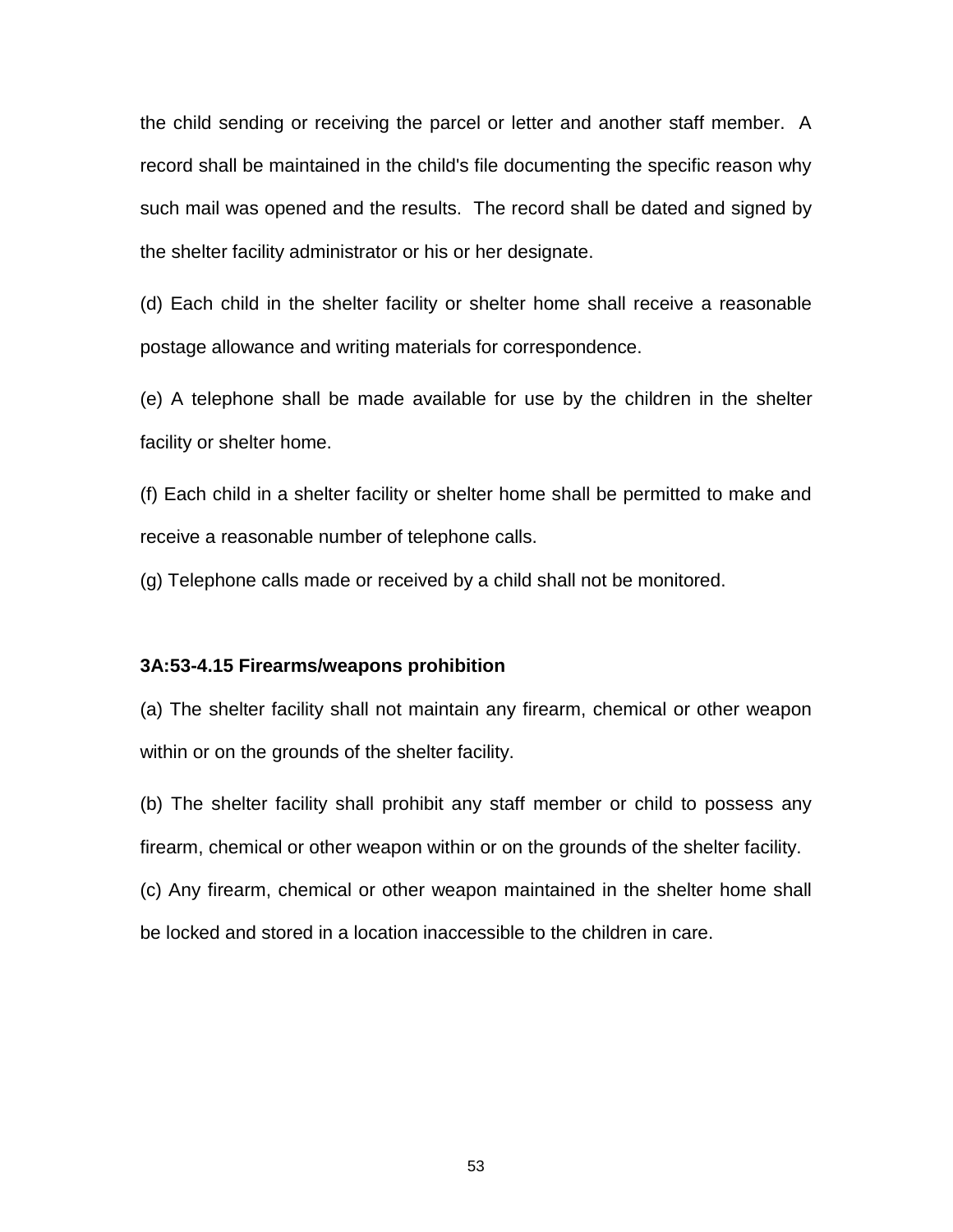# **3A:53-4.16 Search and seizure requirements for shelter facilities and shelter homes**

(a) Shelter facilities and shelter homes may conduct searches for weapons or contraband, provided that they maintain on file in the shelter facility or shelter home written policies and procedures that are consistent with the requirements of this chapter.

1. The shelter facility or shelter home shall define contraband to include illegal drugs, unauthorized property, stolen property, or items otherwise obtained illegally.

2. The shelter facility or shelter home shall explain the policy and distribute copies of the written policy to children and their parents upon admission.

3. The shelter facility or shelter home shall specify the actions that it will take when weapons or contraband are found.

(b) Search procedure for a weapon(s):

1. A shelter facility staff member or shelter home parent shall be permitted to frisk search (surface search of outer clothing) a child only when there is reasonable suspicion that the child is in possession of a weapon(s).

2. A shelter facility staff member or shelter home parent shall be prohibited from reaching into a child's pockets unless the frisk search indicates that there is reasonable belief that the child is in possession of a weapon(s).

3. The shelter facility or shelter home shall complete and keep on file an incident/accident report for every incident involving the frisk searching of a child.

(c) Search procedure for illegal drugs or contraband: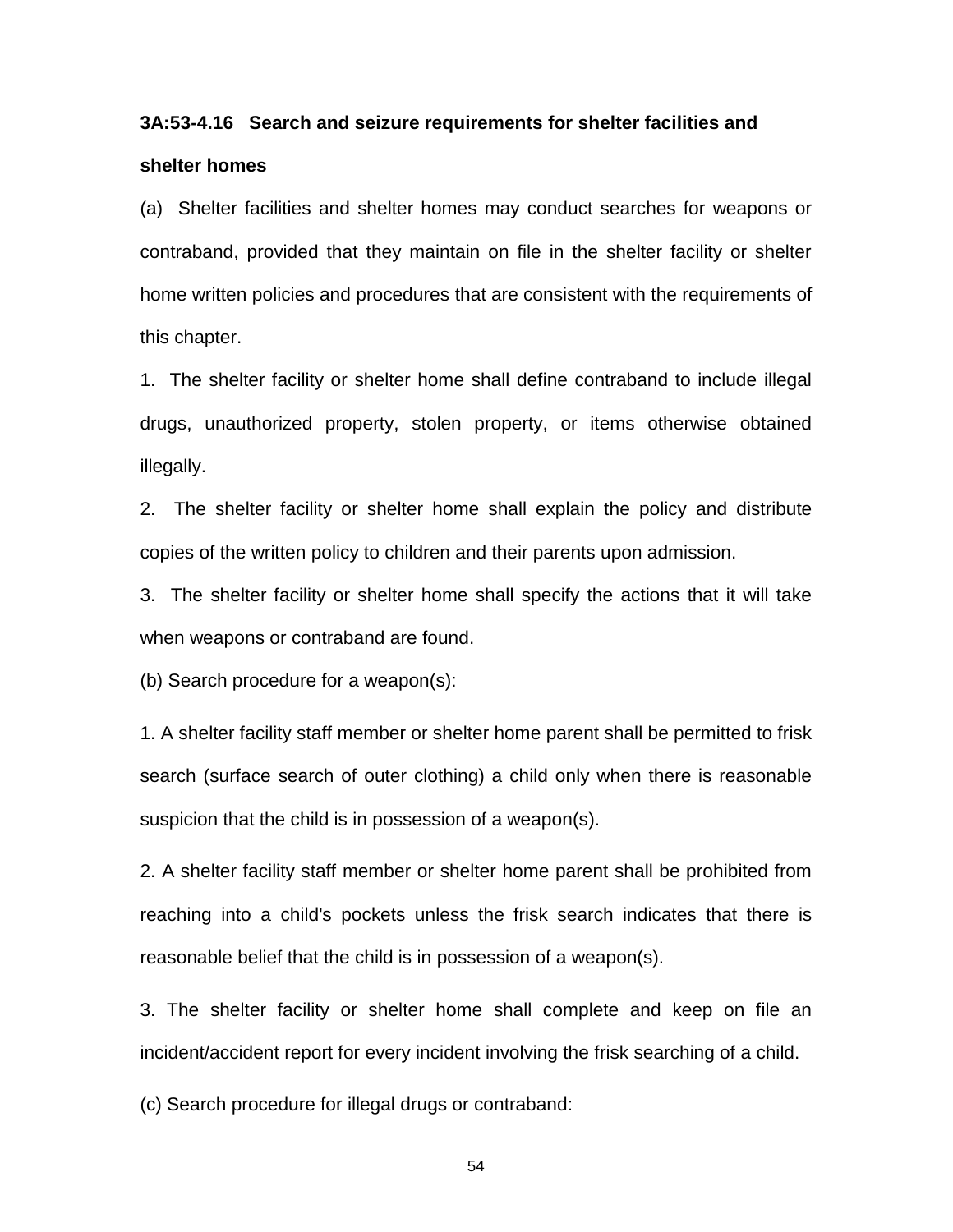1. A shelter facility staff member or shelter home parent shall be prohibited from frisk searching a child who is suspected of possessing illegal drugs or contraband.

2. A shelter facility staff member or shelter home parent who has reasonable suspicion that a child is in possession of illegal drugs or contraband shall request that the child voluntarily empty a garment pocket(s), a bag, a purse, or other such items within a child's possession or control. If the child complies with the request, the shelter facility staff member or shelter home parent shall inspect all items that are in plain view while in the presence of a second staff member or shelter home parent. The staff member or shelter home parent shall be prohibited from conducting an exploratory search of another garment pocket(s) or other compartment(s) of a bag or a purse without the voluntary permission of the child.

3. If a child refuses a voluntary request to empty a garment pocket(s), a bag, a purse, or other such item, the shelter facility staff member or shelter home parent shall summon a law enforcement officer to conduct a lawful search of the child.

(d) A shelter facility staff member or shelter home parent shall be prohibited from strip searching a child for any reason.

(e) If a shelter facility or shelter home has reasonable suspicion that a child's room or other possessions not within a child's immediate possession or control, contain contraband, stolen property, or weapons, the shelter facility staff or shelter home parent may conduct an unannounced search if: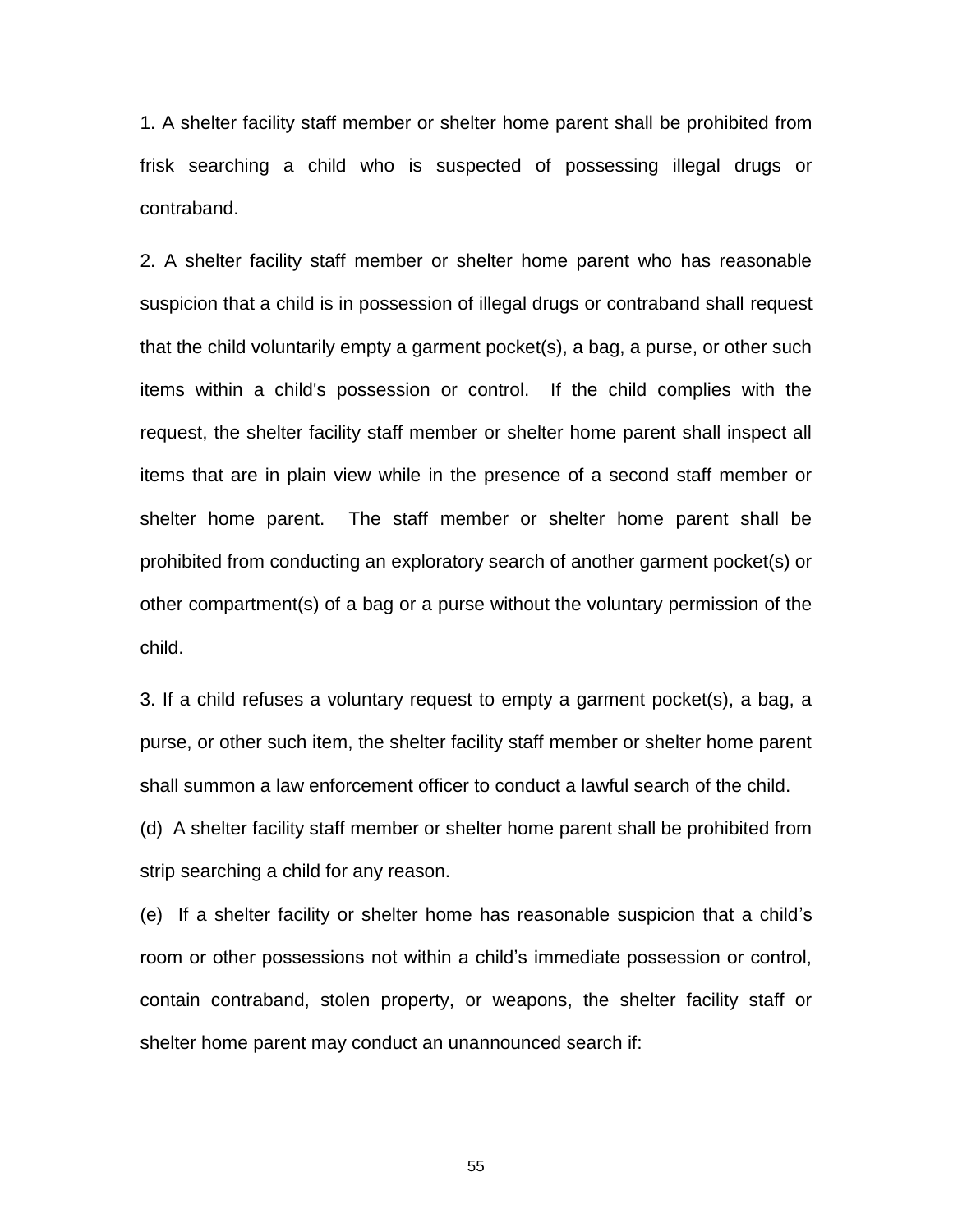1. The shelter facility staff or shelter home parent explains and documents this practice to the child and his or her parents;

2. The search is conducted in the presence of two staff members or shelter home parents, one of whom has supervisory or administrative responsibility; and 3. The shelter facility or shelter home shall allow the child, if the child is present in the shelter at the time of a search, an opportunity to observe the search. If the child declines the opportunity, the staff members may conduct the search in the child's absence.

(f) When unannounced room searches occur, pursuant to (e) above, the shelter facility or shelter home shall verify which child is responsible for any weapon or contraband brought into the shelter facility before imposing a disciplinary action or sanction on the child.

## **SUBCHAPTER 5. PHYSICAL FACILITY AND LIFE-SAFETY REQUIREMENTS**

# **3A:53-5.1 Local government physical facility requirements for shelter facilities and shelter homes**

(a) An applicant seeking an initial approval, as specified in N.J.A.C. 3A:53-1.5, to operate a shelter facility or shelter home shall comply with all applicable provisions of the New Jersey Uniform Construction Code, as specified in N.J.A.C. 5:23 and hereinafter referred to as the NJUCC.

 1. For newly constructed buildings, for existing buildings whose construction code use group classification would change from that which it had been, or for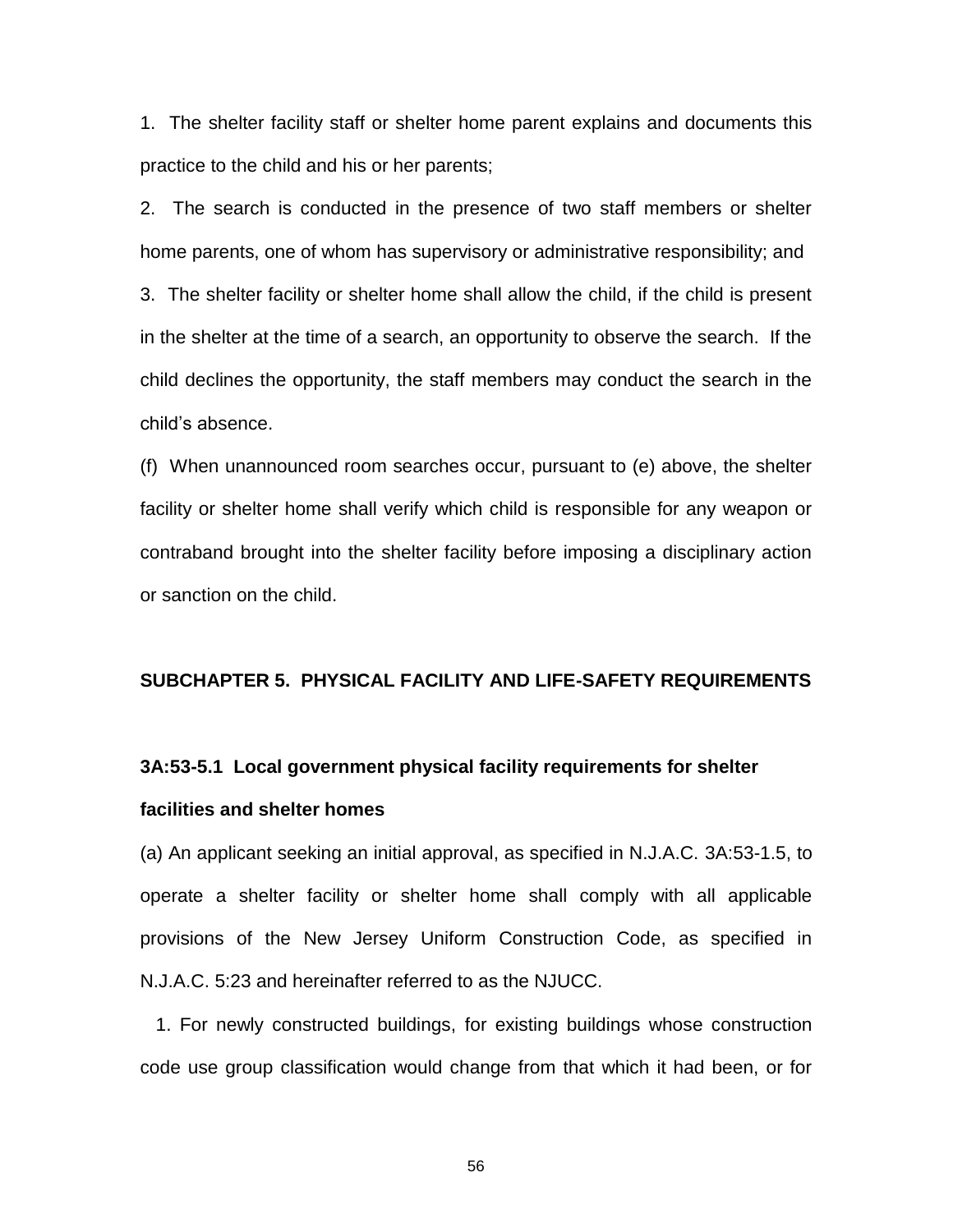existing buildings that require major alteration or renovation, the shelter facility or shelter home shall submit to the Office a copy of a Certificate of Occupancy (CO) issued by the municipality in which it is located, reflecting the shelter facility's or shelter home's compliance with the appropriate use group classification provisions of the NJUCC.

 2. For shelter facilities or shelter homes that are planning to construct a new building, the shelter facility or shelter home shall submit to the Office:

 i. Preliminary architectural drawings for review and comment prior to beginning construction; and

 ii. If applicable, revised architectural or final drawings containing all required items listed in the preliminary plan review for final approval as in compliance with this chapter from the Office before the shelter facility or shelter home can open.

 3. For buildings constructed after the adoption of the NJUCC (1977) and that have not had major alterations or renovations since receipt of the CO, the shelter facility or shelter home shall obtain the CO that reflects the appropriate use group classification issued by the municipality in which it is located at the time the building was originally constructed or approved. This shelter facility or shelter home shall submit a copy of the building's CO to the Office.

 4. For existing buildings, whose use prior to the adoption of the NJUCC (before 1977) was and continues to be for a shelter facility or shelter home and that have not had major alterations or renovations, the shelter facility or shelter home shall obtain a Certificate of Continued Occupancy (CCO) or a letter to this effect, issued by the municipality in which it is located, reflecting the building's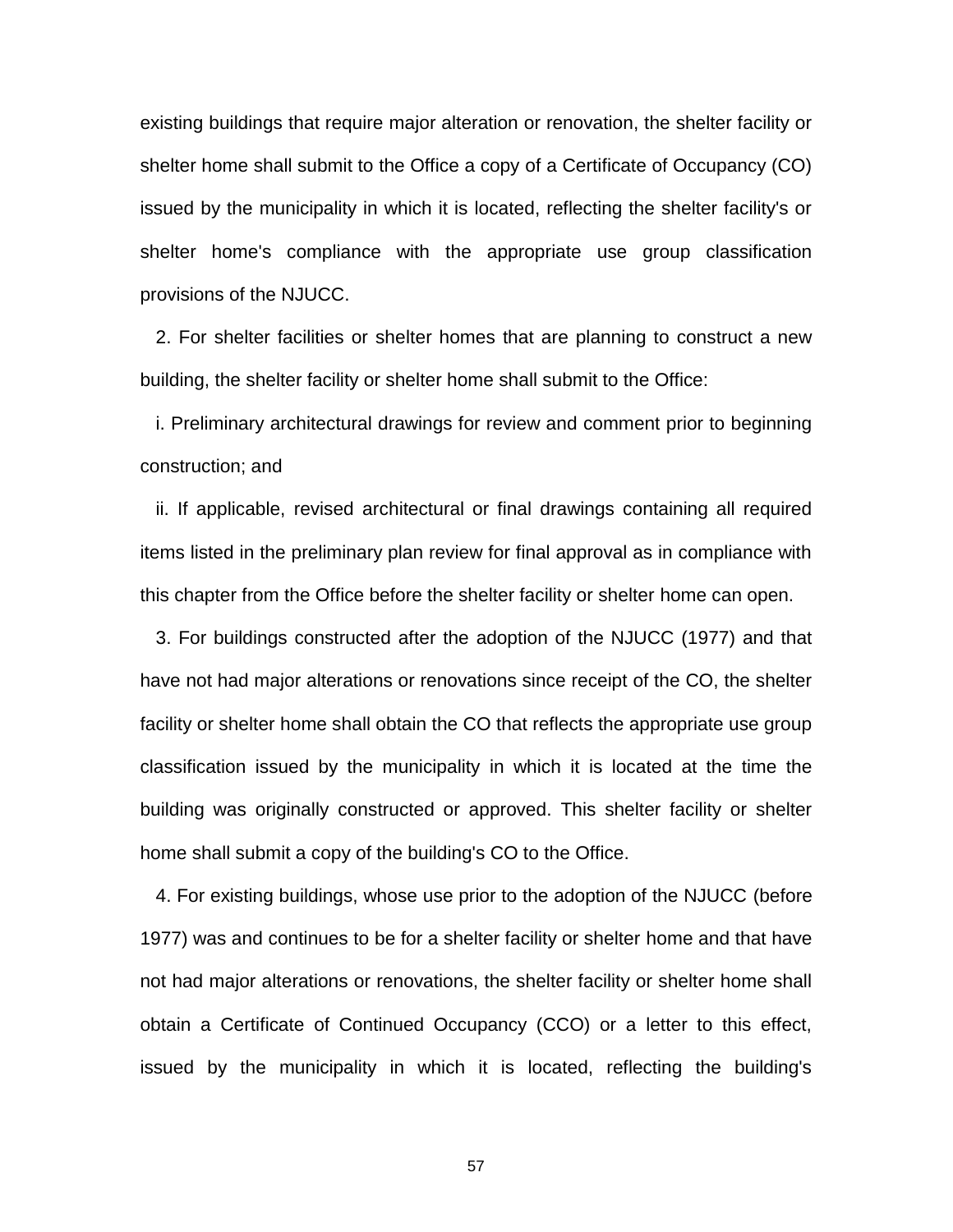compliance with provisions of the municipality's construction code requirements that were in effect at the time it was originally constructed or converted for use as a shelter facility or shelter home. The shelter facility or shelter home shall submit a copy of the building's CCO or letter reflecting the building's compliance to the Office.

 5. The shelter facility or shelter home shall obtain a new CO or CCO issued by the municipality in which it is located, reflecting the building's compliance with provisions of the applicable NJUCC use group classification, and submit a copy of the new CO or CCO to the Office whenever it takes any of the following actions:

 i. Changes the building's use group classification to one other than the one prescribed on its original CO;

 ii. Makes a major alteration or renovation, as defined by the NJUCC, of the building or premises where the shelter facility or shelter home is located;

 iii. Increases the floor area or the number of stories to the building or premises where the shelter facility or shelter home is located; or

iv. Relocates to another site.

 6. Whenever a municipality grants a shelter facility or shelter home a written variation from any of the requirements of the NJUCC, the Office of Licensing may accept such variations as meeting the requirements of this chapter.

 i. When the Office does not accept the variation, the non-acceptance shall be based on the best interests of the residents of the shelter, and shall include consideration for their health and safety.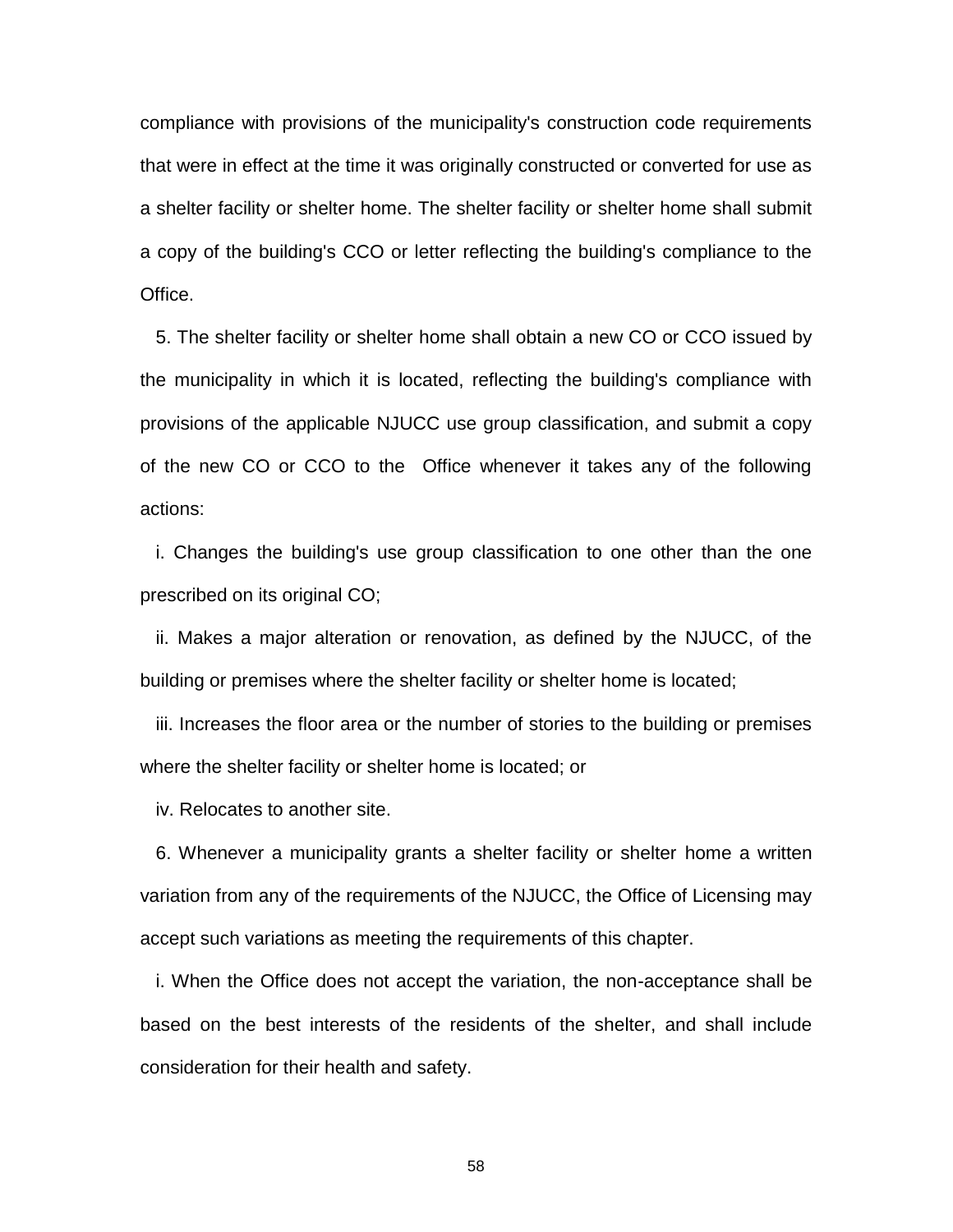ii. Should the shelter facility or shelter home disagree with the Office, the shelter facility or shelter home may seek a hearing in accordance with N.J.A.C. 3A:53-1.6 and the provisions of the Administrative Procedure Act, N.J.S.A. 52:14B-1, as implemented by the Uniform Administrative Procedure Rules, N.J.A.C. 1:1.

(b) An applicant seeking an initial approval, as specified in N.J.A.C. 3A:53-1.5, to operate a shelter facility or shelter home shall comply with all applicable provisions of the New Jersey Uniform Fire Code, as specified in N.J.A.C. 5:70 and hereinafter referred to as the NJUFC. The shelter facility shall obtain the building's fire safety inspection certificate issued by the municipality in which it is located, based on a fire inspection conducted within the preceding 12 months, reflecting the shelter facility's compliance with all applicable provisions of the NJUFC. The shelter facility shall submit a copy of the building's fire safety inspection certificate to the Office.

(c) An applicant seeking an initial approval, as specified in N.J.A.C. 3A:53-1.5, to operate a shelter facility or shelter home shall comply with all applicable provisions of the State Sanitary Code, as specified in N.J.A.C. 8:24. The shelter facility or shelter home shall obtain a certificate or statement of satisfactory health approval issued by the applicable municipal, county, or State health agency, based on a health inspection conducted within the preceding 12 months, certifying that the shelter facility or shelter home complies with applicable provisions of local, county, and State health codes and poses no health hazard to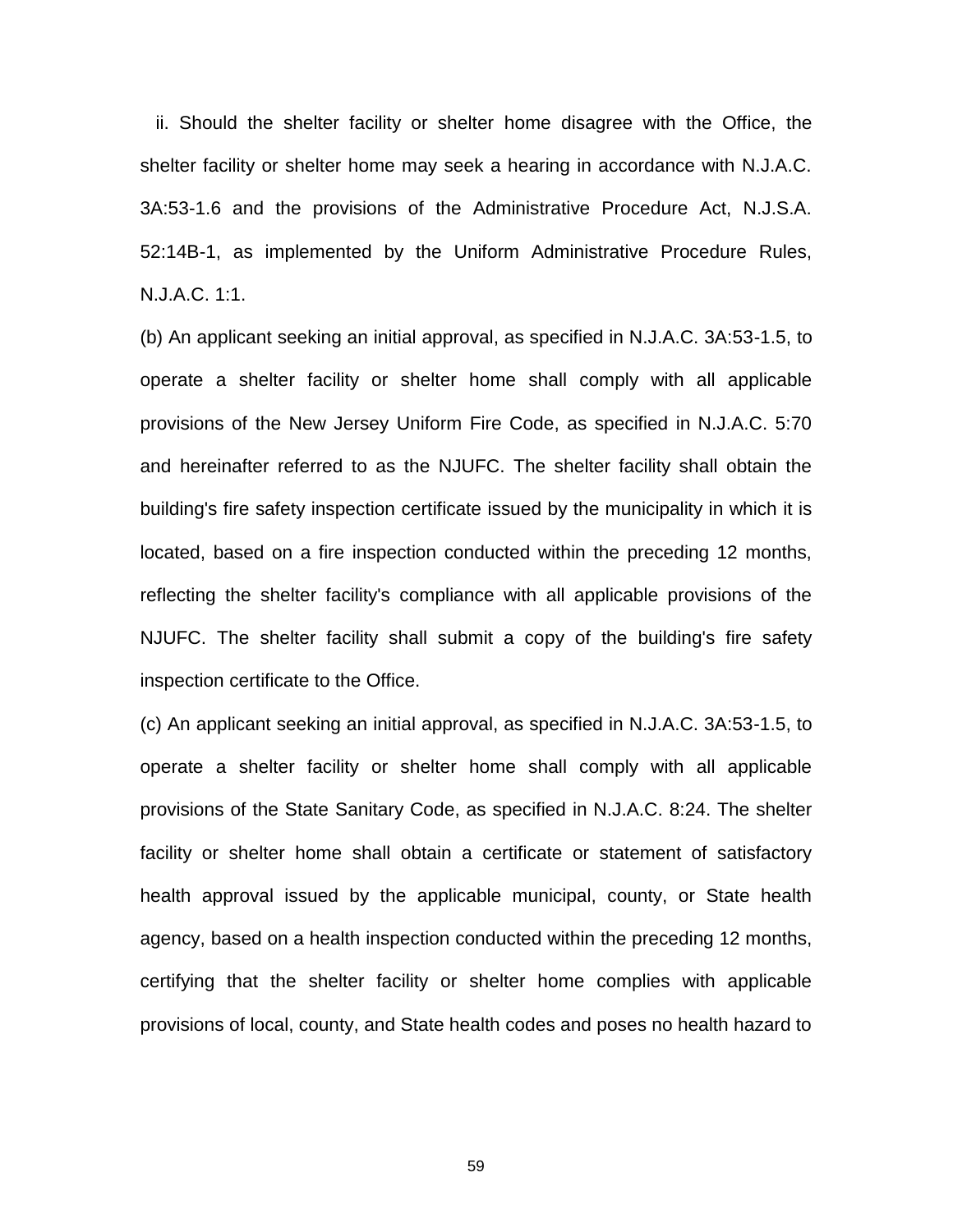the children served. The shelter facility or shelter home shall submit a copy of the certificate or statement of satisfactory health approval to the Office.

(d) An applicant seeking the renewal of a certificate of approval to continue operating a shelter facility or shelter home shall obtain and submit to the Office, copies of:

1. A current fire safety inspection certificate for the building; and

 2. A current certificate or statement of satisfactory health approval for the shelter facility.

# **3A:53-5.2 State government physical facility requirements for shelter facilities**

(a) All shelter facilities shall be inspected by the Office prior to receipt of an initial and/or subsequent approval to insure that the building has been maintained in accordance with the requirements specified in (b) through (q) below.

(b) Shelter facilities shall be classified according to the type of construction designated by the UCC.

(c) Limitations on the use of upper and lower levels:

1. Non-ambulatory children shall not have bedrooms above or below the first floor.

2. In NJUCC-designated buildings of Type 4 and Type 5A construction, children shall not be permitted above the third floor unless the building meets all the applicable provisions of the New Jersey Uniform Fire Code **(**NJUFC**)** and the NJUCC.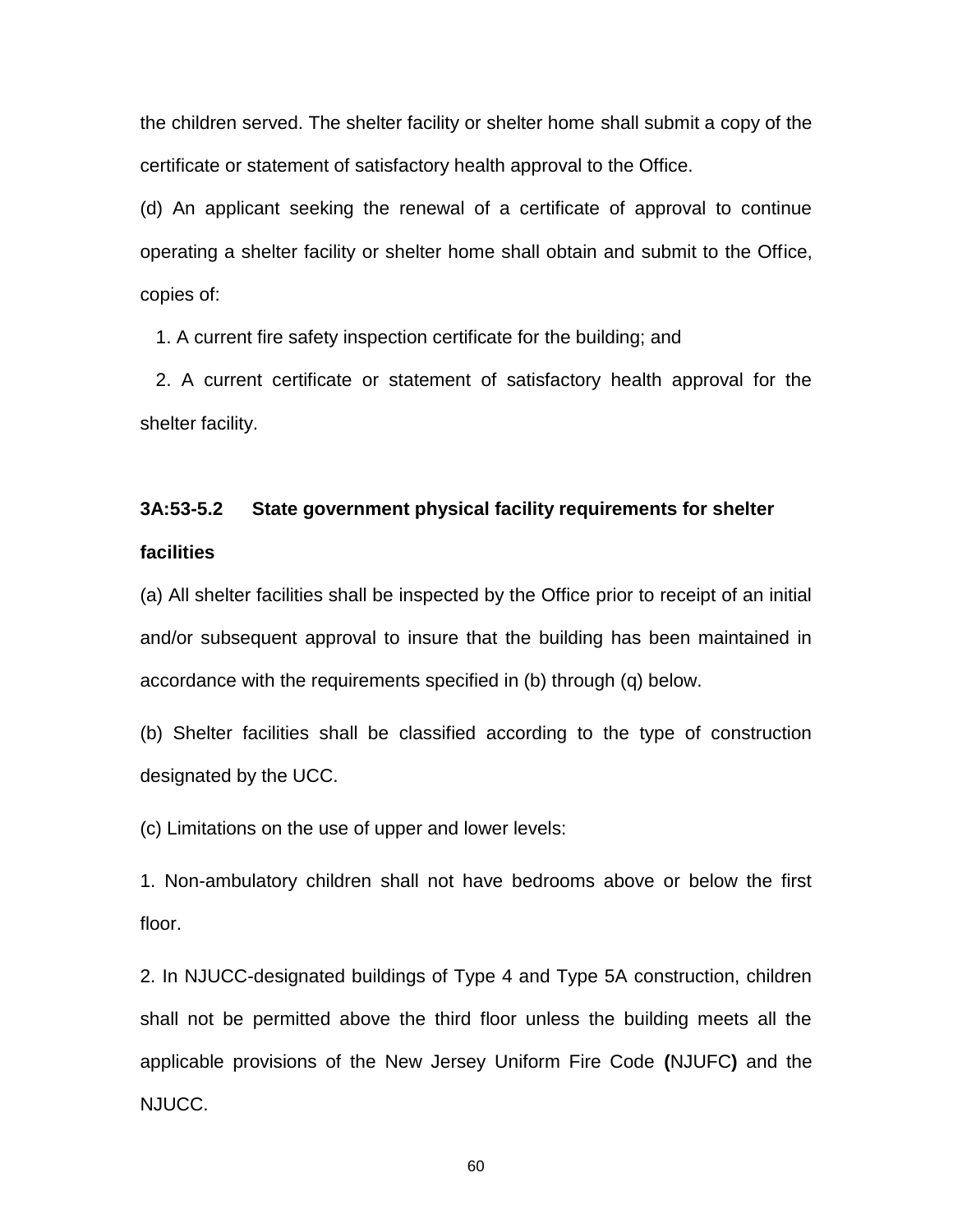3. In NJUCC-designated buildings of Type 5B construction, children shall not be permitted above the second floor unless the building meets all the applicable provisions of the NJUFC and the NJUCC.

(d) Exit requirements:

1. Shelter facility exits shall be maintained in proper operating condition and comply with all the applicable provisions in the NJUCC and the NJUFC.

2. Doors:

i. Shelter facility doors shall be maintained in proper operating condition and comply with all the applicable provisions in the NJUCC and the NJUFC.

ii. Doors used for exits shall:

(1) Be unobstructed;

(2) Be unlocked from the inside of the building while children are at the shelter facility; and

(3) Swing outward when serving an occupant load of more than 50.

iii. Bathroom and closet doors may be locked; however, locked doors shall be designed to permit opening from the outside and inside in case of emergency.

3. Stairways:

i. Stairways used for exits shall be unobstructed.

ii. Interior stairways:

(1) The maximum height of risers shall be seven inches, and the minimum width of tread shall be nine inches.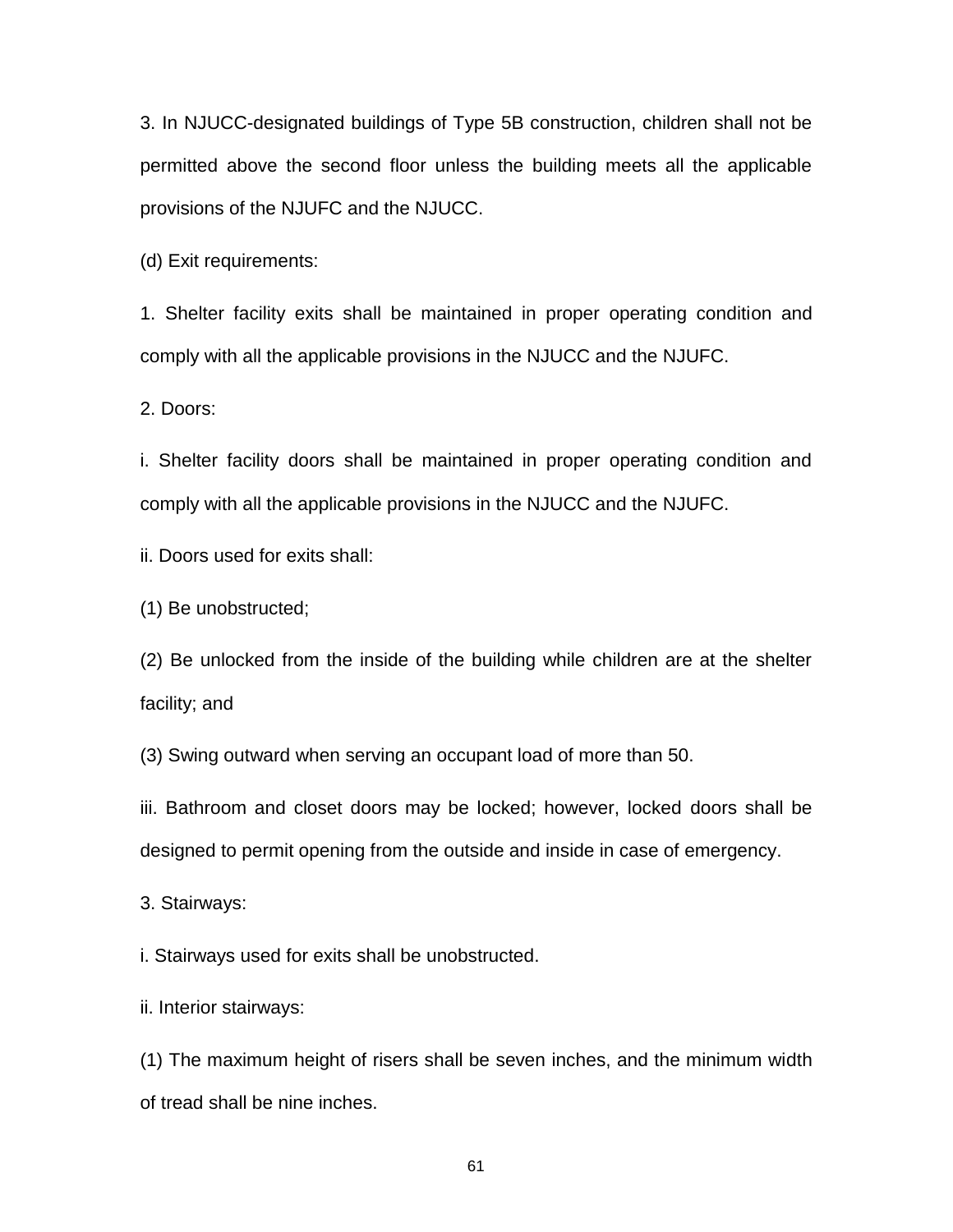(2) Winding staircases shall not be counted for purposes of meeting the exit requirements of this chapter.

(3) A space below a stairway shall be enclosed with a one hour fire-rated material.

iii. Exterior stairways:

(1) Exterior stairways conforming to the interior stairway requirements, as noted in (d)3ii above, shall be acceptable as required exits in shelter facilities not exceeding five stories in height.

(2) Exterior stairways shall be constructed of noncombustible materials or of wood not less than two inches thick.

iv. Handrails and guardrails shall comply with all the applicable provisions contained in the NJUCC and the NJUFC.

4. Special requirements for shelter facilities serving nonambulatory children: The following special requirements shall be met by shelter facilities serving nonambulatory children:

i. A sufficient number of doors, corridors, ramps or walkways and landings shall be provided and be wide enough to permit their being used by children utilizing wheelchairs, braces, walkers or any other prosthetic equipment or devices.

ii. Ramps shall have a grade not greater than the equipment of one foot rise for every 12 feet of length. Handrails shall be provided on both sides of the ramps.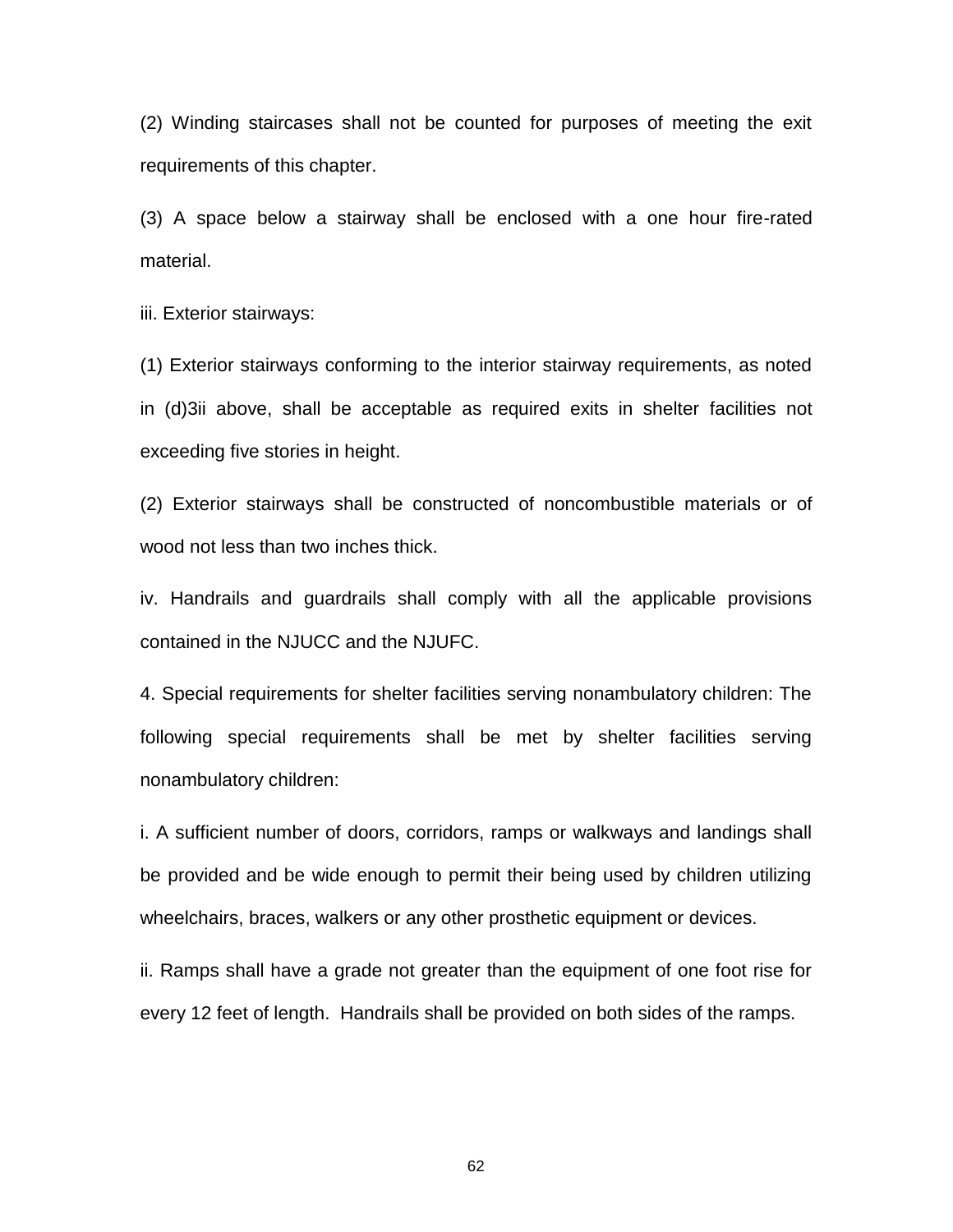iii. Shelter facilities serving primarily children with physical limitations or handicaps or having a unit serving such children shall comply with the New Jersey Barrier Free Subcode (N.J.A.C. 5:23-7).

(e) Shelter facilities shall ensure that fire protection requirements, including those for boiler and furnace separation, electrical fire alarm systems, emergency lighting, and exit signs conform to all applicable provisions of the NJUFC and NJUCC.

(f) All glass surfaces that are not safety glass and that are located in areas where there may be possible impact by the children shall have a protective guard.

(g) Electricity:

1. All electrical wiring and equipment shall comply with local or municipal requirements in effect at the time the structure first became a shelter facility and shall be maintained in operating condition.

2. Any new equipment and wiring installed in the shelter facility shall be in compliance with the Electrical Subcode of the UCC.

3. Upon request, the shelter facility shall provide the Office with a copy of an electrical inspection report based on an inspection conducted within the preceding 12 months. This report shall confirm that the electrical system is adequate and in compliance with the Electrical Subcode of the UCC.

4. Inspections as noted in (g)3 above, shall be performed by the local electrical subcode official, an approved service organization or a licensed electrical contractor.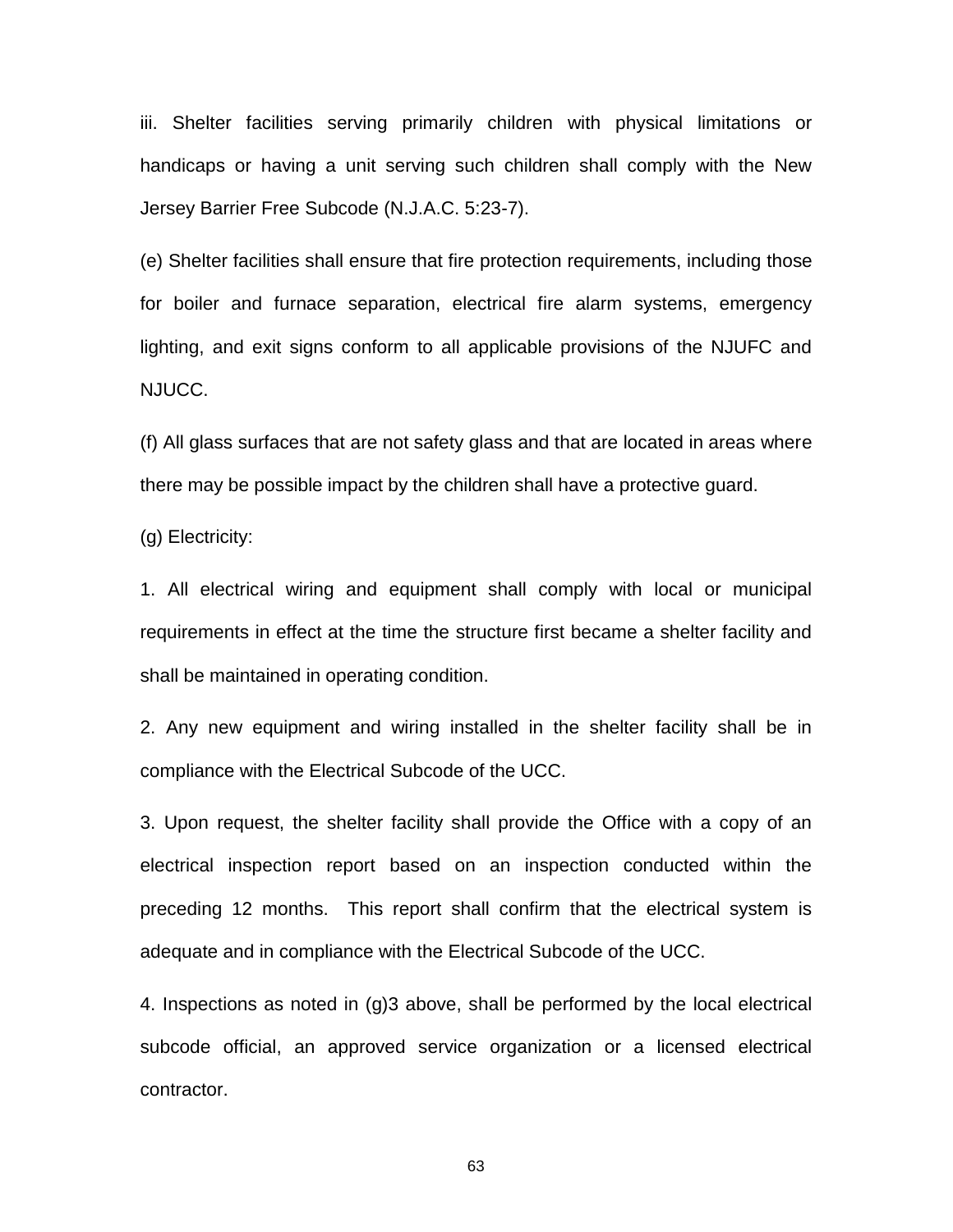(h) Lighting:

1. General requirements:

i. Natural or artificial light shall be provided in all areas;

ii. In classroom or study areas, there shall be at least 20 foot candles of light (artificial or natural). This illumination shall be measured three feet above the floor at the farthest point from the light source;

iii. Parking areas, pedestrian walkways or other exterior portions of the premises subject to use by occupants at night shall be illuminated.

2. Buildings having a capacity of greater than 12 children shall provide:

i. Illuminated exit signs; and

ii. An emergency lighting system for exit signs, stairways and corridors. This emergency lighting system shall be provided by emergency battery packs or an auxiliary generator and shall be kept in good working condition.

(i) Heating:

1. A minimum temperature of 65 degrees Fahrenheit shall be maintained in all rooms used by the children.

(j) Shelter facilities shall ensure that ventilation requirements conform to all applicable provisions of the NJUCC and the NJUFC.

(k) Plumbing:

1. All plumbing shall be in compliance with the provisions of the Plumbing Subcode of the UCC.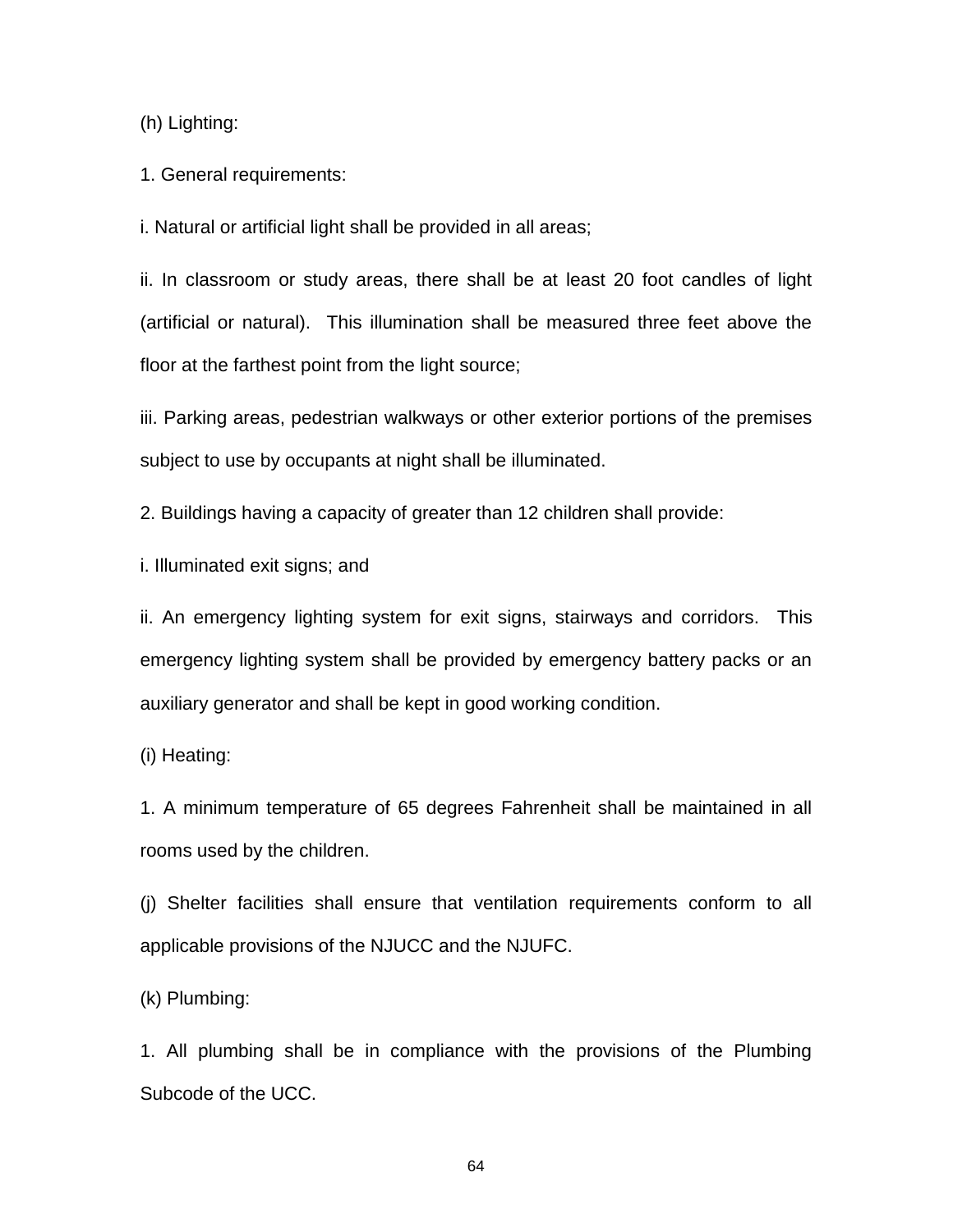2. All plumbing shall be maintained in good operating and sanitary condition.

3. The temperature of tap water shall not exceed 110 degrees Fahrenheit.

(*l*) Bathroom and toilet facilities:

1. The shelter facility shall have at least one toilet, wash basin, and bathtub or shower for every six children above the age of two and one half years. These facilities shall not be located more than one floor from any bedroom or living area.

2. The handwashing facilities shall be located in or adjoining the toilet area.

3. All bathrooms shall include hot and cold running water, and a non-slip surface in the shower or bathtub.

4. Toilet accessories shall be provided in all bathroom and toilet facilities.

5. Mirrors, paper towel and toilet paper dispensers and other equipment shall be fastened securely.

(m) The shelter facility's kitchen and food preparation area shall meet the following requirements:

1. The cooking and kitchen facilities and equipment shall be kept clean and sanitary and be in compliance with provisions of the State Sanitary Code (N.J.A.C. 8:24).

2. The kitchen and food preparation areas shall be separate from areas used for any other purpose.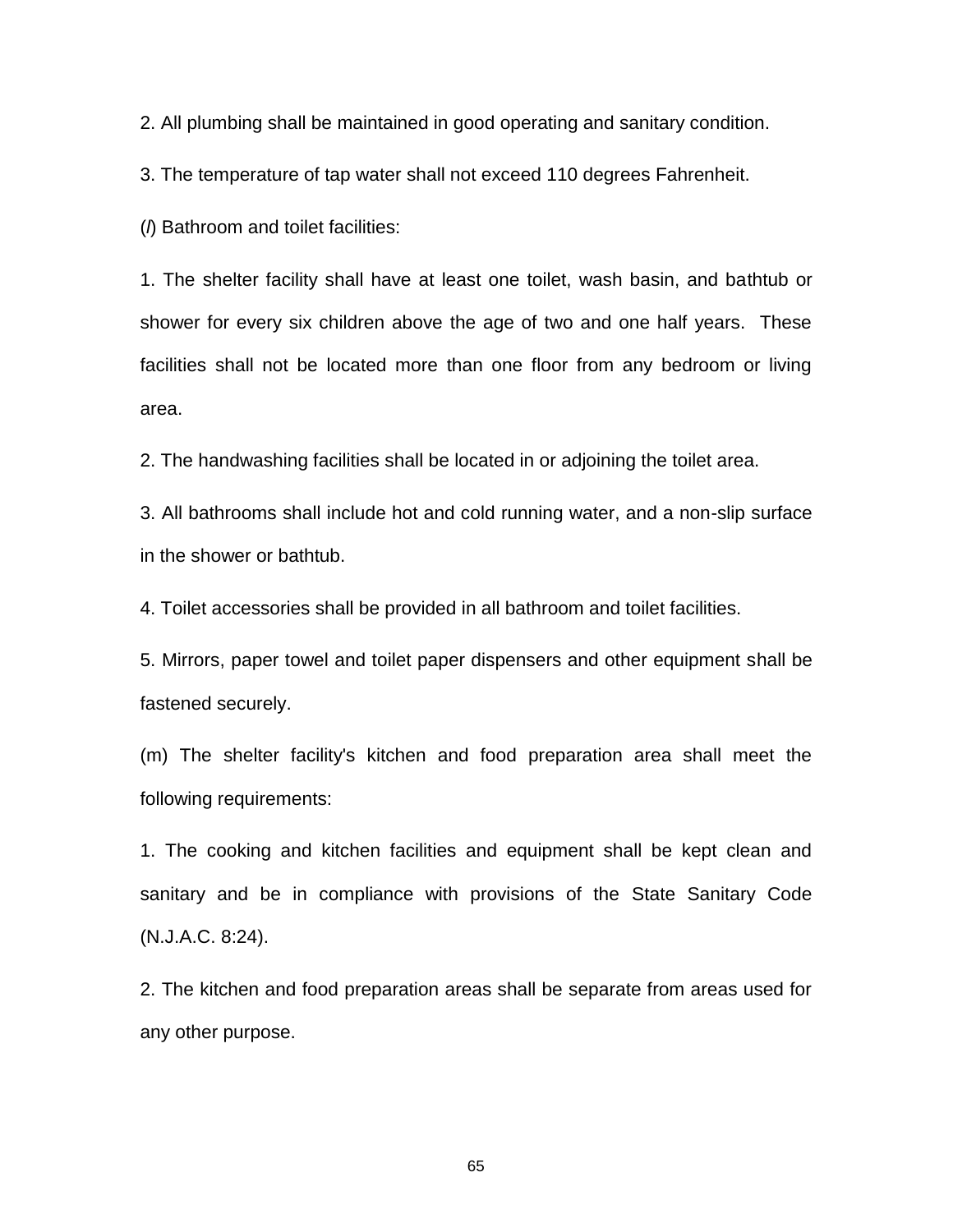3. If the occupancy of the building is more than 12 children, or if commercial cooking equipment is used, the kitchen shall be separated by a one hour firerated enclosure that is equipped with a C-label (three quarter hour) fire-rated door with a self-closing device and positive latching.

(n) Any swimming areas used by children shall comply with the requirements pertaining to swimming areas, as specified in the New Jersey Youth Camp Safety Act Standards, N.J.A.C. 8:25-9.1.

(*o*) Asbestos:

1. Coatings containing asbestos shall not be sprayed on any interior or exterior surfaces of a building used as a shelter facility or on any equipment used therein, in accordance with regulations of the State Department of Environmental Protection, as specified in N.J.A.C. 7:27-17.2.

2. If sprayed-on asbestos-containing materials appear to be present in a shelter facility, the shelter facility shall have the material tested, through laboratory analysis, to determine the contents of the material. When test results reveal the presence of sprayed-on asbestos-containing materials, the shelter facility shall insure that it is removed from the building structures and premises, in a manner consistent with all Federal, State and local regulations and guidelines concerning asbestos removal.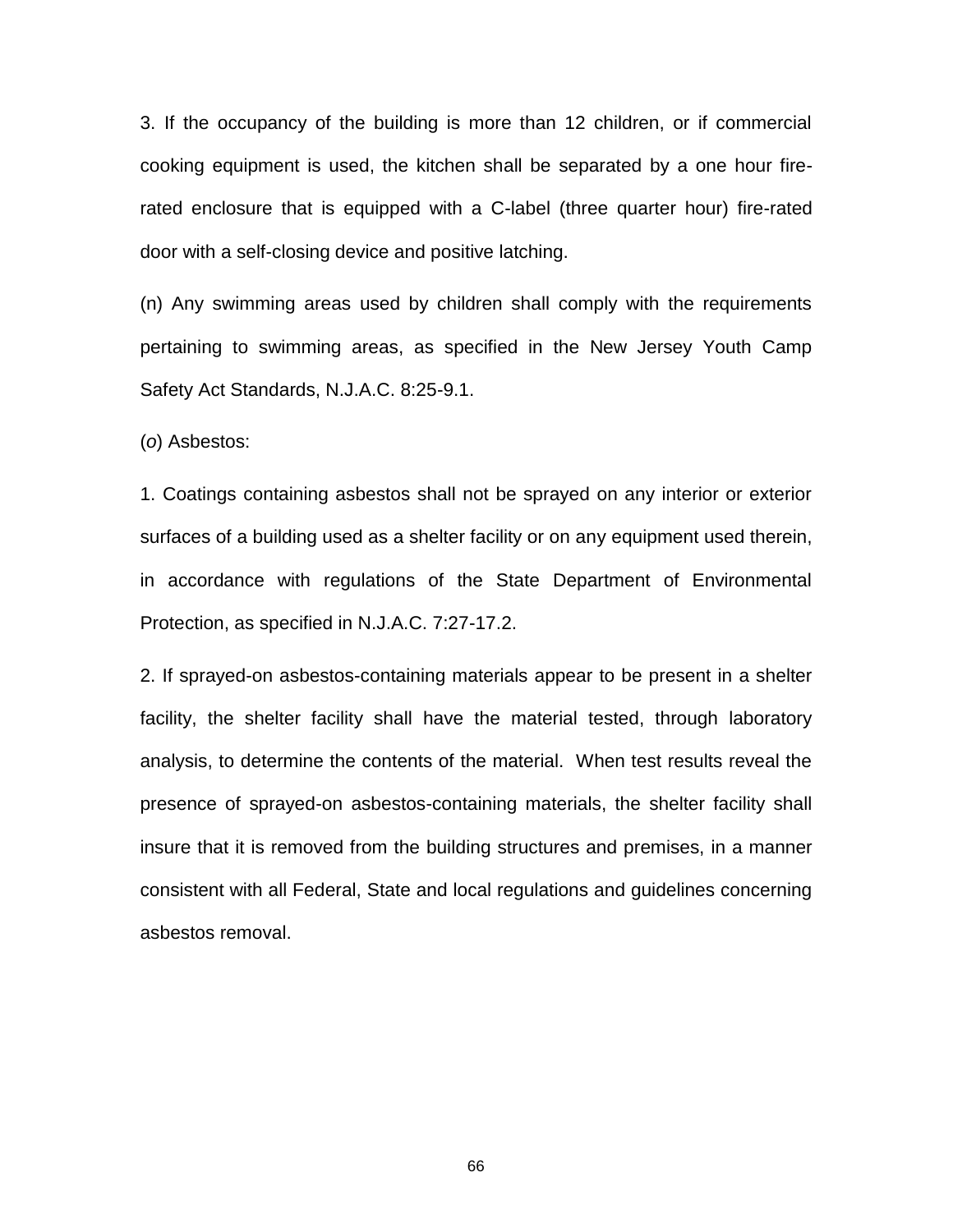(p) Maintenance and sanitation:

1. General: The indoor and outdoor areas of the shelter facility shall be maintained in a safe and sanitary manner and free from any hazards to the health and safety of the children.

2. Indoor maintenance and sanitation requirements:

i. Basements, cellars and crawl spaces shall be free of moisture resulting from water leaks or seepage.

ii. Floors, walls, ceilings and other surfaces shall be kept clean and in good repair. These areas shall be covered or treated when necessary, and no paint containing lead shall be used.

iii. Stairways shall be free of hazards such as toys, boxes, loose steps, uneven treads, torn carpeting, raised strips or risers that are not uniform.

iv. Garbage shall be removed from the interior of the building on a daily basis.

v. Receptacles for food waste disposal shall be noncorrosive, impervious, lined, leak proof and provided with tight fitting covers.

vi. The shelter facility shall arrange for an exterminator to take necessary action to protect the building from rodent, insect and related infestations. Such treatment shall be provided not less than once a year, and more frequently when there is evidence of infestation.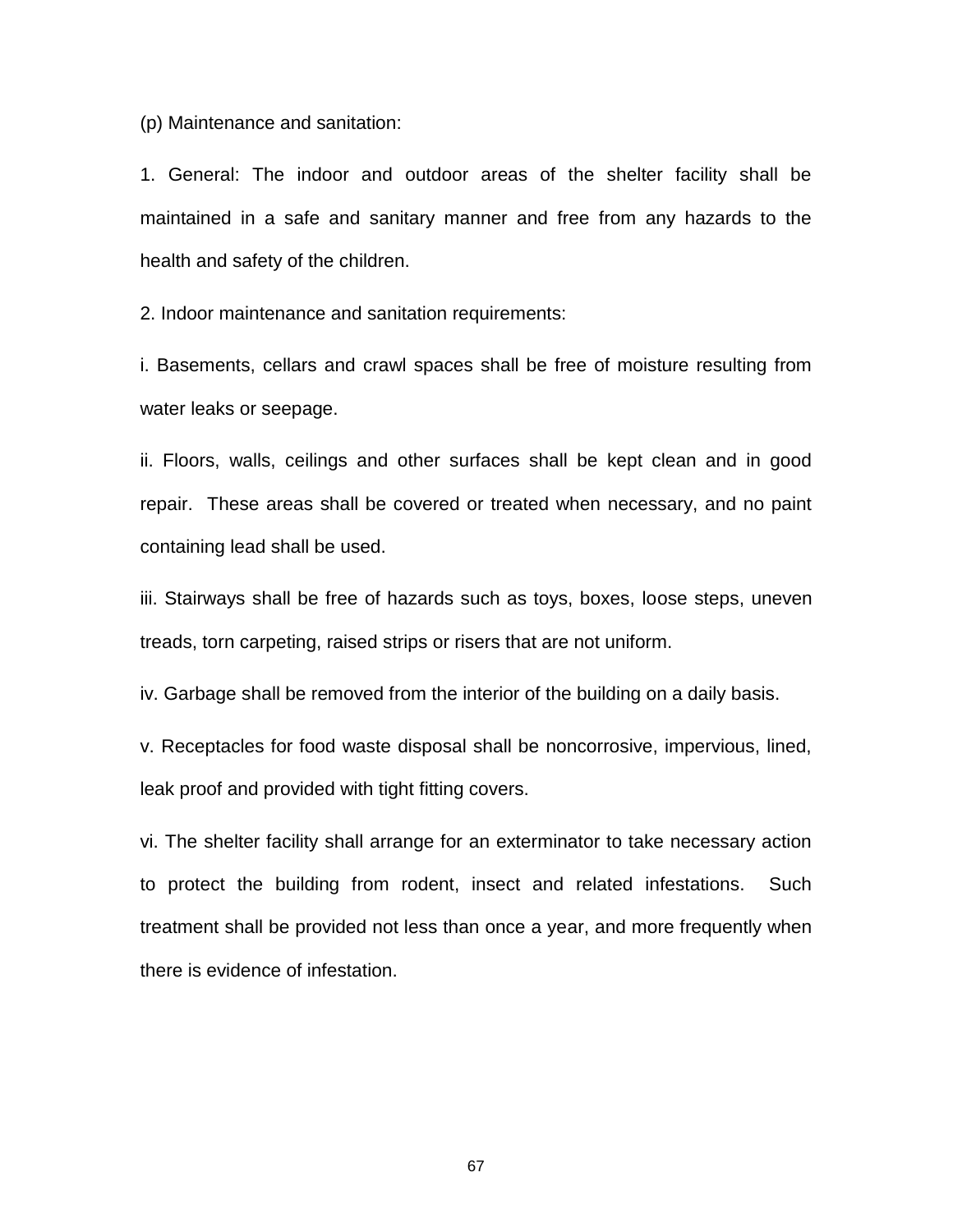3. Outdoor maintenance and sanitation requirements:

i. The land, including the outdoor play area, shall be properly graded and provided with drains to dispose of surface water.

ii. The shelter facility shall fence or otherwise enclose with a natural barrier outdoor areas on its grounds that are within, adjacent to or near potential safety hazards, including, but not limited to, steep grades, cliffs, open pits, swimming pools, high voltage boosters, high speed roads or propane gas tanks.

iii. The building structure shall be maintained to prevent water from entering, excessive drafts or heat loss during inclement weather, and to provide protection against infestation from rodents, insects, etc.

iv. Railings of balconies, landings, porches or stairs shall be maintained in safe condition.

v. The shelter facility shall have non-corrosive garbage receptacles to accommodate its waste disposal needs located in an outdoor area and maintained in a sanitary manner.

(q) Shelter facilities caring for children six years of age or younger shall comply with the following lead paint standards:

1. Lead paint shall not be used on and shall be removed by the shelter facility from any interior or exterior surfaces, furniture, toys or other equipment used therein, in accordance with the provisions of Chapter 13 of the State Sanitary Code (N.J.A.C. 8:51-7.1 through 7.5).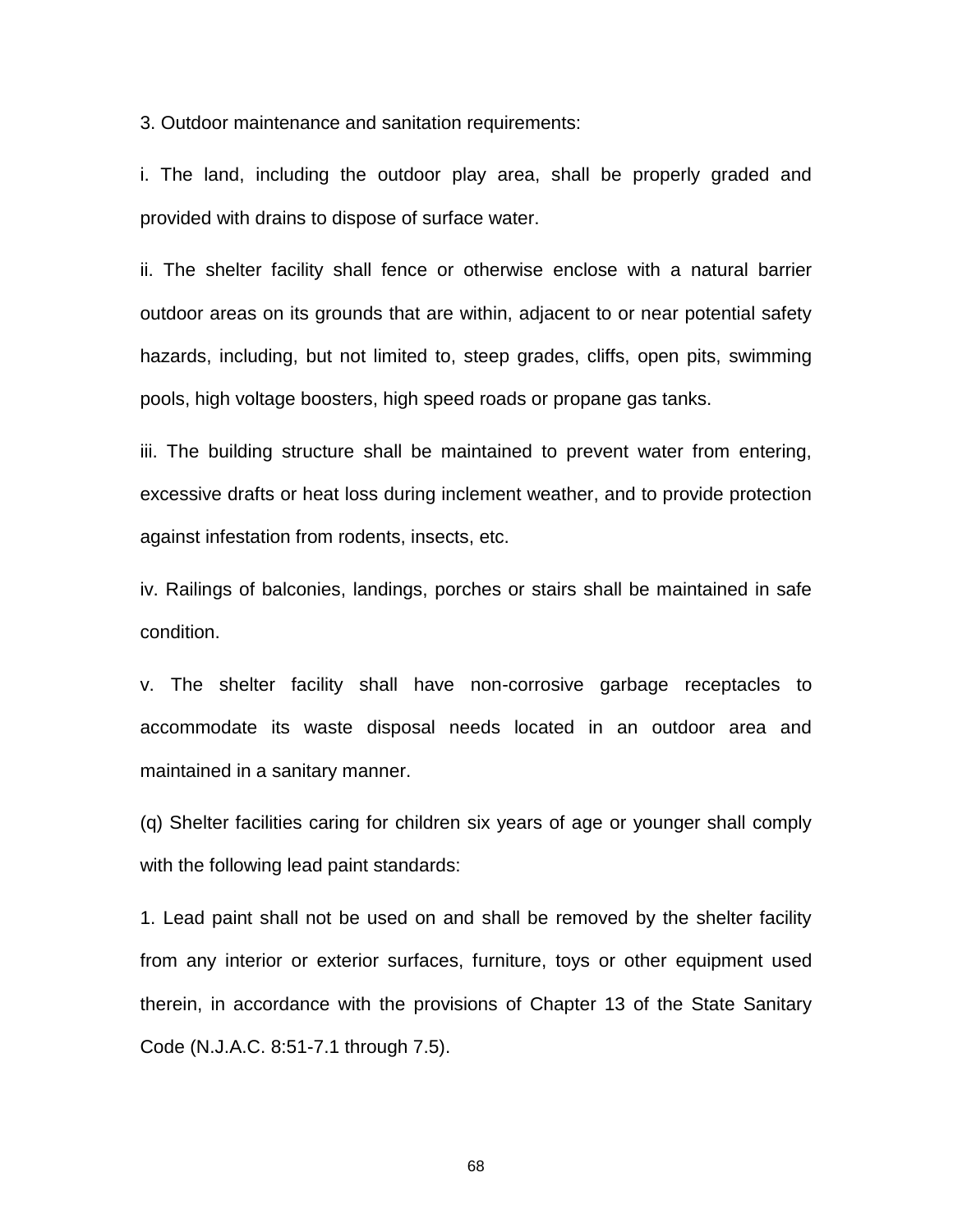2. When lead paint is found in areas of a shelter facility not specified under N.J.A.C. 8:51-7.1 through 7.5, the Office shall determine whether the lead paint is hazardous to the health, safety, and well-being of the children served and, if considered to be hazardous, the shelter facility shall remove the lead paint hazard.

# **3A:53-5.3 State government physical facility requirements for shelter homes**

(a) Fire protection:

1. The shelter home shall provide a minimum of one smoke detector that shall be installed in a manner and location approved by the Office or local fire official.

2. The shelter home with a basement shall provide an additional smoke detector for the basement area.

3. The shelter home shall ensure that all fire extinguishers are serviced and tagged at least once a year and recharged, if necessary.

4. Combustible and flammable materials shall not be located adjacent to or near a furnace.

(b) Heating: The shelter home shall provide a minimum temperature of 65 degrees Fahrenheit in all rooms used by the children.

(c) Maintenance and sanitation: The indoor and outdoor areas of the shelter home shall be maintained in a safe and sanitary manner and be free from any hazards to the health and safety of the children.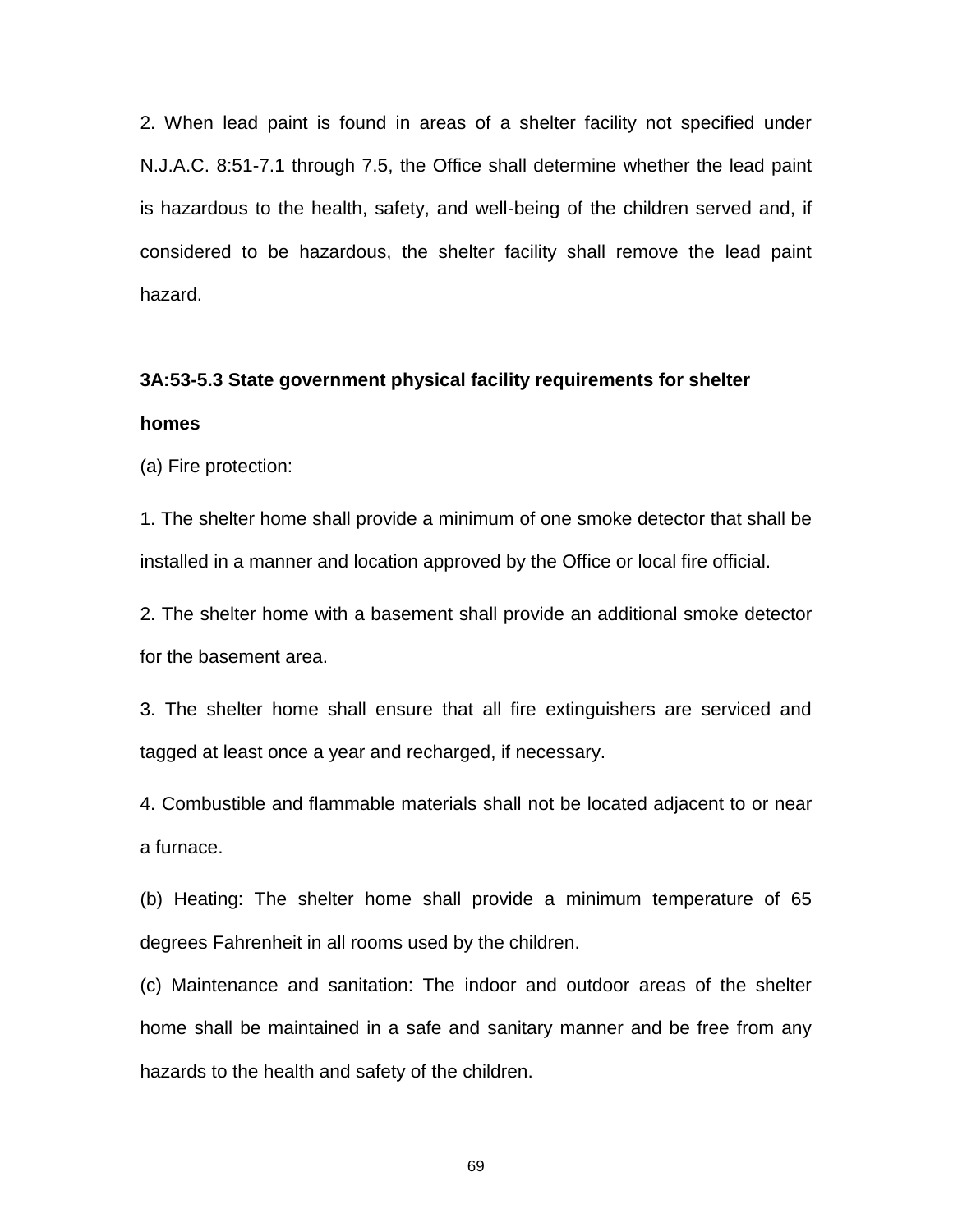#### **3A:53-5.4 Life-safety requirements for shelter facilities and shelter homes**

(a) Emergency information: the shelter facility or shelter home shall post in a prominent location written emergency information, including the following:

1. The location of the first aid kit and any additional first aid supplies;

2. The name, address, and telephone number of the physician retained by the shelter facility or shelter home or of the health facility to be used in emergency situations;

3. The hospital or clinic to which injured or ill children are to be taken;

4. The telephone numbers of the police and fire department and the local ambulance service(s);

5. The telephone number of the New Jersey Child Abuse Hotline - 1-877-NJ ABUSE (1-877-652-2873); and

6. The location of written authorization from parent(s) for medical care for each child.

(b) In addition to (a) above, a shelter facility shall post an evacuation plan, including a diagram of the building and a description of how the shelter facility is to be evacuated in case of emergency.

(c) First aid equipment: First aid equipment shall be located in a convenient, accessible location in the shelter facility or shelter home and shall include:

1. A standard first aid kit recommended by the American Red Cross or the local or State health departments; and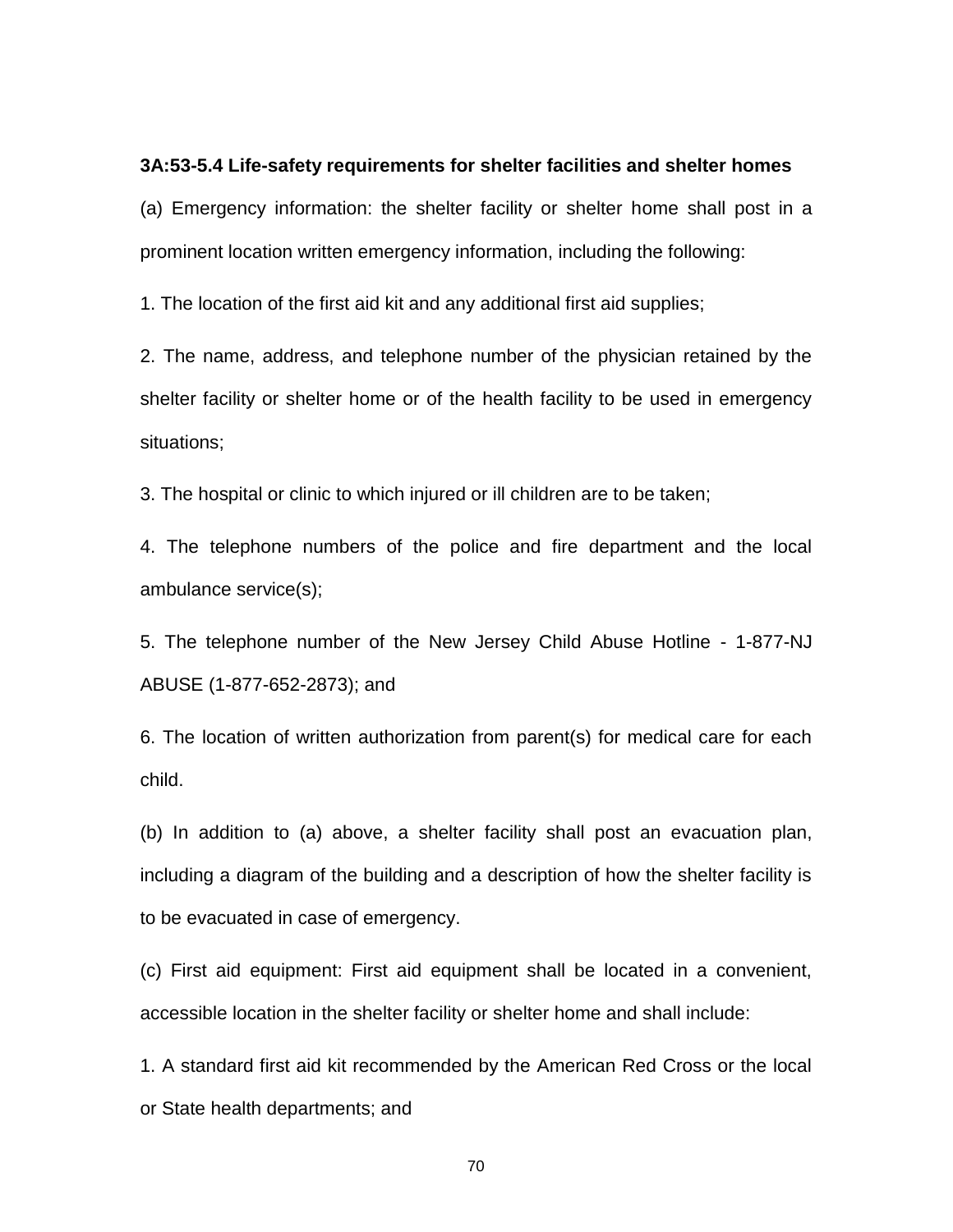2. The Red Cross First Aid Manual or its equivalent.

(d) Fire/evacuation drill and training:

1. The shelter facility shall conduct fire/evacuation drills at least twice monthly to familiarize the staff members and children with the procedures for leaving the building in an emergency situation.

2. The shelter facility shall maintain a record of each fire/evacuation drill. The record shall include:

i. The date and time of day of the drill;

ii. The number of children and staff members who participated; and

iii. The total amount of time necessary to evacuate the shelter facility.

3. The shelter facility staff members shall be trained in the use and operation of fire extinguishers.

(e) Shelter facilities and shelter homes caring for children six years of age and under shall comply with the following:

1. Fireplaces, open face heaters, stoves, hot radiators, electrical outlets and hazardous windows in rooms used by the children shall be adequately protected by screens or guards.

2. All corrosive agents, insecticides, bleaches, detergents, polishes, any products under pressure in an aerosol spray can and any other toxic (poisonous) substance, shall be stored in a locked cabinet or in an enclosure located in an area not accessible to the children.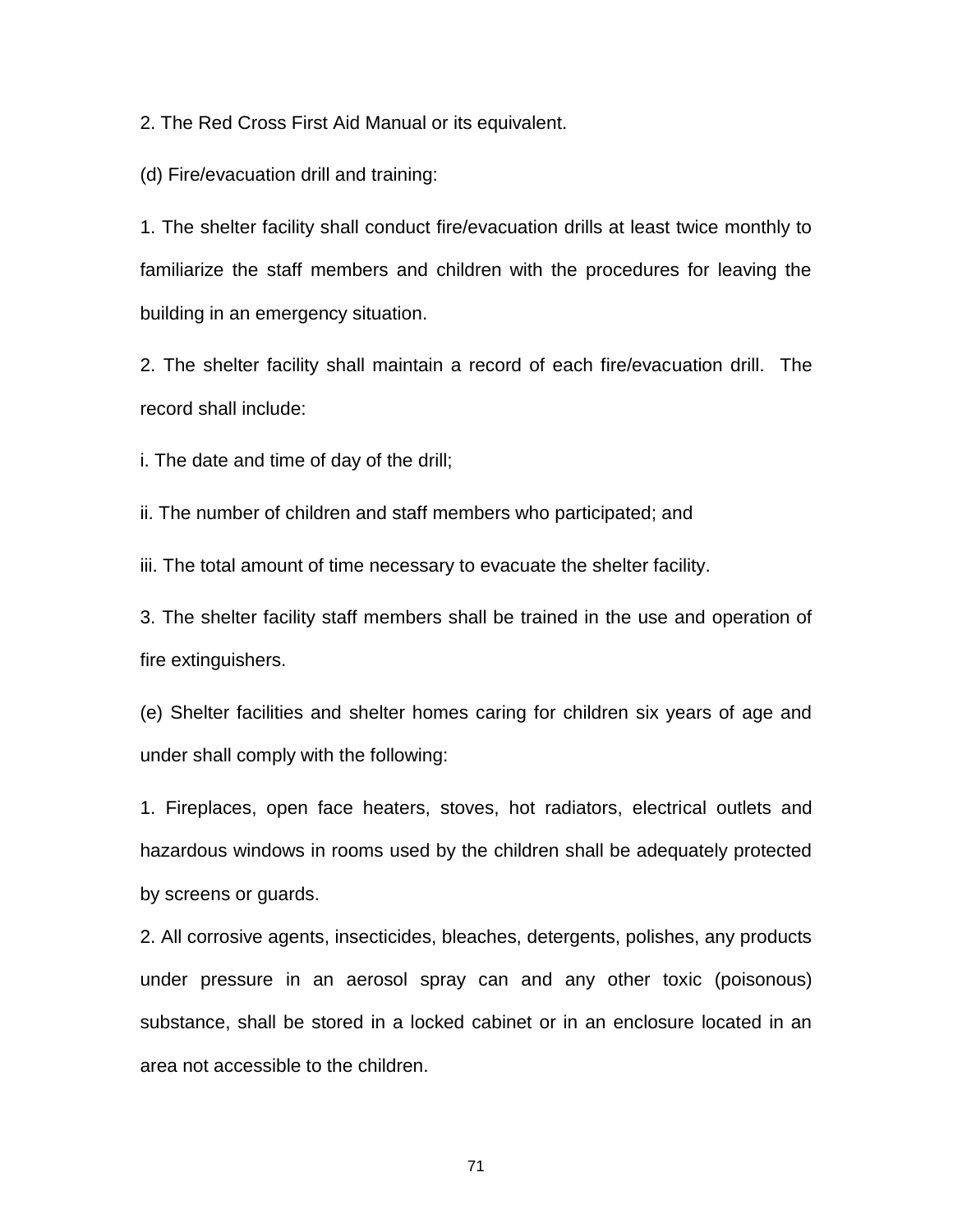#### **3A:53-5.5 Supplemental requirement**

 In addition to the requirements, as specified in N.J.A.C. 3A:53-5.1 through 5.4, the Office shall also require shelter facilities and shelter homes to take whatever additional steps that it deems are necessary to correct any conditions in the shelter facility or shelter home that may endanger in any way the health, safety, or well-being of the children served.

## **SUBCHAPTER 6. TRANSPORTATION REQUIREMENTS**

#### **3A:53-6.1 Vehicle requirements**

(a) Vehicles used for transportation of children shall be in conformity with State motor vehicle law(s) and rules.

(b) Vehicles used for transportation of children to or from school, schoolconnected activity, day camp, summer day camp, nursery school, child care center or pre-school center shall meet the vehicle requirements for such vehicles. (c) Vehicles used for transportation of children shall be maintained in safe operating condition and shall be properly registered and have a currently valid inspection sticker issued by the New Jersey Division of Motor Vehicles.

#### **3A:53-6.2 Driver requirements**

(a) The driver of a vehicle used for the purpose of transporting children shall possess a valid driver's license for that type of vehicle.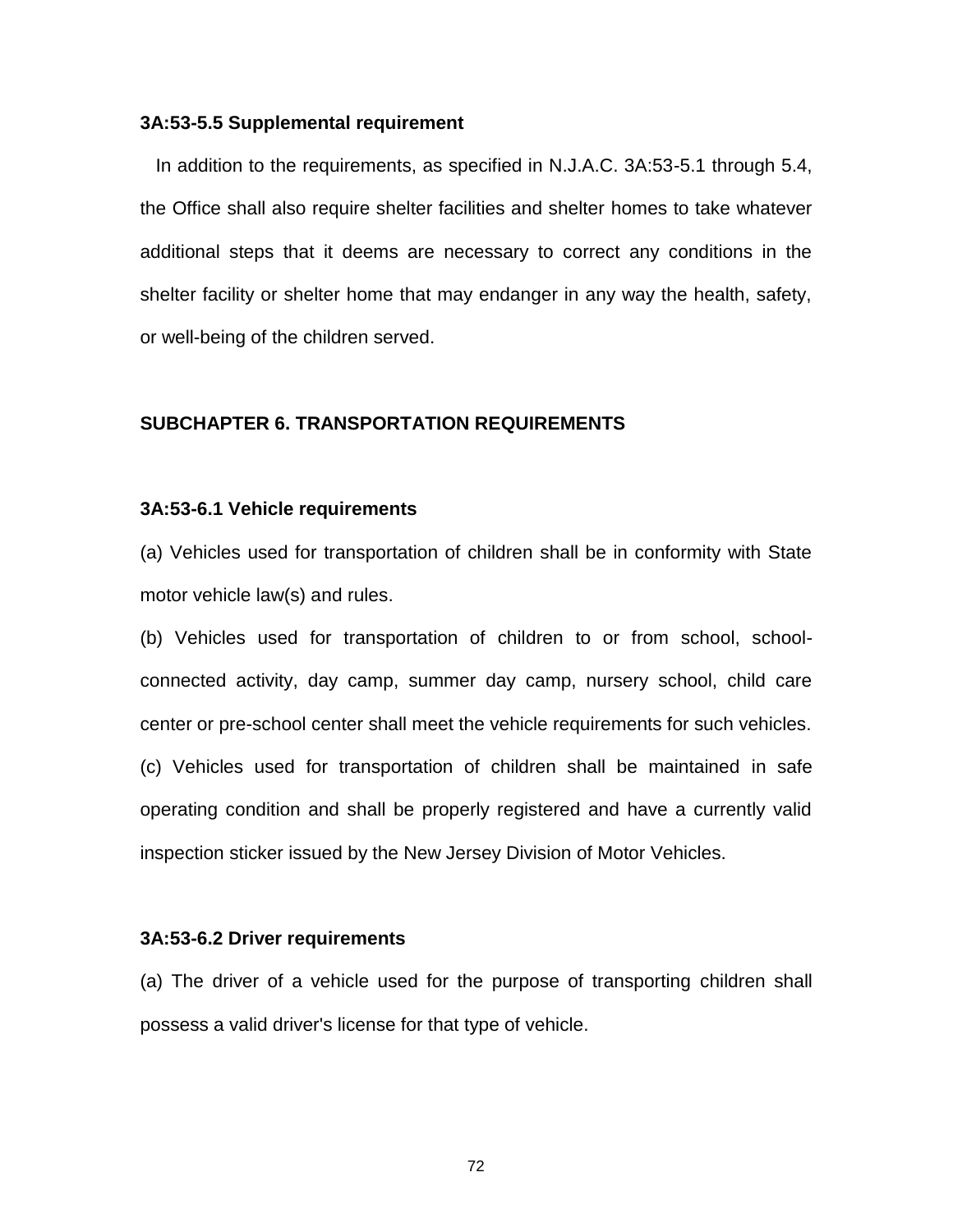(b) The driver shall not transport more persons, including children and adults, than the capacity of the vehicle.

# **3A:53-6.3 Safety practices**

(a) Children shall never be left unattended in a vehicle.

(b) Children shall be loaded and unloaded from the curbside of the vehicle.

(c) The interior of each vehicle shall be maintained in a clean, safe condition with clear passage to operable doors.

(d) Child passenger restraint systems shall be used as required by N.J.S.A. 39:3- 76.

(e) There shall be no standees in any vehicle transporting children.

(f) When transporting more than six children under six years of age, there shall be one adult in addition to the driver in the vehicle at all times.

# **3A:53-6.4 Transportation records**

(a) The shelter facility or shelter home shall keep on file the name of each driver and a photostatic copy of his or her valid driver's license.

(b) These records shall be available upon request to any authorized representative of the Office.